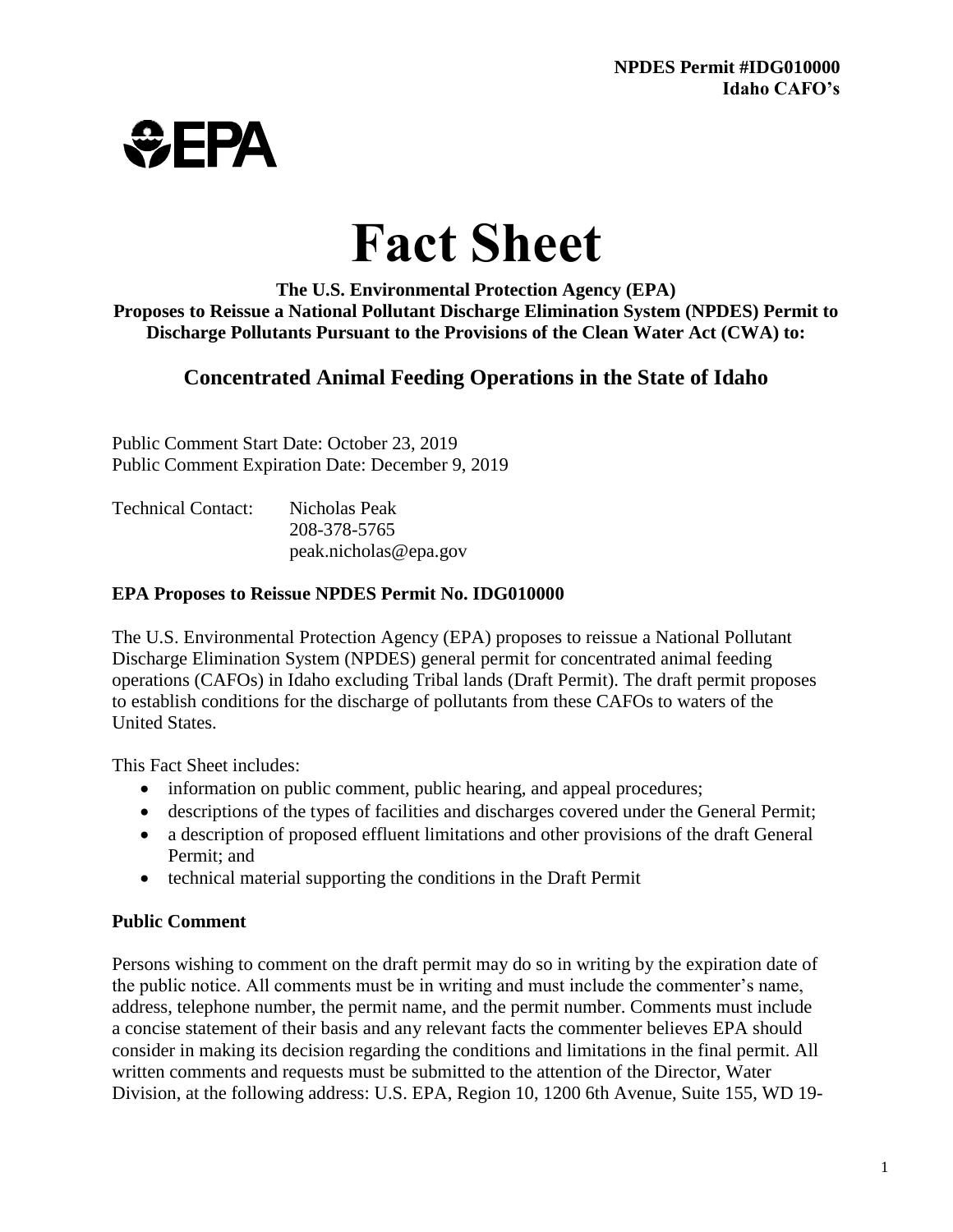C04, Seattle, WA 98101-3188. Alternatively, comments may be submitted by facsimile to 208- 378-5744; or submitted via e-mail to [peak.nicholas@epa.gov](mailto:peak.nicholas@epa.gov) by the end date of the public comment period.

Persons wishing to request that a public hearing be held may do so, in writing, by the end date of this public comment period. A public hearing is a formal meeting, on the record, wherein EPA officials hear the public's views and concerns about an EPA action or proposal. A request for a public hearing must state the nature of the issues to be raised, reference the permit name and NPDES permit number, and include the requester's name, address, and telephone number.

After the comment period closes, and all significant comments have been considered, EPA will review and address all submitted comments. EPA Region 10's Director of the Water Division will then make a final decision regarding permit issuance. If no comments are received, the tentative conditions in the draft permit will become final.

Pursuant to Section 509(b)(1) of the Clean Water Act, 33 U.S.C. § 1369(b)(1), any interested person may appeal the permit in the Ninth Circuit Court of Appeals within 120 days following notice of EPA's final decision for the permit.

#### **State Clean Water Act Section 401 Certification**

The Idaho Department of Environmental Quality (IDEQ) has provided a draft certification for the permit pursuant to Section 401 of the Clean Water Act, 33 U.S.C. § 1341 (see Appendix A). EPA may not issue the NPDES permit until the IDEQ has granted, denied, or waived certification. For more information about the draft certification, please contact Loren Moore, at (208) 373-0158 or at: [loren.moore@deq.idaho.gov.](mailto:%20loren.moore@deq.idaho.gov.) Comments regarding the certification should be directed to:

> Loren Moore 401 Water Quality-Based Permitting Coordinator Idaho Department of Environmental Quality 1410 N. Hilton Boise, ID 83706

#### **Documents are Available for Review**

The draft permit and related documents can be reviewed or obtained by visiting or contacting EPA's Regional Office in Seattle, Washington, or Idaho Operations Office in Boise, Idaho, between 8:30 a.m. and 4:00 p.m., Monday through Friday at the addresses below. The draft permits, fact sheet, and other information can also be found by visiting the Region 10 NPDES website at: [https://www.epa.gov/npdes-permits/about-region-10s-npdes-permit-program.](https://www.epa.gov/npdes-permits/about-region-10s-npdes-permit-program)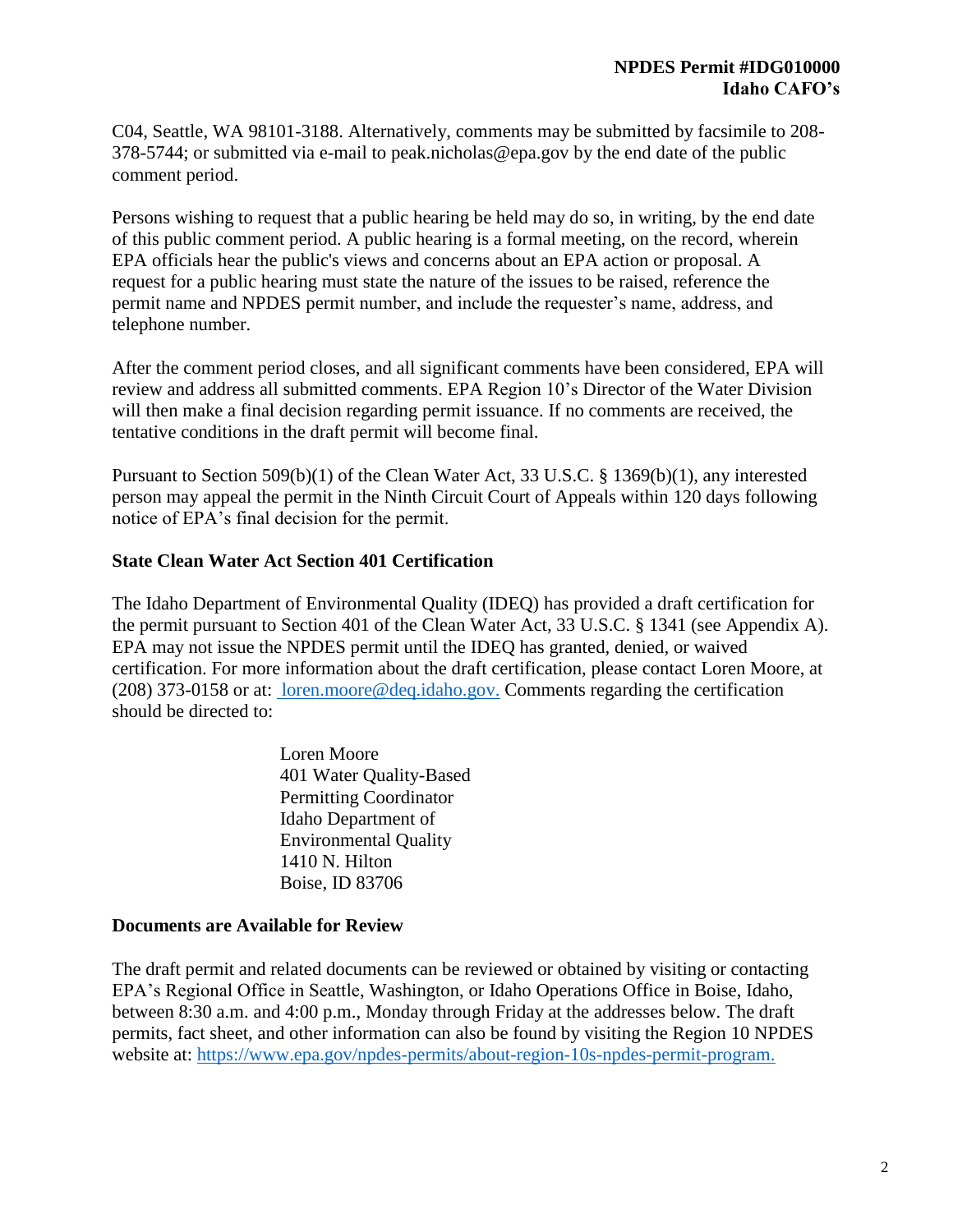United States Environmental Protection Agency, Region 10 1200 Sixth Avenue, Suite 155, WD 19-C04 Seattle, WA 98101-3188 (206) 553-0523 Toll Free 1-800-424-4372 (within Alaska, Idaho, Oregon and Washington)

The Fact Sheet and draft permit are also available at:

United States Environmental Protection Agency, Region 10 Idaho Operations Office 950 W. Bannock Street, Suite 900 Boise, ID 83702

# **I. INTRODUCTION**

## **General Permits**

Section 301(a) of the Clean Water Act (CWA), 33 U.S.C. § 1311(a), prohibits the discharge of pollutants to waters of the U.S. except in accordance with a National Pollutant Discharge Elimination System (NPDES) permit. CWA Section 402, 33 U.S.C. § 1342, authorizes EPA to issue NPDES permits authorizing such discharges subject to requirements that implement CWA Sections 301, 304, and 401, 33 U.S.C. §§ 1311, 1314, and 1341.

These requirements must include effluent limitations that implement technology-based limits as well as any more stringent limit necessary to protect state water quality standards. Violation of a condition contained in an NPDES permit, whether an individual or general permit, is a violation of the CWA and subjects the operator of the permitted facility to the penalties specified in Section 309 of the CWA, 33 U.S.C. § 1319.

40 CFR § 122.28 allows EPA to issue general permits to regulate numerous facilities in one permit when the facilities:

- Are located within the same geographic area;
- Involve the same or substantially similar types of operations;
- Discharge the same types of wastes;
- Require the same effluent limits or operating conditions;
- Require the same or similar monitoring requirements; and
- In the opinion of EPA, are more appropriately controlled under a general permit rather than an individual permit.

Using general permits conserves resources and reduces the paperwork burden associated with obtaining discharge authorization for the regulated community. All of the concentrated animal feeding operations (CAFOs) subject to this permit require the same effluent limits, operating conditions, and monitoring requirements, other than where specific water quality-based limits are implemented to be consistent with wasteload allocations (WLAs) articulated in an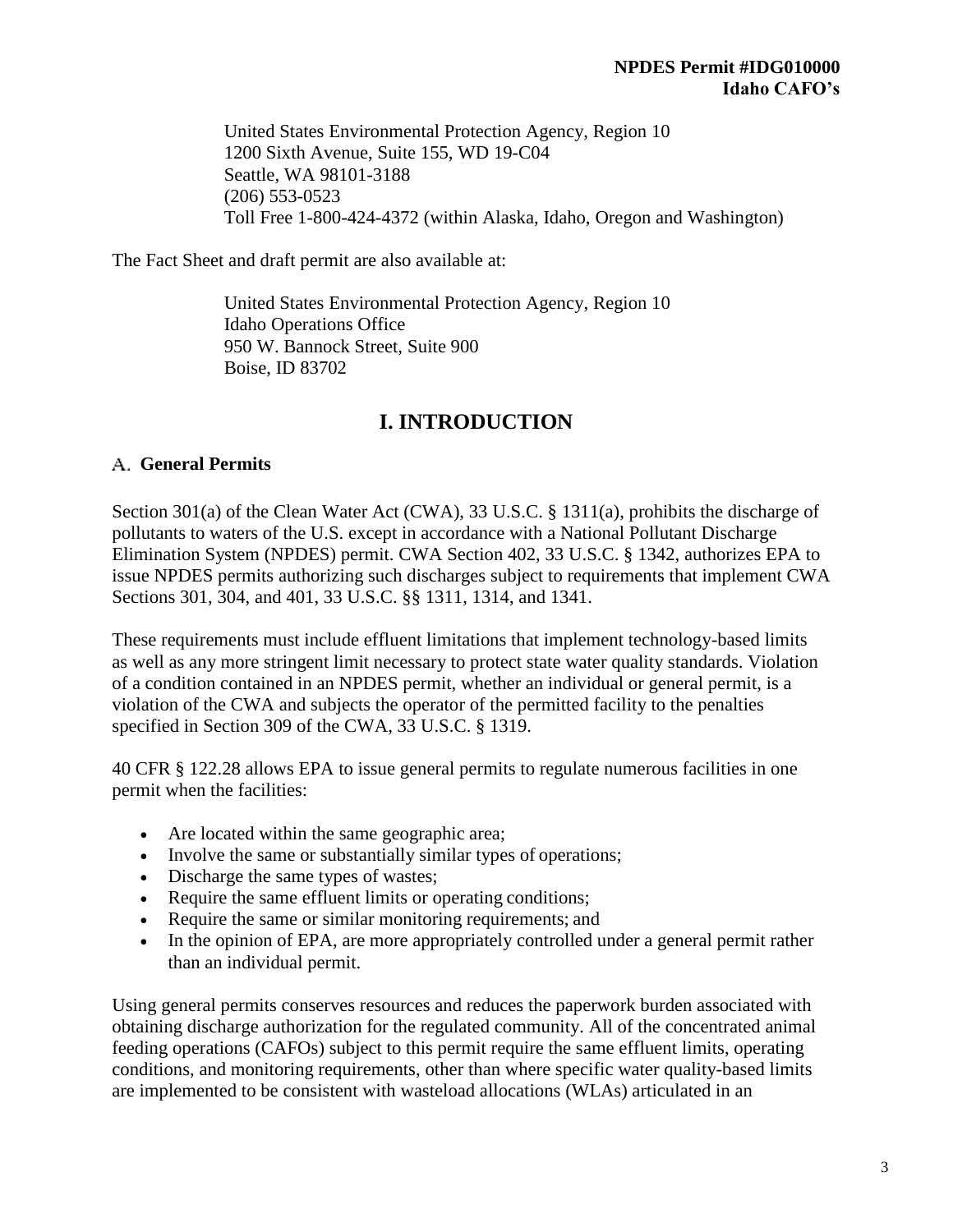approved Total Maximum Daily Load (TMDL). Moreover, the operations are substantially similar and all are located within the state of Idaho. Therefore, EPA has determined that a general permit is the appropriate mechanism to address the majority of CAFOs that are subject to the requirements of the NPDES program and the CWA.

## **Permit History**

The previous General Permit for Concentrated Animal Feeding Operations in Idaho, NPDES Permit No. IDG01000, went into effect on May 9, 2012 and expired on May 8, 2017. No facilities were covered under the 2012 permit.

## **IPDES NPDES Authorization**

In 2014, the Idaho Legislature revised the Idaho Code to direct the Idaho Department of Environmental Quality (IDEQ) to seek authorization from EPA to administer the NPDES permit program for the State of Idaho. On August 31, 2016, IDEQ submitted a program package pursuant to CWA Section 402(b), 33 U.S.C. 1342(b) and 40 CFR § 123.21. On June 5, 2018, EPA authorized IDEQ to implement a phased NPDES permit program beginning July 1, 2018. Based on this phased approach, IDEQ will obtain permitting for general permits on July 1, 2020. At that point in time, all documentation required by the permit would be sent to IDEQ rather than to EPA and any decision under the permit stated to be made by EPA or jointly between EPA and IDEQ will be made solely by IDEQ. Permittees will be notified by IDEQ when this transition occurs.

| 2012 Permit                                      | <b>Draft Permit</b>                                  |  |  |
|--------------------------------------------------|------------------------------------------------------|--|--|
| Section I.A. Permit Area.                        | Section I.A. Permit Area and Eligibility.            |  |  |
| Provided coverage for CAFOs in<br>$\bullet$      | <b>Excludes CAFOs in Indian Country</b><br>$\bullet$ |  |  |
| <b>Indian Country</b>                            |                                                      |  |  |
| Section I.F. Requirements for an Individual      | Section I.F. Individual Permit Coverage.             |  |  |
| <b>NPDES</b> Permit.                             | Includes CAFOs in Indian Country<br>$\bullet$        |  |  |
| Did not include CAFOs in Indian                  |                                                      |  |  |
| Country                                          |                                                      |  |  |
| Section II.A. Effluent Limitations and           | Section II.A. Effluent Limitations and               |  |  |
| Standards Applicable to the Production Area      | Standards Applicable to the Production Area          |  |  |
| Removed Section II.A.3.h. regarding<br>$\bullet$ | Added Section II.A.3. regarding no<br>$\bullet$      |  |  |
| requirements over CAFOs                          | discharge requirements for new source                |  |  |
| constructing or modifying existing               | swine, poultry and veal facilities.                  |  |  |
| wastewater or manure storage                     |                                                      |  |  |
| structures.                                      |                                                      |  |  |
| Removed Section II.A.3. i regarding<br>$\bullet$ |                                                      |  |  |
| requirements for keeping a rain gauge            |                                                      |  |  |
| onsite with a log of all measurable              |                                                      |  |  |
| rainfall events.                                 |                                                      |  |  |

## **Summary of Changes to the Permit**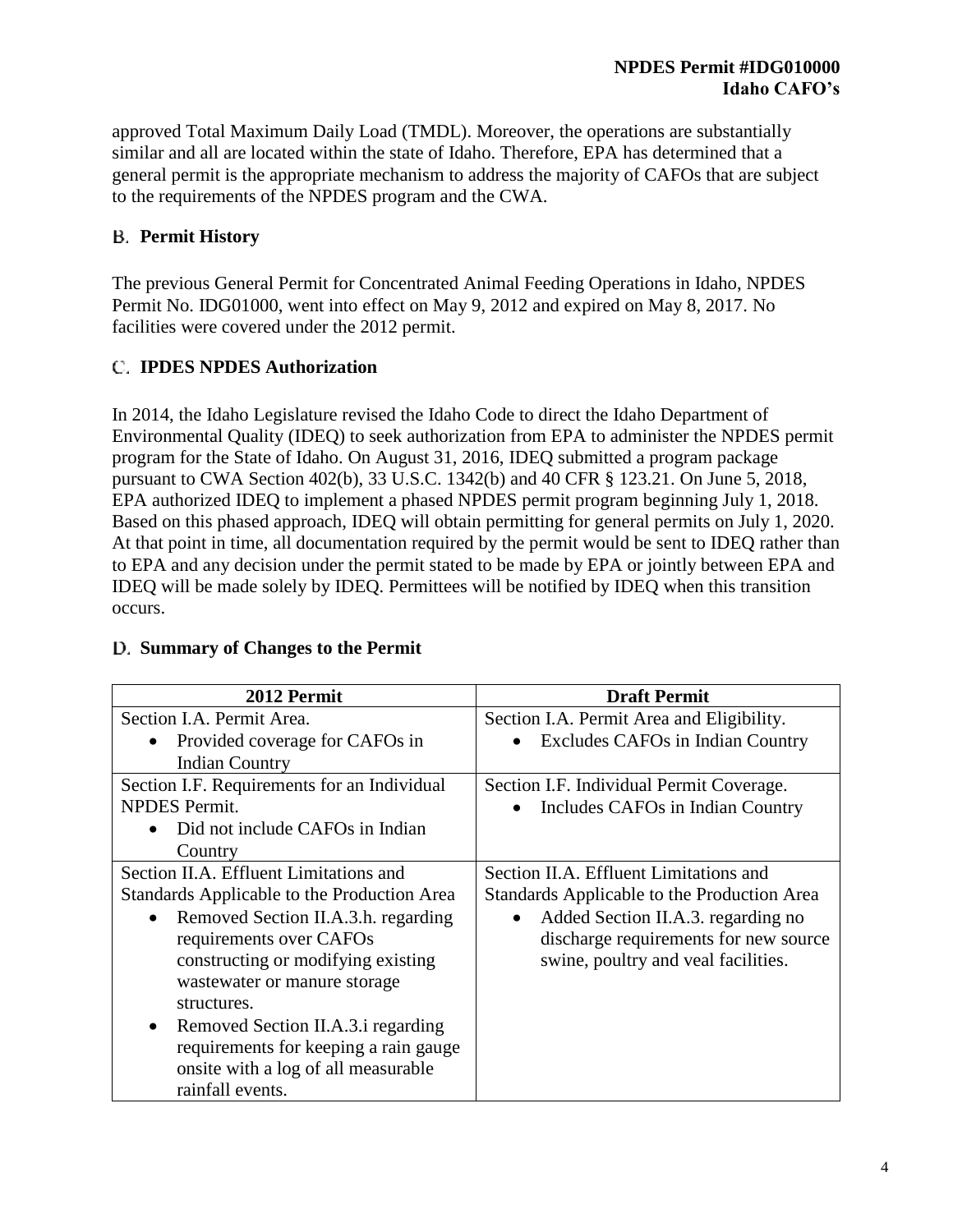| Removed Section II.A.3.j regarding           |                                                  |
|----------------------------------------------|--------------------------------------------------|
| requirements to isolate open lots from       |                                                  |
| run-on from outside drainages.               |                                                  |
| Removed Section II.A.3.k regarding           |                                                  |
| requirements on facilities expanding         |                                                  |
| operations.                                  |                                                  |
| Removed Section II.A.4. Other                |                                                  |
| Requirements/Prohibitions Applicable         |                                                  |
| to Production Areas                          |                                                  |
| Removed Section II.A.5. Discharges           |                                                  |
| to Water Quality Impaired Waters             |                                                  |
| Section II.B. Effluent Limitations and       | Section II.B. Effluent Limitations and           |
| Standards Applicable to the Land Application | Standards Applicable to the Land Application     |
| Area                                         | Area                                             |
| Removed Section II.B.1.i regarding           | Modified Section II.B.10 which                   |
| complete on-site records.                    | prohibits the application of manure,             |
| <b>Removed Section II.B.2</b>                | litter, or process wastewater to frozen,         |
| Removed Section II.B.3                       | snow covered, or saturated soils.                |
| Section III.A.3. NMP Content                 | Section III.A.2. NMP Content                     |
| Removed Section III.A.3.i regarding          | Sections III.A.2. $a - i$ have been<br>$\bullet$ |
| applications rates being expressed in        | modified to include more specific                |
| the NMP consistent with either the           | requirements for the NMP Content.                |
| Linear or Narrative Rate approach.           | Section III.A.2.a requires CAFOs to<br>$\bullet$ |
| Removed Section III.A.3.J regarding          | use IDAWM to evaluate wastewater                 |
| including a site map of the production       | and manure storage structures.                   |
| area and land application area.              | CAFOs must evaluate existing                     |
|                                              | wastewater and manure storage using              |
|                                              | <b>Washington NRCS Engineering</b>               |
|                                              | Technical Note 23, "NRCS                         |
|                                              | <b>Assessment Procedures for Existing</b>        |
|                                              | Waste Storage Ponds".                            |
|                                              | Section III.A.2.f requires CAFOs to              |
|                                              | evaluate each land application area be           |
|                                              | evaluated using Idaho NRCS Water                 |
|                                              | Quality Technical Note 6, "Idaho                 |
|                                              | Nutrient Transport Risk Assessment,              |
|                                              | (INTRA). Any land application area               |
|                                              | that receives a risk assessment rating           |
|                                              | of medium or greater must have                   |
|                                              | appropriate conservation practices               |
|                                              | installed to reduce the rating to low.           |
|                                              | Section III.A.2.g requires CAFOs to              |
|                                              | sample soil and manure in accordance             |
|                                              | to guidance from the University of               |
|                                              | Idaho instead of Idaho NRCS.                     |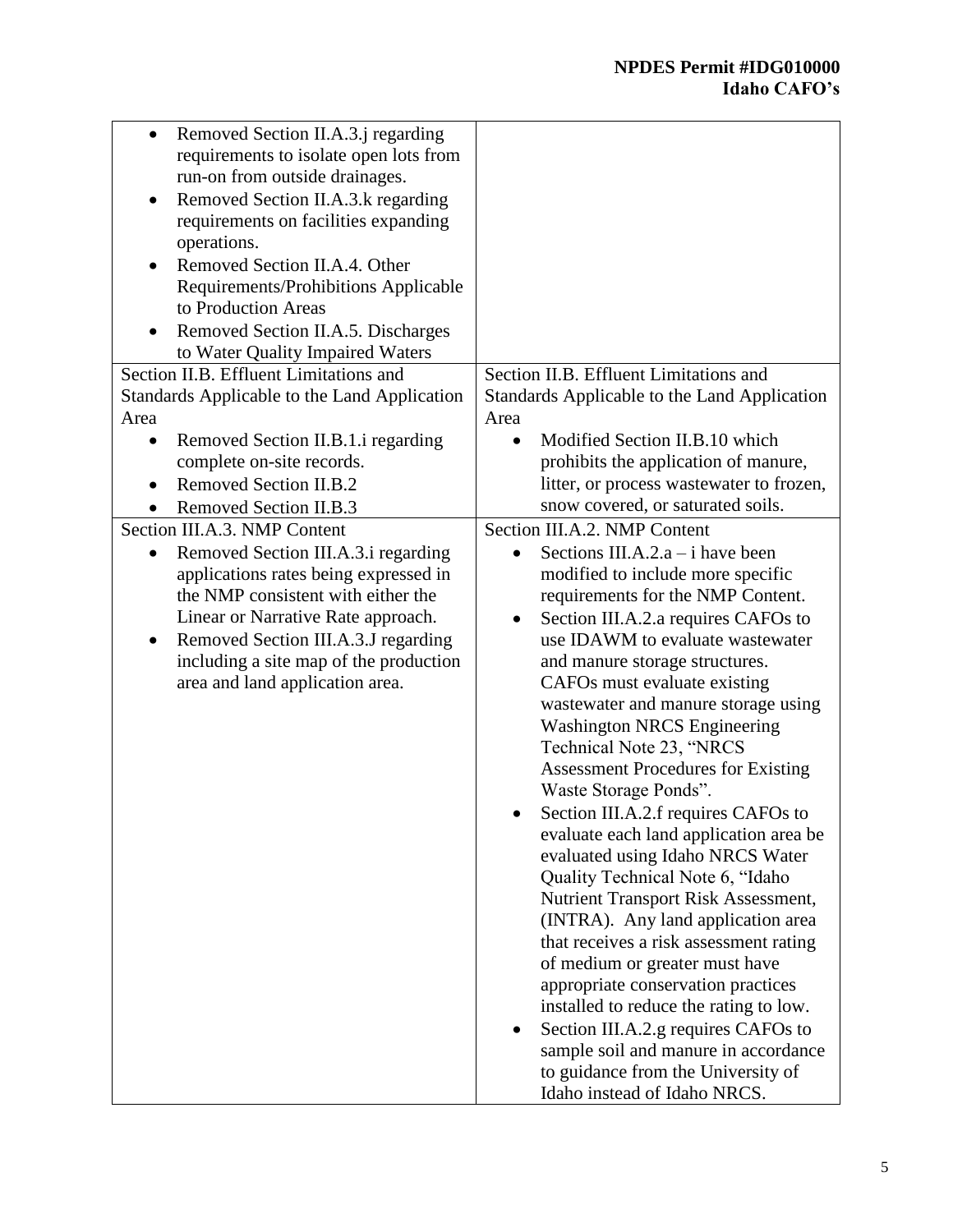# **NPDES Permit #IDG010000 Idaho CAFO's**

|                                                                                                                                                                        | Section III.A.2.h requires CAFOs to<br>generate annual nutrient budgets using<br>University of Idaho fertilizer guides or<br>other land grant university fertilizer or<br>crop production guides.<br>The land application requirements<br>٠<br>stipulated in Sections II.B.1, II.B.2,<br>III.A.2.g, II.A.2.h, and Appendices C,<br>E and I represent the narrative rate<br>approach [40 CFR § 122.42(e)(5)(ii)].<br>EPA has identified spreadsheets<br>(Idaho's NRCS IDAWM, Appendix C<br>and Idaho's NRCS Water Quality<br>Technical Note #6, Appendix $E$ ) that<br>incorporate many of the required<br>elements and should simplify the<br>nutrient management planning |
|------------------------------------------------------------------------------------------------------------------------------------------------------------------------|----------------------------------------------------------------------------------------------------------------------------------------------------------------------------------------------------------------------------------------------------------------------------------------------------------------------------------------------------------------------------------------------------------------------------------------------------------------------------------------------------------------------------------------------------------------------------------------------------------------------------------------------------------------------------|
|                                                                                                                                                                        | process for operators.                                                                                                                                                                                                                                                                                                                                                                                                                                                                                                                                                                                                                                                     |
| Section III.A.7. Requirements Associated<br>with NMP Implementation<br>Removed entire section which was<br>repetitive from earlier sections of the<br>previous permit. | Section III.A.<br>Requires CAFOs to develop, submit,<br>and implement a site-specific Nutrient<br>Management Plan (NMP). The NMP<br>shall identify and describe practices<br>that will be implemented to ensure<br>compliance with the effluent<br>limitations and special conditions of<br>this permit (Sections II and III).                                                                                                                                                                                                                                                                                                                                             |
| Section III.A.8. Certified Specialists to<br>Develop NMPs<br>Removed entire section.                                                                                   |                                                                                                                                                                                                                                                                                                                                                                                                                                                                                                                                                                                                                                                                            |
| Section III.D.2. Wastewater or Manure<br><b>Storage Structure Dewatering</b><br>Removed entire section.                                                                |                                                                                                                                                                                                                                                                                                                                                                                                                                                                                                                                                                                                                                                                            |
| Section III.D.3. Spills                                                                                                                                                |                                                                                                                                                                                                                                                                                                                                                                                                                                                                                                                                                                                                                                                                            |
| Removed entire section.<br>Section III.D.4. Employee Training                                                                                                          |                                                                                                                                                                                                                                                                                                                                                                                                                                                                                                                                                                                                                                                                            |
| Removed entire section.                                                                                                                                                |                                                                                                                                                                                                                                                                                                                                                                                                                                                                                                                                                                                                                                                                            |
| Section IV. Inspection, Monitoring, Record<br>Keeping, and Reporting<br>Removed Table IV-A. NPDES CAFO<br>Permit Record Keeping Requirements.                          | Section IV. Records, Reporting, Monitoring,<br>and Notification<br>Added Section IV.A.1. Record<br>$\bullet$<br>Keeping Requirements for the<br>Production Area.<br>Added Section IV.A.2. 2. Record<br>$\bullet$<br>Keeping Requirements for the Land<br>Application Area.                                                                                                                                                                                                                                                                                                                                                                                                 |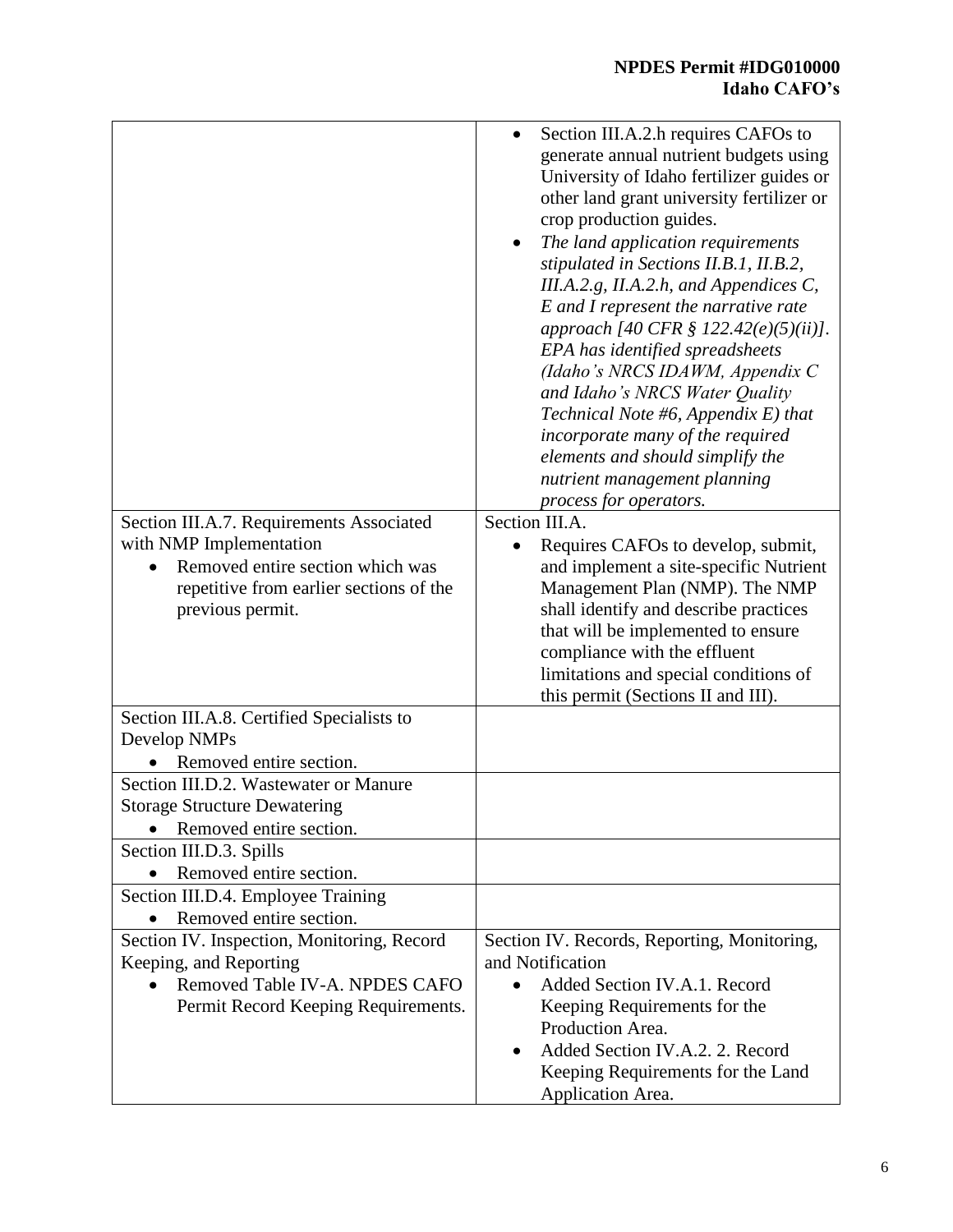| Added Section IV.B.3.3.<br><b>The</b>  |
|----------------------------------------|
| annual report must include all the     |
| information detailed in the Annual     |
| Report Template in Appendix H. The     |
| permittee may use the fillable pdf     |
| template provided or may compile all   |
| the required information in a separate |
| document.                              |

# **II. PROPOSED EFFLUENT LIMITATIONS AND OTHER PERMIT PROVISIONS**

## **General**

## **1. Permit Area and Eligibility**

The permit offers NPDES permit coverage for discharges from operations defined as CAFOs in the State of Idaho, excluding Indian Country. See 40 CFR § 122.23(b)(2). CAFOs are point sources subject to the NPDES permitting program. A permit is required for any CAFO that discharges pollutants to waters of the U.S. See 40 CFR § 122.23(d)(1). The draft permit provides coverage for any eligible facilities that discharge and meet the following criteria:

- The facility meets the definition of a large, medium, or small CAFO defined in 40 CFR § 122.23(b)(4), (6), and (9);
- is located in the permit coverage area;
- is not specifically excluded from coverage per one of the conditions specified in Section I.F.1 of the permit.

## **2. Application for Coverage**

In accordance with 40 CFR §§  $122.21(i)(1)(x)$ ,  $122.28(b)(2)$ , and  $122.23(d)(3)$ , a CAFO operator seeking coverage under this permit must submit a signed Notice of Intent (NOI) (see CAFO General Permit Appendix A) and nutrient management plan (NMP) to EPA. EPA Form 2B serves as the NOI for this permit. Copies of the NOI must also be submitted to IDEQ and the Idaho State Department of Agriculture (ISDA).

Pursuant to 40 CFR § 122.23(h), upon receipt, EPA will review the NOI and NMP to ensure that all permit requirements are fulfilled. EPA may request additional information from the CAFO owner or operator if additional information is necessary to complete the NOI and NMP or to clarify, modify, or supplement previously submitted material. If EPA makes a preliminary determination that the NOI is complete, the NOI, NMP, and draft terms of the NMP to be incorporated into the permit will be made available at EPA Region 10's website at: [https://www.epa.gov/npdes-permits/about-region-10s-npdes](https://www.epa.gov/npdes-permits/about-region-10s-npdes-permit-program)[permit-program](https://www.epa.gov/npdes-permits/about-region-10s-npdes-permit-program) for a thirty (30) day public review and comment period. EPA will respond to comments received during this period and, if necessary, require the CAFO owner or operator to revise the NMP. If determined appropriate by EPA, CAFOs will be granted coverage under the permit upon written notification by EPA. If EPA determines that the facility is ineligible for coverage under the permit, EPA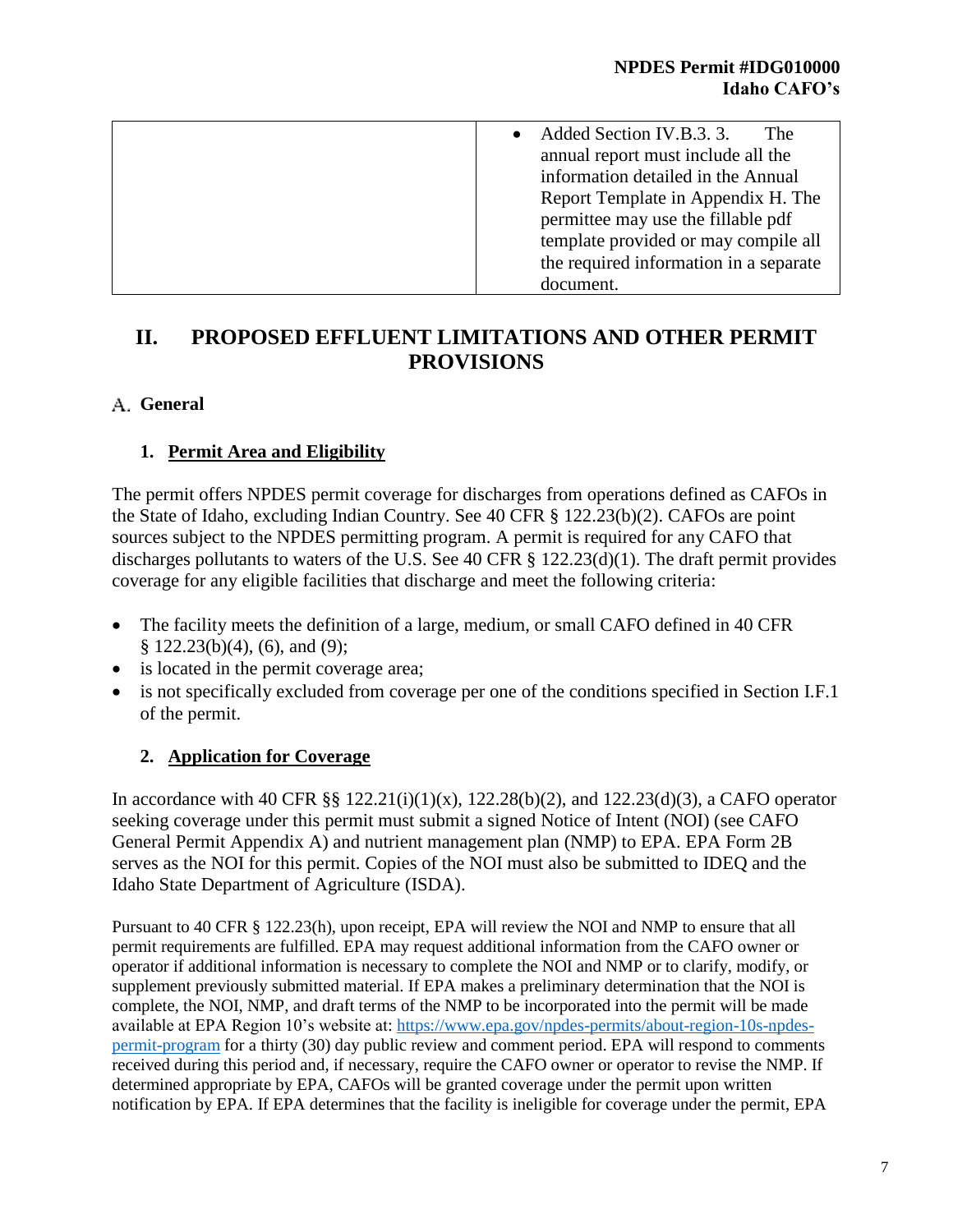will inform the facility an individual permit is required. Until the CAFO owner/operator receives written notification from EPA that the CAFO is authorized to discharge under the permit, any discharges from the CAFO are not covered by a NPDES permit.

CAFOs classified as "new sources" must conduct an environmental review pursuant to the National Environmental Policy Act (NEPA) [40 CFR Part 6]. A CAFO is a "new source" if construction commenced after April 14, 2013, and it meets the criteria set forth in 40 CFR § 122.29. *See* 40 CFR § 122.2 and 68 Fed. Reg. 7176, 7200 (February 12, 2003)*.* New Source CAFOs in Idaho must submit a Finding of No Significant Impact ("FONSI") or an Environmental Impact Statement ("EIS") issued by EPA Region 10 along with the NOI and NMP in order to obtain coverage under the general permit.

An existing CAFO that proposes to expand their facility would not become a new source unless the modifications totally replace the process or production equipment that causes the discharge of pollutants, or the new/modified facility's production and waste handling processes are substantially independent of the preexisting source. *See* 68 Fed. Reg. at 7200. For an existing CAFO, the draft permit adds a procedure to be used for permit coverage of a significant expansion that is constructed after the effective date of the permit. If EPA determines the expansion to be a new nource, the permittee must include a FONSI or an EIS issued by EPA Region 10 along with the NOI to have the expansion covered by the permit.

# **3. Permit Expiration**

In accordance with 40 CFR § 122.46(a), NPDES permits shall be effective for a fixed term not to exceed five (5) years. Therefore, this permit will expire five years from the effective date of the final permit. If the permit is not reissued prior to the expiration date, it shall be eligible for an administrative extension of coverage in accordance with the Administrative Procedures Act (APA) and will remain in full force. However, the EPA cannot provide coverage under this general permit to any Permittee who submits the NOI requesting permit coverage after the permit expiration date.

# **4. Change in Ownership**

If a change of ownership occurs at a CAFO whose discharge is authorized under the permit, coverage under the permit will automatically transfer under the following conditions:

- The current permittee notifies EPA at least 30 days prior to the proposed transfer date;
- The notice includes a written agreement between the existing and new permittees containing a specific transfer date for permit responsibility, coverage and liability between them;
- EPA does not notify the existing permittee and the proposed permittee that the facility is no longer eligible for coverage under the General Permit.

If the new owner or operator modifies any part of the Nutrient Management Plan (NMP), the NMP shall be submitted to EPA in accordance with Section III.A.5 of the permit and 40 CFR § 122.42(e)(6), and may be subject to the public notice and comment requirements of Section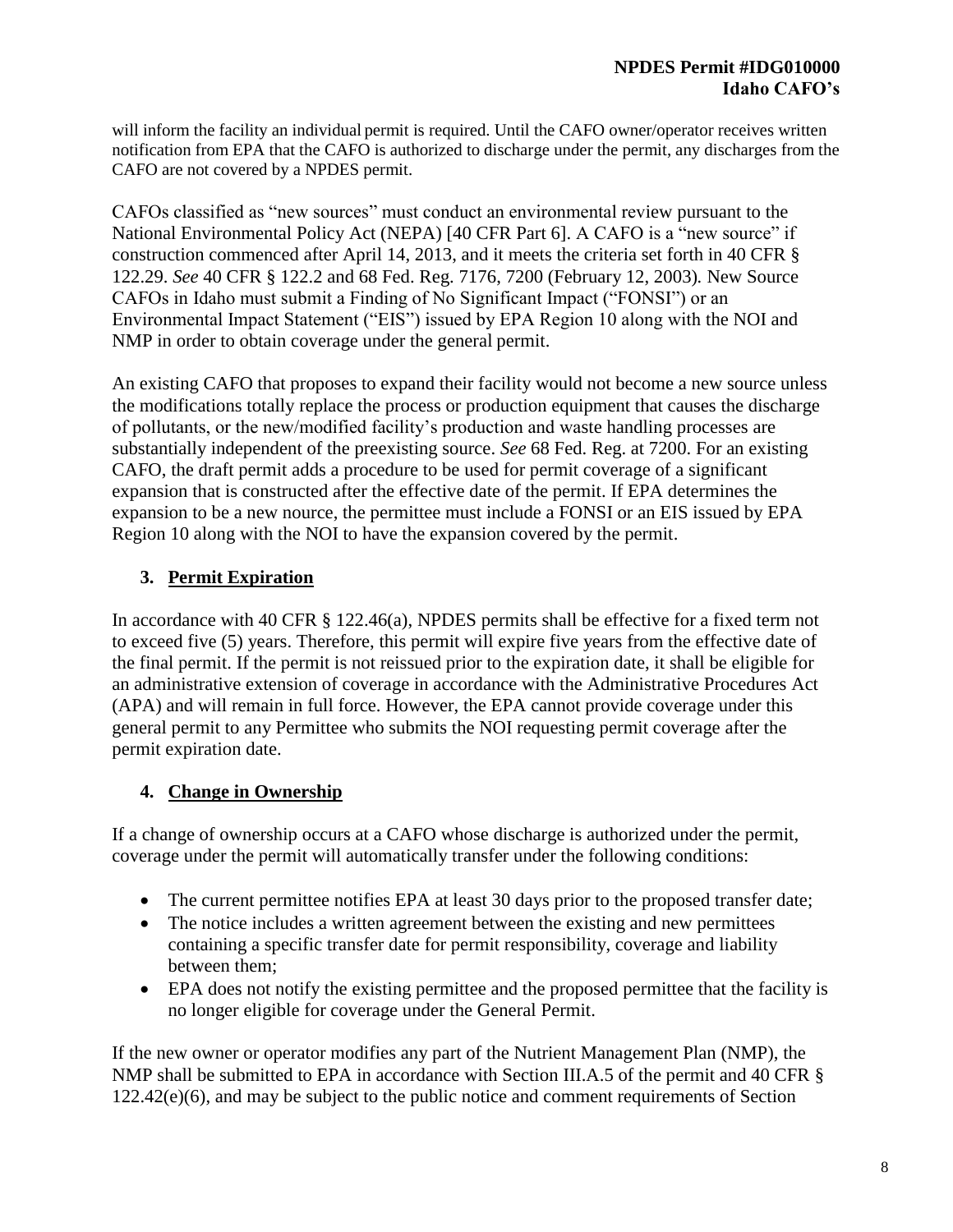I.B.4 of the permit.

## **5. Termination of Permit Coverage**

In accordance with 40 CFR § 122.64, EPA may terminate coverage under the permit by determining, in writing, that the facility no longer requires NPDES coverage because one of the following conditions is met:

- The facility has ceased all operations and all waste retention structures have been properly closed in accordance with the Idaho Natural Resources Conservation Service (NRCS) Conservation Practice Standard No. 360, Closure of Waste Impoundment contained in the NRCS Field Office Technical Guide and all other remaining stockpiles of manure, litter, or process wastewater not contained in a wastewater or manure storage structure are properly disposed of in in accordance with Section III.C; or
- The facility is no longer a CAFO that discharges manure, litter, or process waste water to waters of the United States; or
- In accordance with 40 CFR § 122.64, the entire discharge is permanently terminated by elimination of the flow or by connection to a publicly owned treatment works(POTW).

The permittee may request termination of coverage under the permit in accordance with 40 CFR §§ 122.64 and 122.22(d) for one of the reasons stipulated above. The request must be made in writing and submitted to EPA. Termination of coverage will become effective 30 days after the written notice is sent by EPA, unless the permittee objects within that time frame.

# **6. Individual Permit Coverage**

In accordance with 40 CFR § 122.28(a)(4)(ii), EPA may exclude specific sources or areas from coverage under the permit. The following CAFOs are not eligible for coverage under this NPDES general permit, and must apply for an individual permit:

- CAFOs that have been notified by EPA that they are ineligible for coverage under this general permit due to a past history of non-compliance. [40 CFR § 122.28(b)(3)(A)]
- CAFOs that are seeking coverage that will adversely affect species that are federallylisted as endangered or threatened ("listed") under the Endangered Species Act (ESA) or adversely modify critical habitat of those species. This provision is included in accordance with the outcome of consultation pursuant to Section 7 of the ESA.
- CAFOs that are seeking coverage that will have the potential to affect historic properties. CAFO owners/operators must determine whether their permit-related activities have the potential to affect a property that is listed or eligible for listing on the National Register of Historic Places, pursuant the National Historic Preservation Act. If the CAFO seeking coverage will have an effect on historic properties, the CAFO's owners/operators must consult with the State Historic Preservation Officer (SHPO), Tribal Historic Preservation Officer (THPO), or other tribal representatives regarding measures to mitigate or prevent any adverse effects on historic properties.
- CAFOs with discharges to a designated Outstanding Resource Water. As of the effective date of this permit there are no Outstanding Resource Waters approved by the Idaho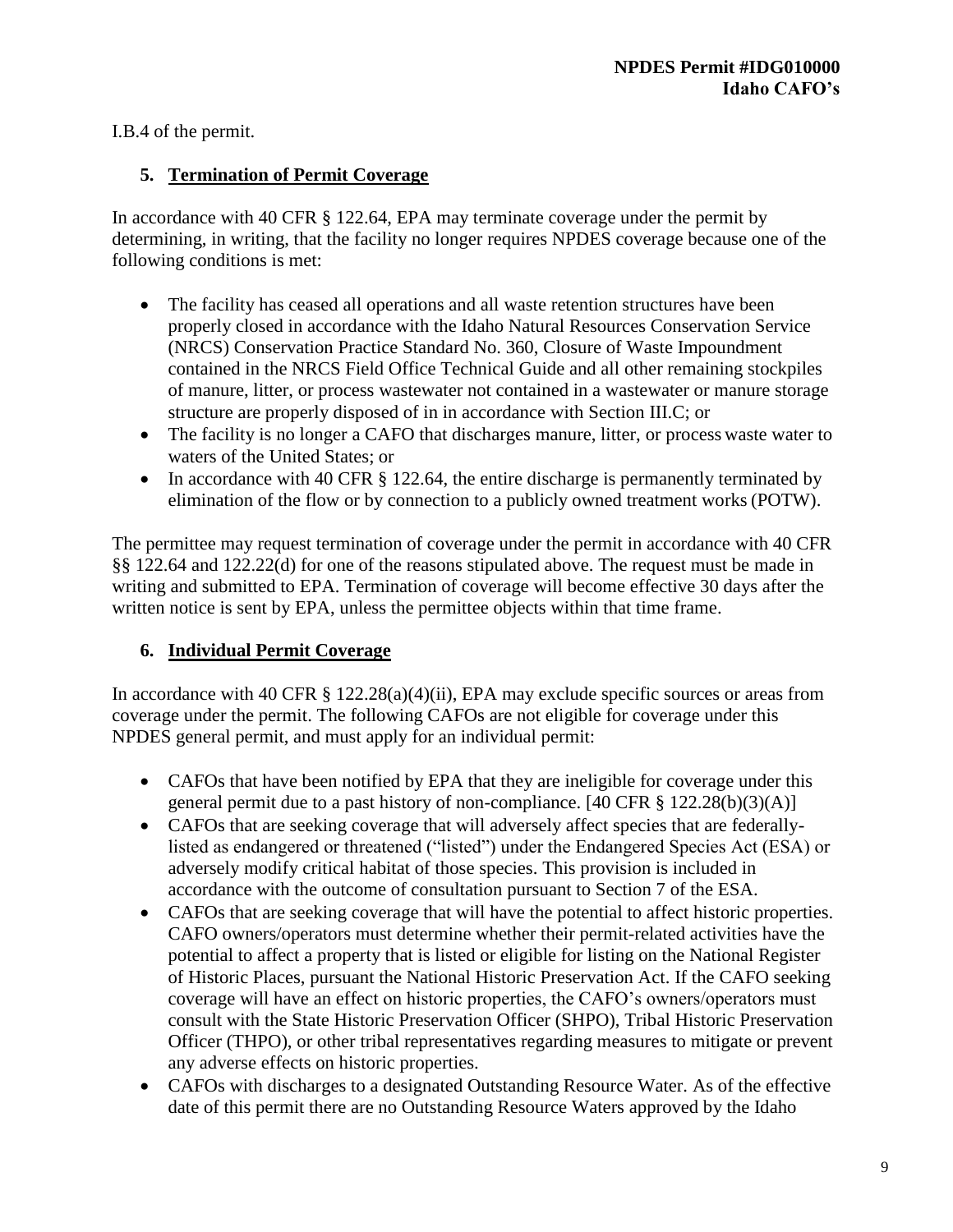Legislature. This provision is included in accordance with the State of Idaho's certification of this permit pursuant to CWA  $\S$  401(a)(1), 33 U.S.C.  $\S$  1341(a)(1) and 40 CFR § 124.53.

• CAFOs located in Indian Country. Since IDEO will assume administration of this permit on July 1, 2020 and since EPA retains permitting authority on tribal lands in Idaho, EPA has decided to exclude coverage to CAFOs located in Indian Country from this permit. If a CAFO located on tribal land requires NPDES permit coverage, then the facility should apply for an individual permit with EPA Region 10.

Pursuant to 40 CFR § 122.28(b)(3), EPA may require any discharger applying for coverage under this general permit to apply for and obtain an individual permit. EPA will notify the operator, in writing, that an application for an individual permit is required and will set a time for submission of the application. Coverage of the facility under this general NPDES permit is automatically terminated when: (1) the operator fails to submit the required individual NPDES permit application within the defined time frame; or (2) the individual NPDES permit is issued by EPA.

Pursuant to 40 CFR § 122.28(b)(3)(iii), any operator authorized under the general permit who believes that the terms and conditions of the general permit are not appropriate for his/her facility, either before or after obtaining coverage under the permit, may request to be covered by an individual permit. The operator shall submit an application, with reasons supporting the request, to EPA no later than 90 days after the publication by EPA of the general permit in the Federal Register. This application shall include NPDES permit application Forms 1 and 2C, together with the same information required for the NOI.

# **EFFLUENT LIMITATIONS AND STANDARDS**

# **1. Overview**

Section 301(a) of the CWA, 33 U.S.C. § 1311(a), prohibits the discharge of pollutants by any point source into waters of the U.S. except in accordance with a permit. CWA § 402, 33 U.S.C. § 1342, authorizes EPA to issue NPDES permits authorizing discharges subject to limitations and requirements imposed pursuant to Sections 101, 301(b), 304, 308, 401, and 403 of the CWA, 33 U.S.C. §§ 1251, 1311(b), 1314, 1318, 1341, and 1343. Pursuant to these statutory provisions, EPA is required to include conditions in a permit that meet technology-based effluent limitations as well as any requirement necessary to meet applicable state water quality standards. Moreover, NPDES permits generally contain record-keeping and reporting requirements pursuant to CWA § 308, 33 U.S.C. § 1318.

Manure, litter, and process wastewater discharges resulting from CAFOs are subject to the requirements found at 40 CFR §§ 122.23 and 122.42(e). Many CAFOs are also subject to the effluent limitation guidelines (ELGs) found at 40 CFR Part 412. Pursuant to CWA § 402(a)(2), 33 U.S.C. § 1342(a)(2), and 40 CFR § 122.44(k)(3), best management practices (BMPs) are being proposed in the draft permit. These practices are reasonably necessary either to achieve effluent limitations or to carry out the Act's goals of eliminating the discharge of pollutants to maintain water quality.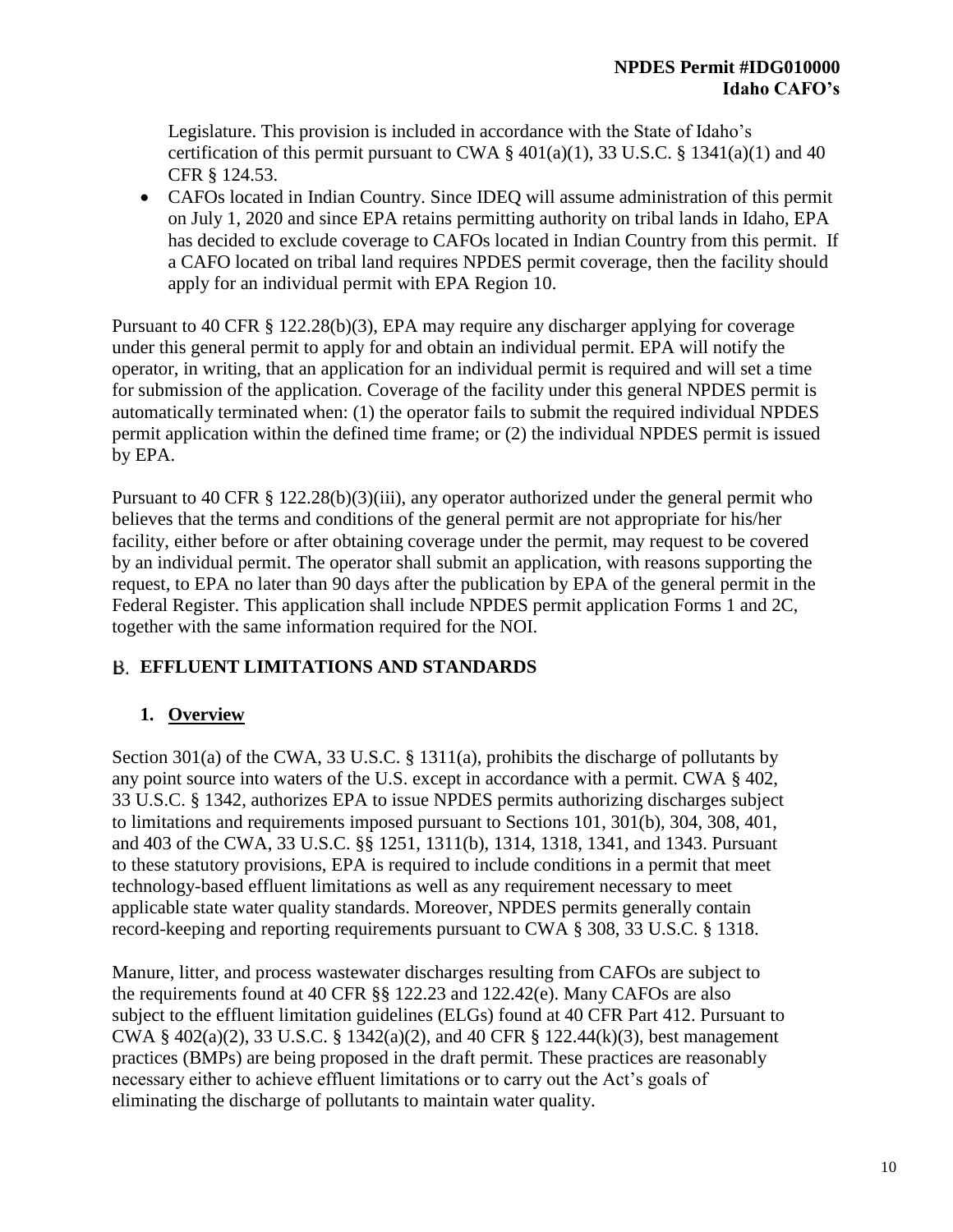The draft permit has been developed to fulfill the NPDES general permit requirements in accordance with 40 CFR §§ 122.42(e)(1)(i), 412.31, and 412.43.

## **2. Effluent Limitations and Standards Applicable to the Production Area**

### Discharge Standards for All Facilities

The production area at a CAFO includes the animal confinement areas and other parts of the facility, including manure storage areas, raw materials storage areas, and waste containment areas. (40 CFR § 122.23(b)(8).)

For all types of animals and all facilities other than swine, poultry and veal "new sources", the permit prohibits the discharge of manure, litter or process wastewater pollutants into waters of the U.S. except under the following condition: whenever precipitation causes an overflow of manure, litter or process wastewater, pollutants may be discharged provided that the production area is designed, constructed, operated and maintained to contain all manure, litter and process wastewater including the runoff and direct precipitation from a 25-year, 24-hour storm event for the location of the CAFO.

"New source" CAFOs, are facilities where construction began prior to April 14, 2003. This applies to CAFOs that meet or exceed the following: 2,500 swine each weighing 55 pounds or more; 10,000 swine each weighing less than 55 pounds; 30,000 laying hens or broilers if the facility uses a liquid manure handling system; 82,000 laying hens if the facility uses other than a liquid manure handling system; 125,000 chickens other than laying hens if the facility uses other than a liquid manure handling system; 55,000 turkeys; and 1,000 veal calves (40 CFR § 412.40). The new source performance standards for production areas of swine, poultry and veal calf operations (40 CFR § 412.46) require that there be no discharge of manure, litter, or process wastewater pollutants into waters of the U.S. from the production area.

## Additional Requirements for All Facilities

Manure, litter, and/or process wastewater discharges resulting from CAFOs are subject to the ELGs found at 40 CFR Part 412.

Part II.A.2 of the Draft Permit includes additional requirements that are applicable to the production area of the CAFO:

The design storage volume must be adequate to contain all manure, litter and process wastewater accumulated during a storage period of 180 days, including:

- The normal precipitation less evaporation during the storage period;
- The normal runoff during the storage period;
- The direct precipitation from a 25-year, 24-hour storm event;
- The runoff from the 25-year, 24-hour storm event from the production area;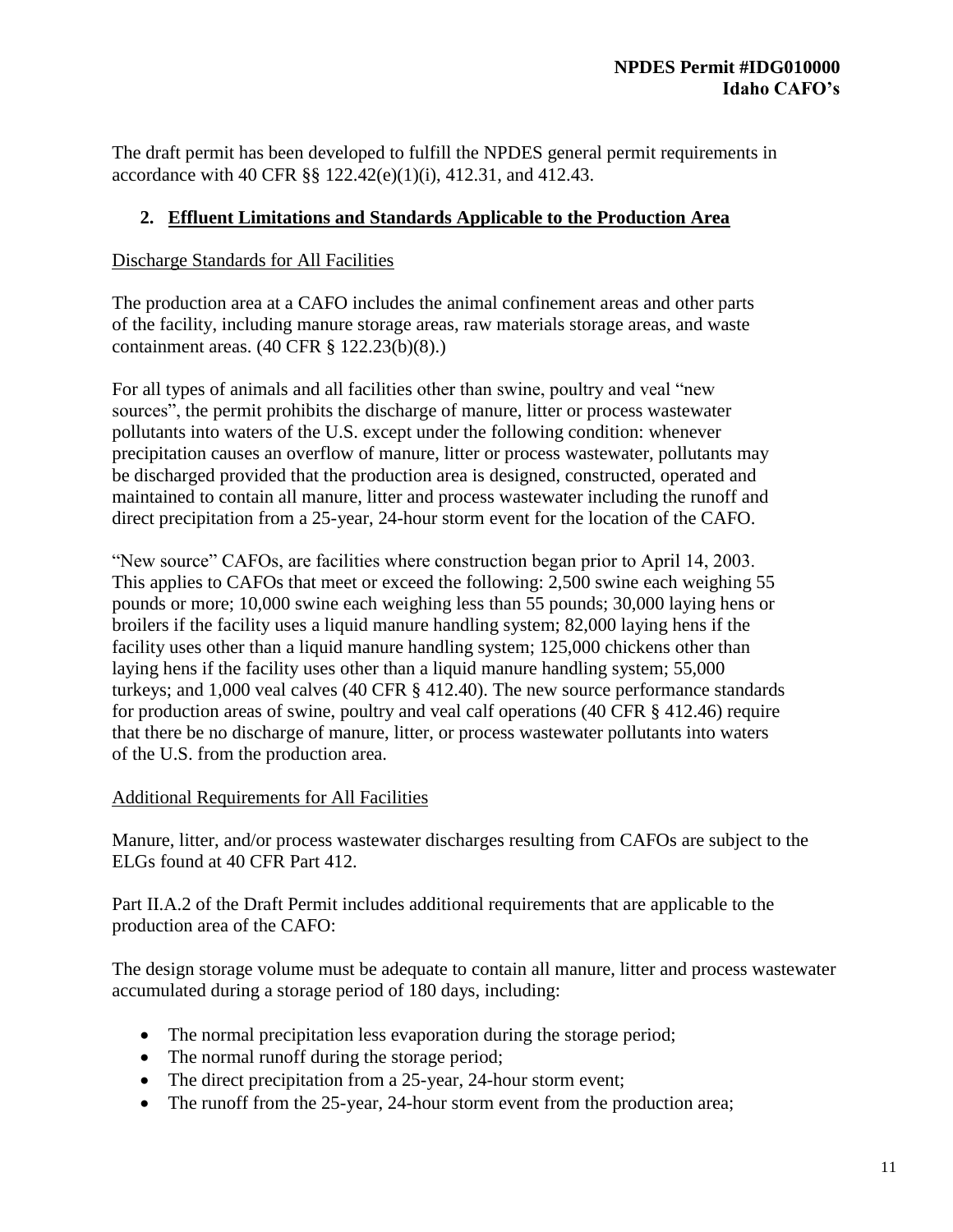- The residual solids after liquid has been removed;
- One-foot freeboard to maintain structural integrity; and
- In the case of treatment lagoons, the necessary minimum treatment volume.

These minimum design storage requirements are adapted from EPA's CAFO technical guidance document *Managing Manure Nutrients at Concentrated Animal Feeding Operations*. 1

The permit contains provisions for the visual inspection of facilities, including:

- Weekly inspections of all storm water diversion devices, runoff diversion structures, and devices channeling contaminated storm water to the wastewater and manure storage and containment structures.  $[40 \text{ CFR } \frac{8}{9} \frac{412.37(a)(1)(i)}{i}]$
- Daily inspections of all water lines, including drinking water and cooling water lines. [40] CFR § 412.37(a)(1)(ii)]
- (3) Weekly inspections of the manure, litter, and process wastewater impoundments noting the level as indicated by the depth marker installed in accordance with 40 CFR § 412.37(a)(2). [40 CFR § 412.37(a)(1)(iii)]

The permit also requires:

 $\overline{a}$ 

- Installation of a depth marker in all open surface liquid impoundments which clearly indicates the minimum capacity necessary to contain the runoff and direct precipitation of the 25-year, 24-hour rainfall event. The depth marker need not be a gauge or any formal type of structure; it need only provide immediate visual verification that adequate freeboard remains. [40 CFR § 412.37(a)(2)]
- Correction of any deficiencies that are identified as a result of visual inspections as soon as possible. [40 CFR § 412.37(a)(3)]
- No disposal of animal mortalities in any liquid manure or process wastewater systems and handling of animal mortalities in such a way as to prevent discharge of pollutants to surface water. [40 CFR §§ 122.42(e)(1)(ii) and 412.37(a)(4)]
- Maintenance of complete records for the production area. Records must be maintained on-site at the permitted CAFO for five years from the date they are created. [40 CFR §§ 122.42(e)(2) and 412.37(b)]

## **3. Effluent Limitations and Standards Applicable to the Land Application Area**

Permit provisions for land application of manure, litter or process wastewater under the control of the CAFO owner/operator include both technology-based and water qualitybased limits. Provisions 1-8 are technology-based requirements based on BMPs specified in the CAFO regulations, including the ELGs.  $[40 \text{ CFR } \S \S 122.42(e)(5)$  and  $412.4(c)(1)$ ], and include:

<sup>&</sup>lt;sup>1</sup> U.S. EPA, *Managing Manure Nutrients at Concentrated Animal Feeding Operations, 2004. Chapter 2, Section* B.1. EPA-821-B-04-009.<https://www.epa.gov/npdes/managing-manure-nutrients-cafos>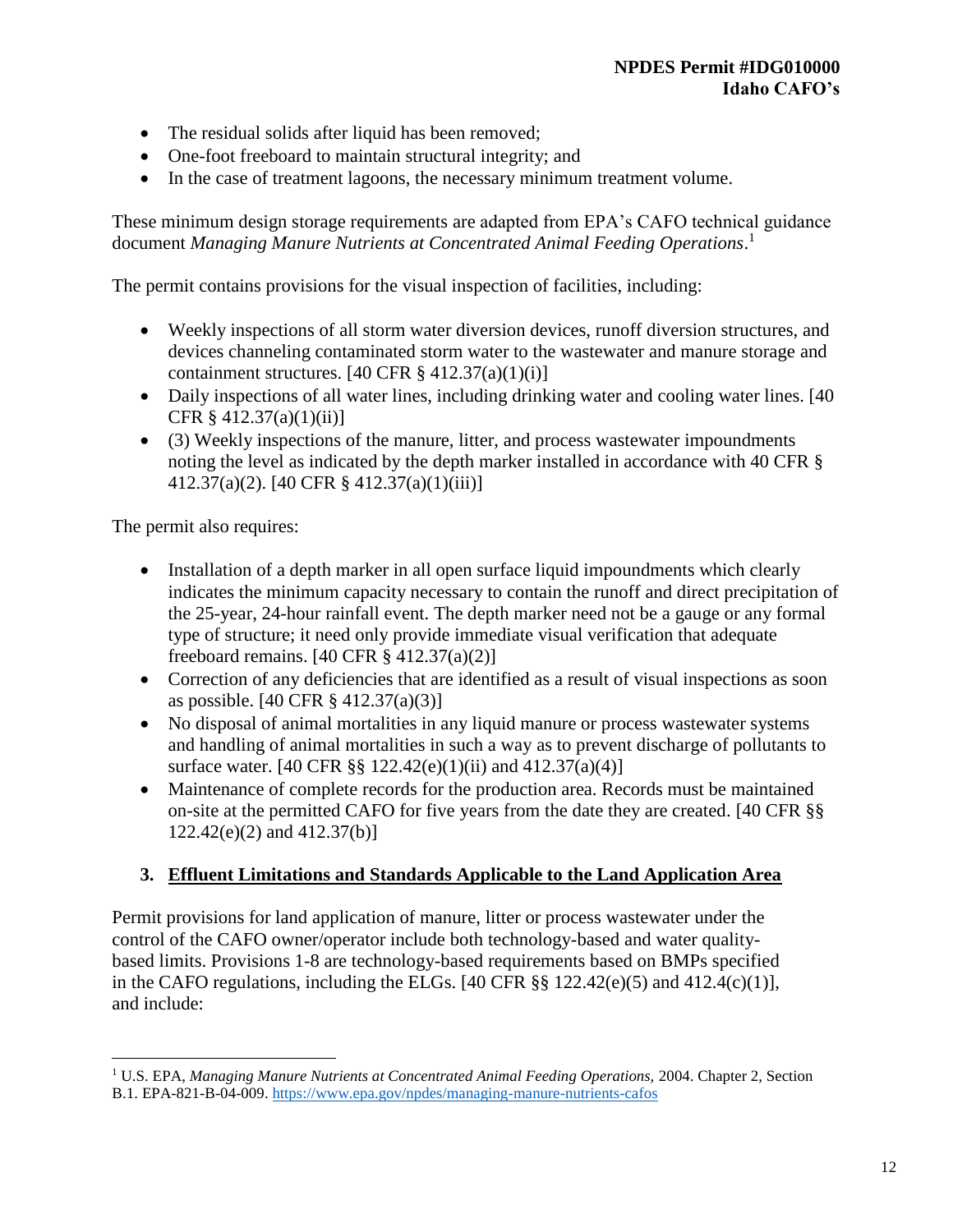- 1. Develop and implement a NMP that is based on a field-specific assessment of the potential for nitrogen and phosphorus transport from the field. [40 CFR  $\S$  412.4(c)(1)]
- 2. Address the form, source, amount, timing, and method of application of nutrients on each field to achieve realistic production goals, while minimizing nitrogen and phosphorus movement to surface waters.  $[40 \text{ CFR } \frac{8}{9} \frac{412.4(c)(1)}{1}$
- 3. Determine application rates for manure, litter, and process wastewater that minimize phosphorus and nitrogen transport from the field to surface waters in accordance with the University of Idaho Fertilizer Guides<sup>2</sup> or related University of Idaho Crop Production Guide<sup>3</sup>. If a University of Idaho Fertilizer Guide or related Crop Production Guide is unavailable, a fertilizer or production guide from a Pacific Northwest Land Grant University may be used. If a land grant university fertilizer or crop production guide is unavailable, the NMP must identify and include the best available data used to determine specific land application rates for the crop.  $[40 \text{ CFR } \frac{8}{9} \, 412.4(c)(2)]$
- 4. Identify appropriate site-specific conservation practices to be implemented, including as appropriate buffers or equivalent practices, to control runoff of pollutants to waters of the United States [40 CFR § 122.42(e)(1)(vi)]
- 5. Analyze manure and soil a minimum of once annually for nitrogen and phosphorus content. [40 CFR § 412.4(c)(3)] Periodically inspect for leaks from equipment used for land application of manure, litter, or process wastewater. [40 CFR  $\S$  412.4(c)(4)] Establishment of protocols to land apply manure, litter, and process wastewater in accordance with site specific nutrient management practices that ensure appropriate agricultural utilization of the nutrients in the manure, litter, or process wastewater. [40 CFR  $\S 122.42(e)(1)(viii)$ ].
- 6. Analyze manure and soil a minimum of once annually for nitrogen and phosphorus content. [40 CFR § 412.4(c)(3)]
- 7. Periodically inspect for leaks from equipment used for land application of manure, litter, or process wastewater.  $[40 \text{ CFR } \frac{8}{9} \, 412.4 \text{ (c)}(4)]$
- 8. Do not apply manure, litter, or process wastewater closer than 100 feet to any downgradient surface waters, open tile line intake structures, sinkholes, agricultural well heads, or other conduits to surface waters. The permittee may opt to use a 35-foot vegetated buffer as an alternative to the 100-foot setback. As a compliance alternative, the permittee may demonstrate to the permitting authority that the use of an alternative practice will result in equivalent or better pollutant reductions than would be achieved by the use of the 100- foot setback. An adequate demonstration must include the use of sitespecific data using a credible tool such as INTRA or the Idaho Phosphorus Site Index. [40 CFR §§ 412.4(c)(5) and  $412.4$ (c)(5)(i)]

Provisions 9 and 10 are water quality-based provisions. The rationale for those provisions are explained below.

 $\overline{a}$ 

<sup>2</sup> University of Idaho, Southern Idaho Fertilizer Guides Publications & Resources, [http://www.extension.uidaho.edu/resources2.aspx?title=Crop%20Production&category1=Fertilizers%20and%20Soil](http://www.extension.uidaho.edu/resources2.aspx?title=Crop%20Production&category1=Fertilizers%20and%20Soils&category2=Southern%20Idaho%20Fertilizer%20Guides) [s&category2=Southern%20Idaho%20Fertilizer%20Guides](http://www.extension.uidaho.edu/resources2.aspx?title=Crop%20Production&category1=Fertilizers%20and%20Soils&category2=Southern%20Idaho%20Fertilizer%20Guides)

<sup>3</sup> University of Idaho, Crop Production,<http://www.extension.uidaho.edu/crops.aspx>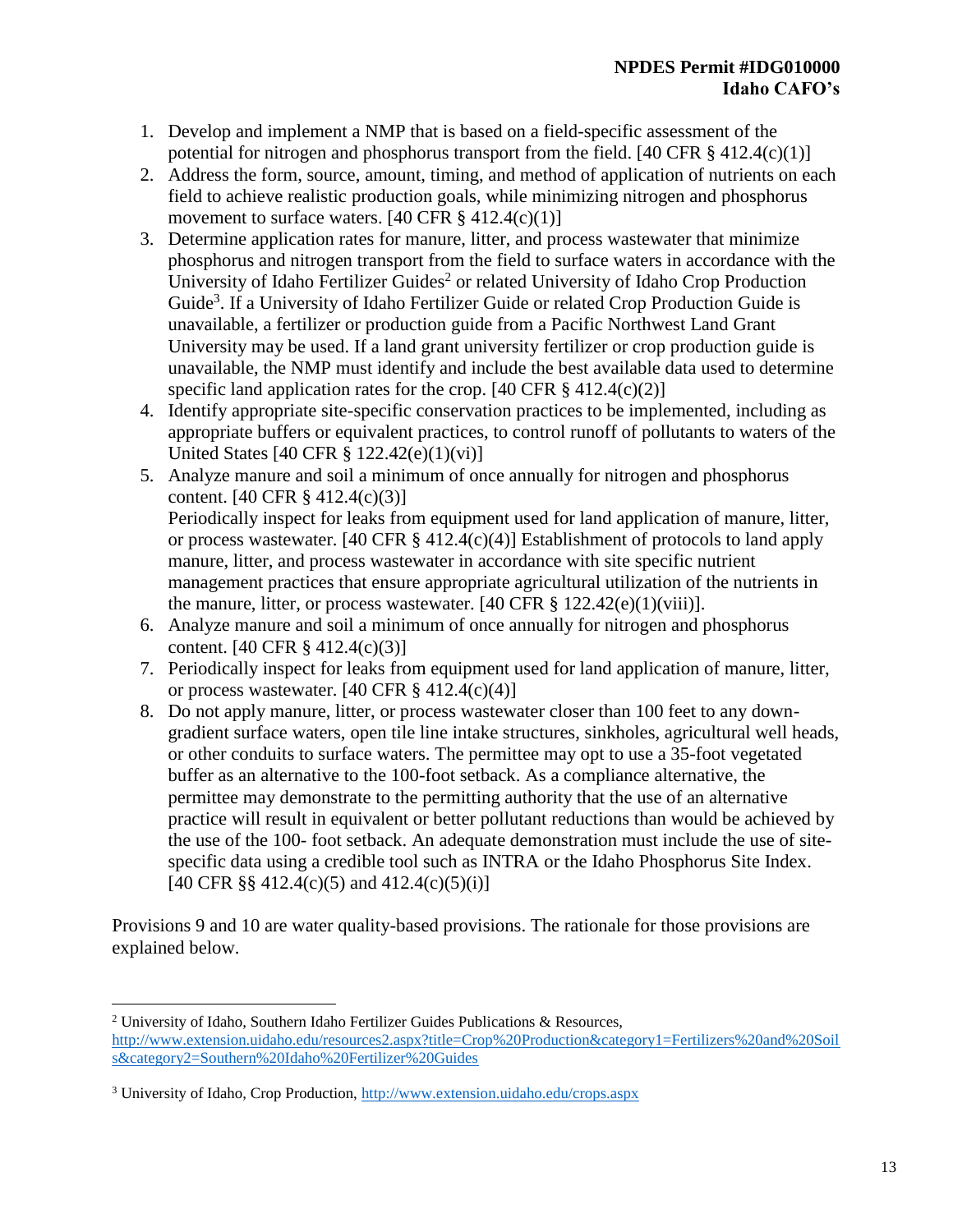9. Prevent dry weather discharges of manure, litter and process wastewater, including discharges to waters of the U.S. through tile drains, ditches or other conveyances, discharges associated with irrigation, as well as discharges via subsurface flows.

Where manure, litter, or process wastewater has been applied in accordance with the CAFO's NMP, a precipitation related discharge of manure, litter, or process wastewater from land areas under the control of the CAFO is considered to be an agricultural storm water discharge. All other discharges from the land application area that are not agricultural storm water discharges are dry weather discharges and are prohibited.

Discharges from CAFO land application area, except where it is an agricultural storm water discharge, are subject to NPDES requirements, including water quality-based effluent limitations. Federal regulations [40 CFR § 122.44(d)] require permit limitations to control all pollutants which may be discharged at a level which will cause, have the reasonable potential to cause, or contribute to an excursion above and State or Tribal water quality standard. In most instances, a CAFO that meets technology-based permit limits requiring manure to be applied at appropriate agronomic rates will eliminate all or most dry weather discharges. However, if such discharges remain, the Permitting Authority must determine the need for additional water quality-based effluent limitations to meet applicable water quality standards based on the circumstances of each particular case (see the Preamble to the Final Rule, 73 FR 70,418 (November 20, 2008)).

A state-wide general permit must ensure that water quality standards will not be violated by authorized discharges from any facility covered by that permit. A general permit's water qualitybased requirements must, therefore, be sufficiently protective to ensure that no authorized discharges anywhere in the State will violate water quality standards (see Water Quality-based Effluent Limitations and Standards – Production Area, above).

EPA has determined that water quality-based effluent limitations are necessary to address dry weather discharges from land application areas that cause or contribute to an excursion above Idaho Water Quality Standards. The draft permit prohibits all dry weather discharge from the land application area to a water of the United States from a CAFO as a result of the application of manure, litter or process wastewater to land areas under the control of the CAFO, except where it is an agricultural storm water discharge. [40 CFR § 122.23(e)]. A dry weather discharge is a discharge of manure, litter, and/or process waste water from the land application area under the control of a CAFO that is not defined as Agricultural Stormwater (40 CFR  $\S$  122.23(e)) and where the manure, litter, or process wastewater has not been land applied in accordance with site-specific nutrient management practices that ensure the appropriate utilization of the nutrients in the manure, litter, or process wastewater as specified in 40 CFR  $\S$  122.42(e)(1)(vi-ix). The term does not exclude discharges through tile drains, discharges mingled with irrigation water, discharges composed of liquid manure or process wastewater, discharges resulting from the failure of land application equipment, and discharges from furrow or flood irrigation tail water.

10. Do not apply manure, litter or process wastewater when the land is frozen or snowcovered, or when the top two inches of soil are saturated from rainfall, snow melt or irrigation.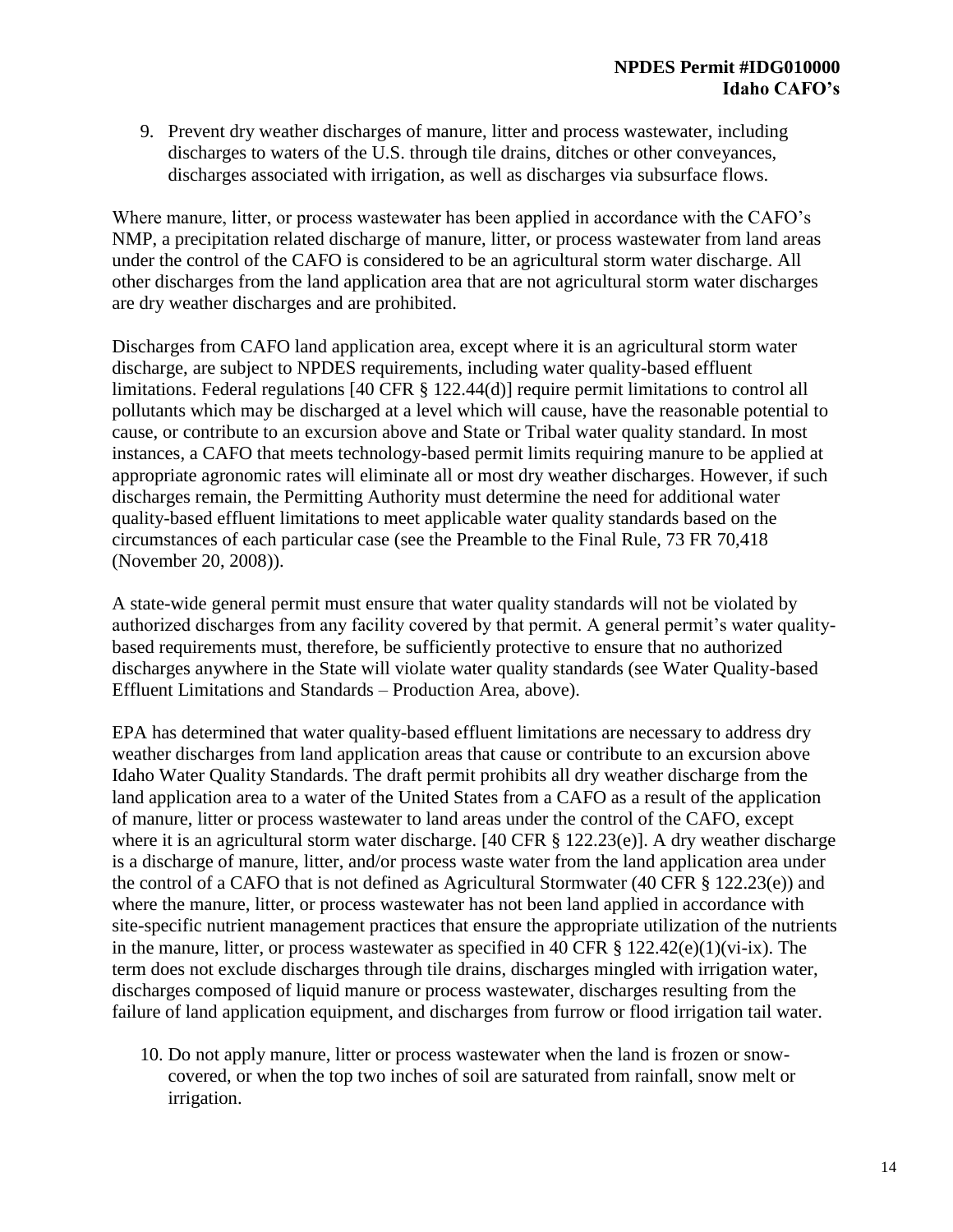EPA has determined that water quality-based effluent limitations are necessary to address discharges from land application areas during winter. The draft Permit prohibits the land application of manure, litter, or process wastewater when the land application area is frozen and/or snow covered or when the top two inches of soil are saturated from rainfall, snow melt, or irrigation.

Not surprisingly, manure, litter and process wastewater cannot be effectively applied at an agronomic rate during the non-growing season, since there will be minimal or no plant uptake. At the same time, frozen, snow-covered or saturated soils will enhance and facilitate runoff. Studies of winter manure application and nutrient losses include assessments using a variety of methods and scales, both spatial and temporal. As Table 1 shows, the majority of these studies observed substantial nutrient losses from winter-applied manure.

| Table 1: Summary of research studies on nutrient losses from winter application of manure                                                                                                                                                                                                          |                               |                                                                                                                                                                                                                                                                                                                                                               |                                                                                                                                 |  |  |
|----------------------------------------------------------------------------------------------------------------------------------------------------------------------------------------------------------------------------------------------------------------------------------------------------|-------------------------------|---------------------------------------------------------------------------------------------------------------------------------------------------------------------------------------------------------------------------------------------------------------------------------------------------------------------------------------------------------------|---------------------------------------------------------------------------------------------------------------------------------|--|--|
| <b>Study</b>                                                                                                                                                                                                                                                                                       | Geographic<br><b>Location</b> | <b>Manure</b><br><b>Type</b>                                                                                                                                                                                                                                                                                                                                  | <b>Loss magnitude and form</b>                                                                                                  |  |  |
| <b>Watershed studies</b>                                                                                                                                                                                                                                                                           |                               |                                                                                                                                                                                                                                                                                                                                                               |                                                                                                                                 |  |  |
| Bishop, P.L., W.D. Hively, J.R.<br>Stedinger, M.R. Rafferty, J.L.<br>Lojpersberger, and J.A. Bloomfield.<br>2005. Multivariate analysis of paired<br>watershed data to evaluate agricultural<br>best management practice effects on<br>stream water phosphorus. J. Environ.<br>Qual. 34:1087-1101. | New York                      | Dairy<br>manure                                                                                                                                                                                                                                                                                                                                               | Paired-watershed model of reduced<br>winter spreading demonstrated load<br>reductions of:<br>43% Soluble P<br>29% Particulate P |  |  |
| Brown, M.B., P. Longabucco, M.R.<br>Rafferty, P.D. Robillard, M.F. Walter,<br>and D.A. Haith. 1989. Effects of<br>animal waste control practices on<br>nonpoint source phosphorus loading in<br>the West Branch of the Delaware River<br>watershed. J. Soil Water Cons.<br>$44(1):67-70.$          | New York                      | Dairy<br>manure                                                                                                                                                                                                                                                                                                                                               | Model simulations of improved<br>spreading schedules that eliminated<br>winter spreading led to 35% decrease in<br>TP losses    |  |  |
| Gessel, P.D., N.C. Hansen, J.F.<br>Swine<br>Minnesota<br>Moncrief, and M.A. Schmitt. 2004.<br>Rate of Fall-Applied Liquid Swine<br>Manure: Effects on Runoff Transport<br>of Sediment and Phosphorus. J.<br>Environ. Qual. 33:1839-1844.<br>paper.)<br>DP.                                         |                               | Significant increases in DP loss in spring<br>runoff from frozen soil after fall<br>application of swine manure applied at<br>1x and 2x the recommended rate:<br>$\bullet$ Control: < 0.1 kg/ha DP<br>$\bullet$ 1x rate: ~0.2 kg/ha DP<br>$\bullet$ 2x rate: ~0.4 kg/ha DP<br>(Values estimated from Figure 2 in<br>18 percent of spring runoff P losses were |                                                                                                                                 |  |  |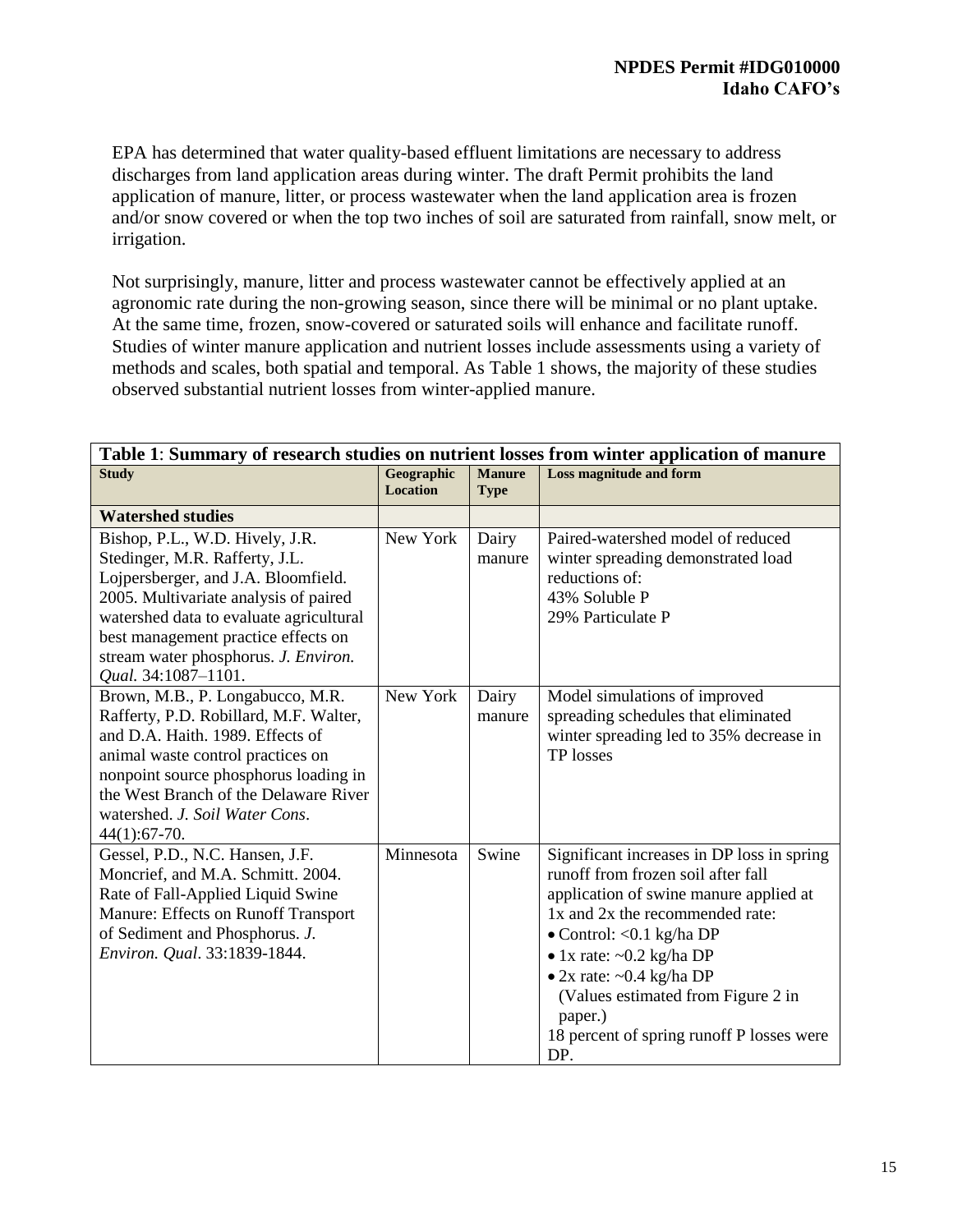## **NPDES Permit #IDG010000 Idaho CAFO's**

| Table 1: Summary of research studies on nutrient losses from winter application of manure                                                                                                                                                         |                               |                                                  |                                                                                                                                                                                                                                                                                                                                                                                                                                                                                                      |  |  |
|---------------------------------------------------------------------------------------------------------------------------------------------------------------------------------------------------------------------------------------------------|-------------------------------|--------------------------------------------------|------------------------------------------------------------------------------------------------------------------------------------------------------------------------------------------------------------------------------------------------------------------------------------------------------------------------------------------------------------------------------------------------------------------------------------------------------------------------------------------------------|--|--|
| <b>Study</b>                                                                                                                                                                                                                                      | Geographic<br><b>Location</b> | <b>Manure</b><br><b>Type</b>                     | <b>Loss magnitude and form</b>                                                                                                                                                                                                                                                                                                                                                                                                                                                                       |  |  |
| Hansen, N.C., S.C. Gupta, J.F.<br>Moncrief. 2000. Snowmelt runoff,<br>sediment, and phosphorus losses under<br>three different tillage systems. Soil<br>Tillage Res. 57:93-100.                                                                   | Minnesota                     | <b>Not</b><br>specifi<br>ed                      | Soluble P was 75% of total P loss in<br>snowmelt for three tillage systems.<br>(Manure application was not part of the<br>study design. Study included here to<br>illustrate points about proportion of<br>dissolved P in snowmelt.)                                                                                                                                                                                                                                                                 |  |  |
| Komiskey, M.J., T.D. Stuntebeck, and<br>F.W. Madison. 2011. Nutrients and<br>sediment in frozen-ground runoff from<br>no-till fields receiving liquid-dairy and<br>solid-beef manures. J. Soil Water<br>Cons. 66(5):303-312.                      | Wisconsin                     | Dairy<br>(liquid)<br>, beef<br>(solid)           | DRP comprised 80% of total P losses in<br>runoff frozen ground treated with<br>manure                                                                                                                                                                                                                                                                                                                                                                                                                |  |  |
| Lewis, T.W. and J.C. Makarewicz.<br>2009. Winter application of manure on<br>an agricultural watershed and its<br>impact on downstream nutrient fluxes.<br>J. Grt. Lakes Res. 35(sp1):43-49.                                                      | New York                      | Dairy<br>manure                                  | Banning winter spreading resulted in<br>these changes in event+nonevent mean<br>stream nutrient concentrations:<br>• TP 37.6 – 68.7% decrease<br>$\bullet$ SRP 37.9 - 74.9% decrease<br>$\bullet$ TKN 50 - 69.8% decrease                                                                                                                                                                                                                                                                            |  |  |
| Owens, L.B., J.V. Bonta, M.J.<br>Shipitalo, and S. Rogers. 2011. Effects<br>of winter manure application in Ohio<br>on the quality of surface runoff. J.<br>Environ. Qual. 40:153-165.                                                            | Ohio                          | Turkey<br>litter,<br>swine<br>manure<br>(liquid) | Following Ohio NRCS criteria for<br>manure application to frozen/snow-<br>covered soils, annual losses in runoff<br>varied widely by watershed and manure<br>characteristics, ranged:<br>TN: $0.0 - 52.4$ kg/ha<br>TP: 0.02 - 17.2 kg/ha                                                                                                                                                                                                                                                             |  |  |
| Pionke, H.B., W.J. Gburek, R.R.<br>Schnabel, A.N. Sharpley, and G.F.<br>Elwinger. 1999. Seasonal flow,<br>nutrient concentrations and loading<br>patterns in stream flow draining an<br>agricultural hill-land watershed. J.<br>Hydrol.220:62-73. | Pennsylva<br>nia              | <b>Not</b><br>specifi<br>ed                      | [about seasonal flow and loads, not<br>winter spreading specifically]                                                                                                                                                                                                                                                                                                                                                                                                                                |  |  |
| Shappell, N.W., L.O. Billey, and M.J.<br>Shipitalo. 2016. Estrogenic activity<br>and nutrient losses in surface runoff<br>after winter manure application to<br>small watersheds. Sci. Total Environ.<br>543:570-680.                             | Ohio                          | Swine,<br>turkey,<br>beef                        | • Forage plots receiving beef manure<br>slurry had no runoff in 2009 and<br>minimal runoff and N losses <3 kg/ha<br>in other years; authors concluded that<br>agronomic rates of manure application<br>to frozen mature grassland with $~10\%$<br>slope pose little risk of environmental<br>harm from runoff.<br>• Mean TP in runoff from watersheds<br>receiving:<br>$\circ$ Swine manure 1.7 – 5.5 mg/L;<br>$\circ$ Turkey litter 1.4 – 7.6 mg/L;<br>$\circ$ Control (no manure) $0.3 - 0.8$ mg/L |  |  |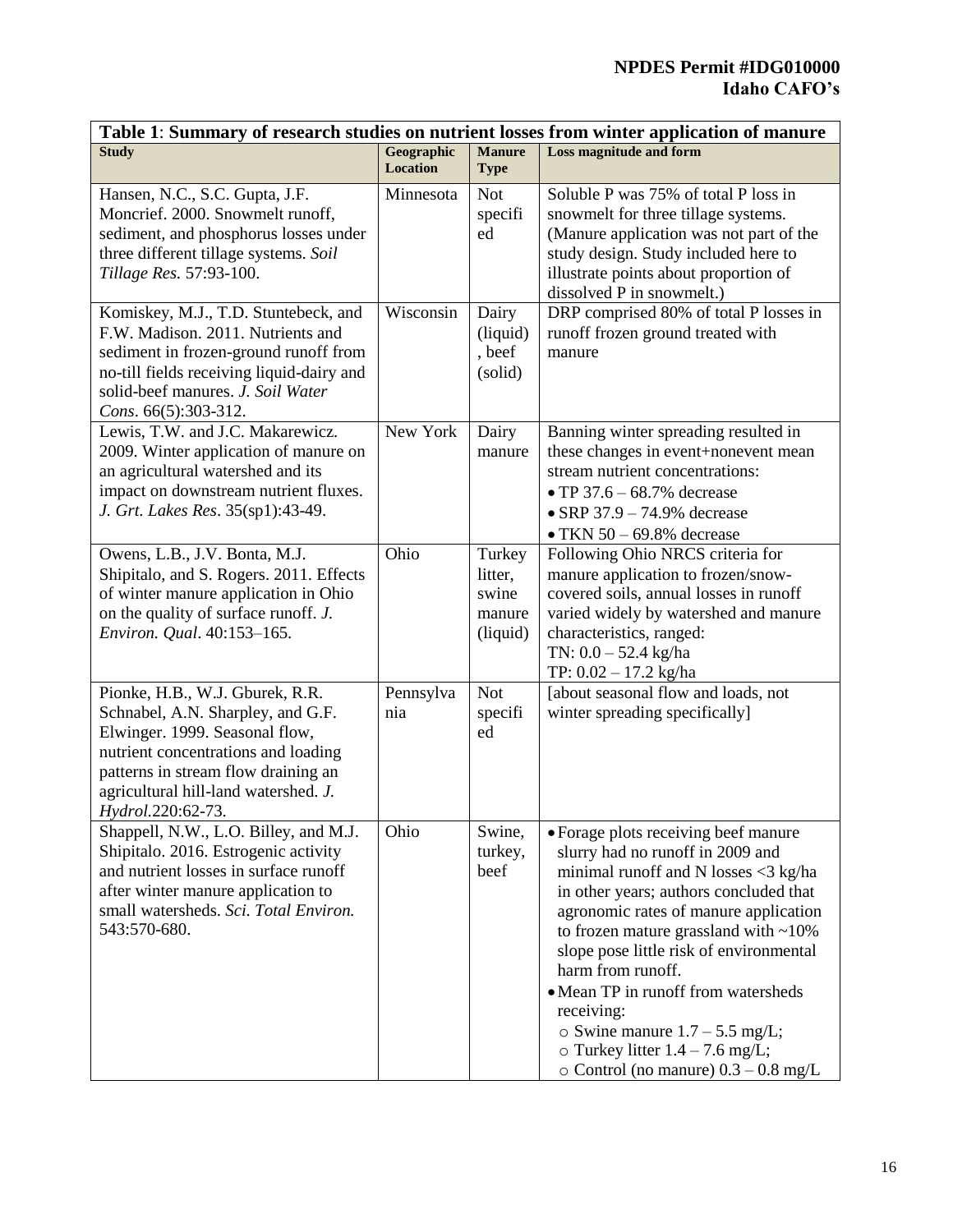## **NPDES Permit #IDG010000 Idaho CAFO's**

| Table 1: Summary of research studies on nutrient losses from winter application of manure |            |               |                                                                              |  |  |
|-------------------------------------------------------------------------------------------|------------|---------------|------------------------------------------------------------------------------|--|--|
| <b>Study</b>                                                                              | Geographic | <b>Manure</b> | <b>Loss magnitude and form</b>                                               |  |  |
|                                                                                           | Location   | <b>Type</b>   |                                                                              |  |  |
|                                                                                           |            |               | • Cumulative mass loss (January $1 -$                                        |  |  |
|                                                                                           |            |               | April 30, 2009, 2010, 2011) adjusted                                         |  |  |
|                                                                                           |            |               | for loss from controls:                                                      |  |  |
|                                                                                           |            |               | $\circ$ Swine manure 1.07 - 8.58 kg/ha                                       |  |  |
|                                                                                           |            |               | o Turkey litter 4.80 kg/ha (2009 only)                                       |  |  |
|                                                                                           |            |               | • Flow adjusted TP pre-application/post-<br>application:                     |  |  |
|                                                                                           |            |               | $\circ$ Swine manure: $0.86 - 10.15$ mg/L                                    |  |  |
|                                                                                           |            |               | Turkey litter: $3.68 - 5.79$ mg/L                                            |  |  |
| Stuntebeck, T.D., M.J. Komiskey,                                                          | Wisconsin  | Dairy,        | Not specified [report summarizes results                                     |  |  |
| M.C. Peppler, D.W. Owens, and D.R.                                                        |            | beef          | for 6 farms under different management                                       |  |  |
| Frame. 2011. Precipitation-runoff                                                         |            |               | conditions and cautions against using the                                    |  |  |
| relations and water-quality                                                               |            |               | data to determine whether a particular                                       |  |  |
| characteristics at edge-of-field stations,                                                |            |               | farming system resulted in higher                                            |  |  |
| Discovery Farms and Pioneer Farm,                                                         |            |               | nutrient yields than another.]                                               |  |  |
| Wisconsin, 2003-8: U.S. Geological                                                        |            |               |                                                                              |  |  |
| <b>Survey Scientific Investigations Report</b>                                            |            |               |                                                                              |  |  |
| 2011-5008, 46 pp.                                                                         |            |               |                                                                              |  |  |
| <b>Plot and field studies</b>                                                             |            |               |                                                                              |  |  |
| Lorimor, J.C. 1996. Fate of nutrients                                                     | Iowa       | Swine         | Over two years of late winter application                                    |  |  |
| from liquid swine manure land-applied                                                     |            | (liquid)      | on snow:                                                                     |  |  |
| in the winter. Ph.D. Thesis, Iowa State                                                   |            |               | $\bullet$ [TKN] 116.2 - 1086.0 mg/L                                          |  |  |
| Univ., Retrospective Theses and<br>Dissertations. Paper 11163.                            |            |               | • Average N losses: 46.0 kg/ha from<br>corn stubble, 21.6 kg/ha from soybean |  |  |
|                                                                                           |            |               | stubble                                                                      |  |  |
|                                                                                           |            |               | • Average N loss 22% of applied                                              |  |  |
|                                                                                           |            |               | (highest year 43% of applied)<br>• Average P losses: 21.6 kg/ha from corn    |  |  |
|                                                                                           |            |               |                                                                              |  |  |
|                                                                                           |            |               | stubble, 2.3 kg/ha from soybean<br>stubble                                   |  |  |
|                                                                                           |            |               | • Average P loss 29% of applied (highest)                                    |  |  |
|                                                                                           |            |               | year 36% of applied)                                                         |  |  |
|                                                                                           |            |               | • Applied N and P loss of 1% in spring                                       |  |  |
|                                                                                           |            |               | broadcast of swine manure                                                    |  |  |
| <b>Laboratory Studies</b>                                                                 |            |               |                                                                              |  |  |
| Williams, M.R., G.W. Feyereisen,                                                          | Pennsylva  | Dairy         | After manure application, N and P                                            |  |  |
| D.B. Beegle, R.D. Shannon, G.J.                                                           | nia        |               | concentrations in snowmelt runoff 6-140                                      |  |  |
| Folmar, and R.B. Bryant. 2011.                                                            |            |               | times higher than control:                                                   |  |  |
| Manure application under winter<br>conditions: nutrient runoff and                        |            |               | • Snow-covered control                                                       |  |  |
|                                                                                           |            |               | $\circ$ TN 2.5 ug/L                                                          |  |  |
| leaching losses. Trans. ASABE                                                             |            |               | $\circ$ TP 1.4 ug/L                                                          |  |  |
| 54(3):891-899.                                                                            |            |               | Manure on top of snow<br>$\bullet$                                           |  |  |
|                                                                                           |            |               | $\circ$ TN 276 ug/L                                                          |  |  |
|                                                                                           |            |               | $\circ$ TP 11.8 ug/L                                                         |  |  |
|                                                                                           |            |               | • Manure between snow                                                        |  |  |
|                                                                                           |            |               | $\circ$ TN 285 ug/L                                                          |  |  |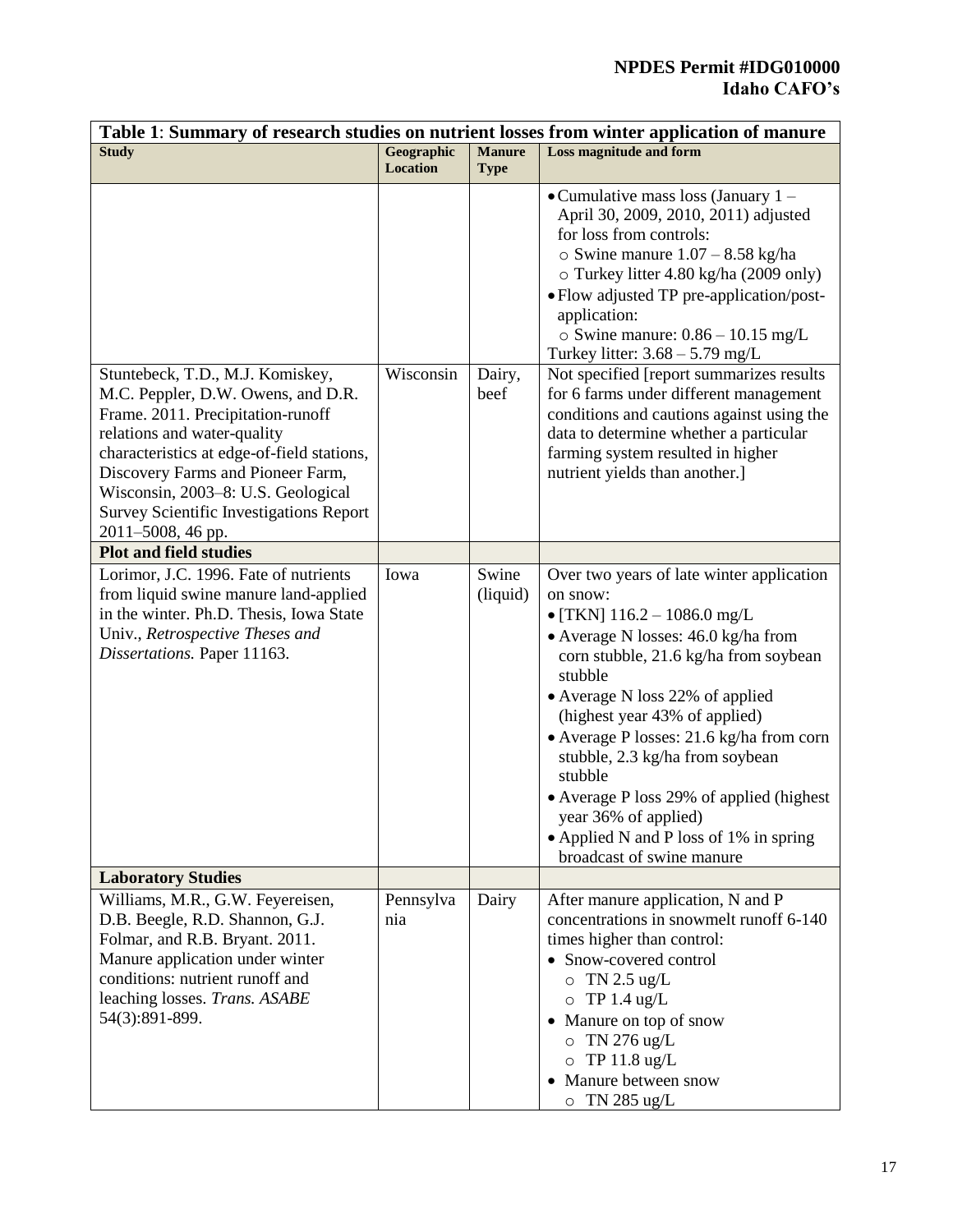| Table 1: Summary of research studies on nutrient losses from winter application of manure |                               |                              |                                           |  |
|-------------------------------------------------------------------------------------------|-------------------------------|------------------------------|-------------------------------------------|--|
| <b>Study</b>                                                                              | Geographic<br><b>Location</b> | <b>Manure</b><br><b>Type</b> | Loss magnitude and form                   |  |
|                                                                                           |                               |                              | $\circ$ TP 10.6 ug/L                      |  |
|                                                                                           |                               |                              | Manure under snow                         |  |
|                                                                                           |                               |                              | $\circ$ TN 362 ug/L                       |  |
|                                                                                           |                               |                              | $\circ$ TP 8.7 ug/L                       |  |
|                                                                                           |                               |                              | After manure application, N and P loads   |  |
|                                                                                           |                               |                              | in snowmelt runoff $3 - 100$ times higher |  |
|                                                                                           |                               |                              | than control:                             |  |
|                                                                                           |                               |                              | • Snow-covered control                    |  |
|                                                                                           |                               |                              | $\circ$ TN 3.6 ug/cm2                     |  |
|                                                                                           |                               |                              | $\circ$ TP 2.2 ug/cm <sup>2</sup>         |  |
|                                                                                           |                               |                              | Manure on top of snow<br>$\bullet$        |  |
|                                                                                           |                               |                              | $\circ$ TN 254 ug/cm2                     |  |
|                                                                                           |                               |                              | TP 10.9 ug/cm <sup>2</sup><br>$\circ$     |  |
|                                                                                           |                               |                              | Manure between snow                       |  |
|                                                                                           |                               |                              | $\circ$ TN 231 ug/cm2                     |  |
|                                                                                           |                               |                              | TP 8.5 ug/cm <sup>2</sup><br>$\circ$      |  |
|                                                                                           |                               |                              | Manure under snow                         |  |
|                                                                                           |                               |                              | $\circ$ TN 362 ug/cm2                     |  |
|                                                                                           |                               |                              | $\circ$ TP 9.1 ug/cm <sup>2</sup>         |  |
|                                                                                           |                               |                              | Manure on frozen soil treatment had the   |  |
|                                                                                           |                               |                              | largest concentrations and losses of N    |  |
|                                                                                           |                               |                              | and P during rainfall simulations         |  |
|                                                                                           |                               |                              | compared to other treatments:             |  |
|                                                                                           |                               |                              | • TN 107 mg/L; 39 ug/cm2                  |  |
|                                                                                           |                               |                              | • TP 11.5 mg/L; $4 \text{ ug/cm2}$        |  |

Nutrients lost in soluble forms represent the greatest potential impact on water quality from manure applied to frozen and snow-covered ground because soluble nutrients are readily available to support biological growth and eutrophication. Nearly all researchers who report increased nutrient runoff following winter application report much higher levels of soluble nutrients, compared to particulate forms. Hansen et al. (2000) reported that snowmelt tends to contain higher proportions of dissolved P than rainfall-generated runoff because of reduced detachment of soil particles from frozen soil. Gessel et al. (2004) noted significant increases in dissolved P losses (0.2 – 0.4 kg/ha) in spring runoff from frozen soil after fall application of swine manure, compared to reduced runoff and P losses in summer runoff from similarly treated plots. On average, 18 percent of spring runoff P losses were in the dissolved form. Komiskey et al. (2011) reported that on average, dissolved P accounted for more than 80 percent of all P measured in runoff from several Wisconsin crop fields during frozen-ground periods. Lewis and Makarewicz (2009) reported that a short-term application of manure to a snow-covered landscape resulted in immediate increases of dissolved fractions including SRP (greater than 200 ug/L increase) and NO<sub>3</sub>-N (greater than  $4 \text{ mg/L}$  increase) for approximately 1 week after the application of manure, while the particulate fraction TSS did not increase in the downstream system. Except immediately after application of manure, the increase in the amount of P being lost from the sub-watershed was due to the dissolved fraction of P rather than the particulate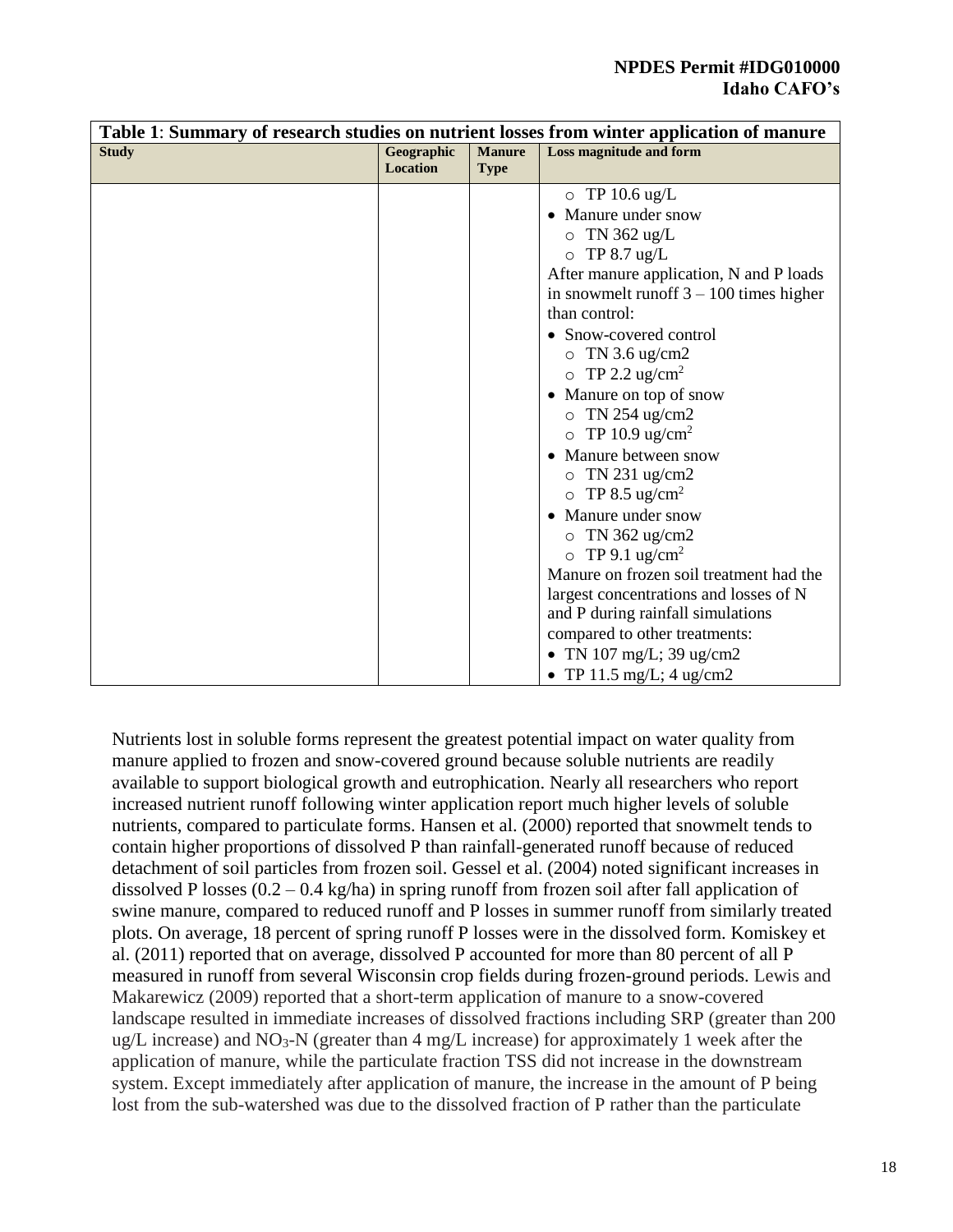fraction as SRP represented 91.7 percent of the TP concentration. (Values are estimated from Figure 4 in the paper.)

The most recent research using either plot or field studies was performed at the University of Iowa. This study reported mass losses of nitrogen up to 43 percent and phosphorus up to 36 percent. This study also reported extremely high N runoff concentrations of up to 1086.0 mg total Kjeldahl nitrogen (TKN)/L (Lorimor, 1996). The same study also reported just 1 percent losses of N and P applied in spring broadcast of swine manure. Earlier studies report similar results, although it is not clear that these studies reflect the influence of contemporary cropping systems and nutrient management practices.

Williams et al. (2011) conducted a lysimeter study with simulated snowfall and rainfall to evaluate the influence of winter-spread manure position within a snowpack on nutrient runoff from a snowmelt or rainfall event. The authors reported that snowmelt behavior and N and P losses in surface runoff and subsurface leachate vary depending on the manure's location with respect to snow. Applying manure prior to, during, or after a snowfall event increased the concentrations and losses of N and P in snowmelt runoff and may decrease infiltration in subsequent rainfall events, resulting in higher concentrations and losses of both N and P in runoff. Applying manure on top of the snow reduced the amount of NH4‐N losses, but increased the losses of organic N, DRP, and total P to surface runoff during a snowmelt event. The authors suggested that if methods were developed to "incorporate" manure into the middle of a snowpack, the risk of environmental degradation from winter manure application might be reduced compared to placing manure above or below the snowpack.

Studies that specifically addressed the effectiveness of BMPs for winter application of manure demonstrated that although some performed better than others, none adequately controlled nutrient runoff.<sup>4</sup> While other BMP-focused studies exist that did not specifically measure the

Schillinger, W.F. and D.E. Wilkins. 1997. Deep ripping fall-planted wheat after fallow to improve infiltration and reduce erosion. *J. Soil. Water Cons.* 52:198-202.

Pikul, J.L., Jr., D.E. Wilkins, J.K. Aase, and J.F. Zuzel. 1996. Contour ripping: A tillage strategy to improve water infiltration into frozen soil. *J. Soil Water Cons.*51:76-83.

Lorimor, J.C. and J.C. Melvin. 1996. Nitrogen losses in surface runoff from winter-applied manure. University of Iowa. Final Report.

 $\overline{a}$ 

Fleming, R. and H. Fraser. 2000. Impacts of Winter Spreading of Manure on Water Quality - Literature Review. University of Guelph, Report prepared for Ontario Pork, Etobicoke, ON, Canada.

Ulen, B. 2003. Concentrations and transport of different forms of phosphorus during snowmelt runoff from an illite clay soil. *Hydrol. Proc*. 17:747-758.

Fallow, D.J., D.M. Brown, J.D. Lauzon, and G.W. Parkin. 2007. Risk assessment of unsuitable winter conditions for manure and nutrient application across Ontario. *J. Environ. Qual.* 36:31–43

<sup>4</sup> Kongoli, C.E. and W.L. Bland. 2002. Influence of manure application on surface energy and snow cover. *J. Environ. Qual*. 31:1166–1173.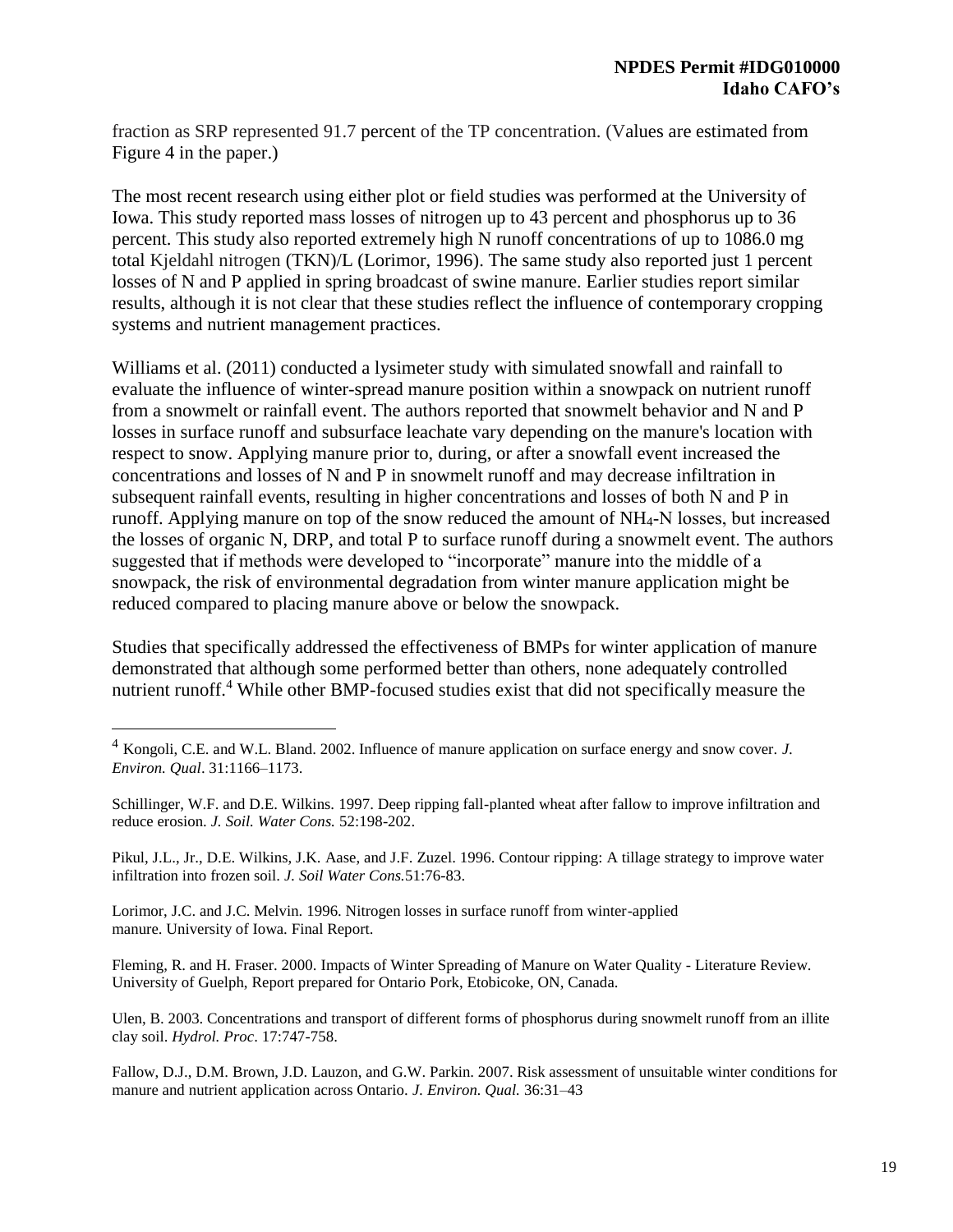winter performance of BMPs, the runoff concentrations and loadings from winter application activities generally indicate that commonly deployed BMPs that may be effective during the growing season are not sufficient during the winter or during spring runoff.

In a New York dairy watershed, Lewis and Makarewic<sup>5</sup> (2009) concluded that a winter spreading ban yielded 60-69 percent in-stream reductions in average TP concentrations, 68-75 percent reductions in soluble P concentrations and 50-70 percent reductions in TKN levels during the winter months.

Gilley et al.<sup>6</sup> (2002) recommended that to reduce the loss of nutrients and minimize environmental concerns, the period just before planting is the ideal time to apply manure to croplands. For forage systems, manure should be added immediately after each harvest or grazing cycle. Management flexibility is improved when multiple crop types allow more-frequent manure application periods.

Nolan et al.<sup>7</sup> (undated) noted that research results that evaluate the effectiveness of BMPs for the control of snowmelt runoff are difficult to assess due to limited data, and to differences among sites, in prior management practices and in climatic conditions. The effectiveness of applying a BMP or combination of BMPs will also vary according to site-specific conditions. The authors concluded that it is likely that the most effective BMPs to reduce the risk of P losses would be to eliminate the spreading of manure on frozen or snow-covered soil, and to relocate livestock wintering sites.

The weight of scientific evidence clearly demonstrates high risks of runoff from winter manure application and relative ineffectiveness of BMPs in curtailing that risk. Therefore, EPA has determined that the only measure adequately protective of water quality is to prohibit land application of manure, litter and process wastewater on frozen, snow-covered and saturated soils.

## **4. Effluent Limitations and Standards Applicable to Discharges to Impaired Waters**

Federal regulations [40 CFR § 122.44(d)] require permit limitations to control all pollutants which may be discharged at a level which will cause, have the reasonable potential to cause, or contribute to an excursion above any State water quality standard. Water quality-based requirements in the general permit must be sufficiently protective to ensure that no authorized discharges will violate State water quality standards. EPA may impose additional water qualitybased limitations on a site-specific basis, or require the facility to obtain an individual permit, if information in a facility's NOI, required reports, or other sources indicates that the facility's discharges are not controlled as necessary to meet applicable water quality standards.

 $\overline{a}$ 

<sup>5</sup> Lewis, T.W. and J.C. Makarewicz. 2009. Winter application of manure on an agricultural watershed and its impact on downstream nutrient fluxes. *J. Grt. Lakes Res*. 35(sp1):43-49.

<sup>6</sup> Gilley, J.E., L.M. Risse, and B. Eghball. 2002. Managing runoff after manure application. *J. Soil Water Cons.* 57(6)530-533.

<sup>7</sup> Nolan, S., L. Good, P. Loro, J. Elliot, T. Wallace, and B. Olson. Undated. Best Management Practices for Snowmelt Runoff. Alberta Agriculture and Rural Development. Edmonton, AB.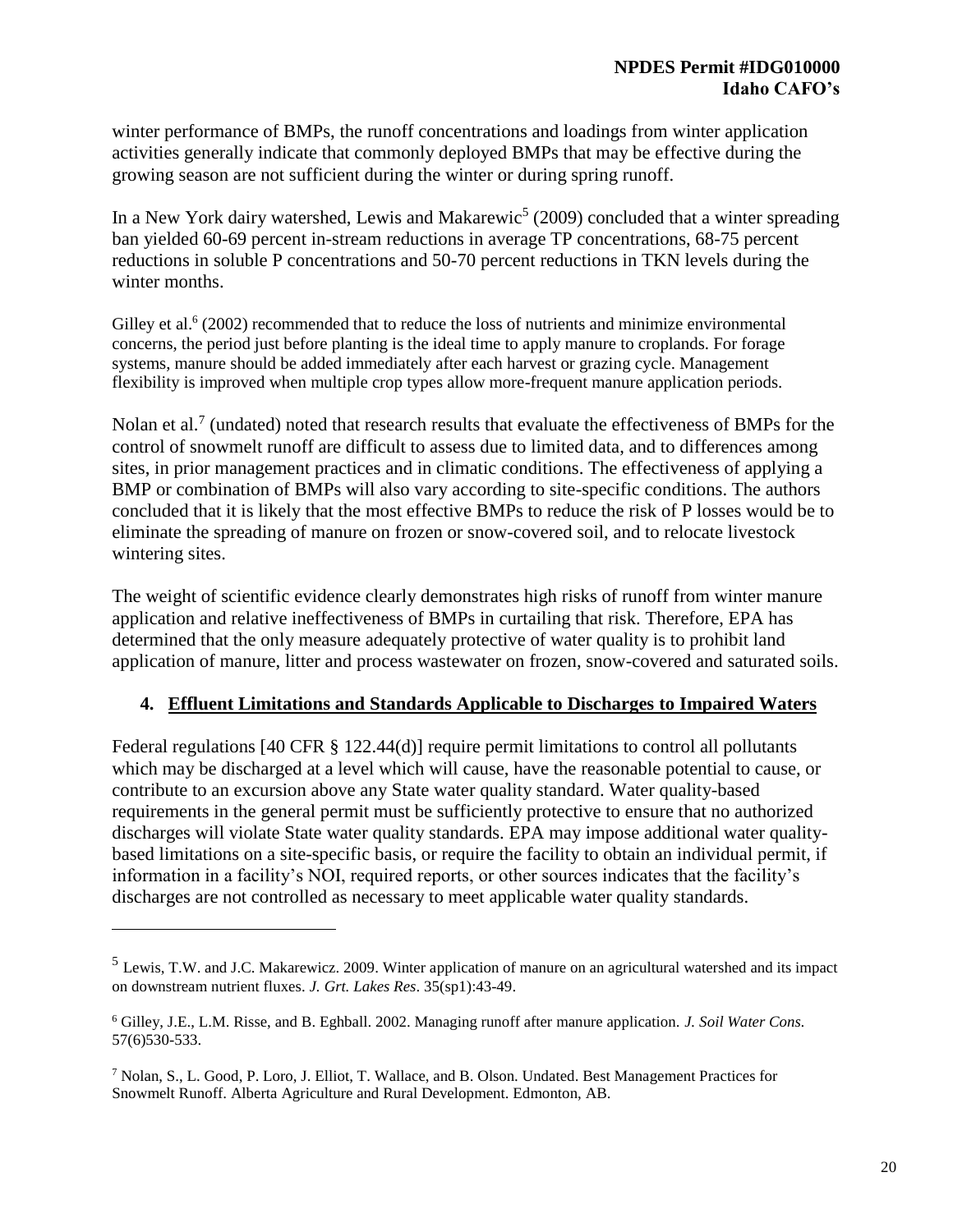In situations where technology-based effluent limitations are not sufficient to meet water quality standards, the permitting authority must develop more stringent water quality-based effluent limitations on a site- specific basis. NPDES permits may include BMPs as water quality-based effluent limitations where numeric limits are infeasible or where the use of BMPs is reasonably necessary to meet water quality- based effluent limitations [40 CFR  $\S$  122.44(k)(3) and (4)].

For impaired waters with an EPA approved TMDL, permit provisions must be consistent with the assumptions and requirements of any available WLA [40 CFR § 122.44(d)(vii)(B)]. For impaired waters without an EPA approved or established TMDL, additional requirements must be consistent with water quality standards. Owners/operators of CAFOs that discharge to an impaired water, with or without a TMDL, must implement and maintain any control measures or conditions required by the permit, and include these control measures or conditions in the NMP.

IDEQ has developed, and EPA has approved, 75 TMDLs for Idaho waterbodies for pollutants commonly associated with CAFO discharges, i.e., nutrients and bacteria (see Table 2).

|                  | Table 2: Approved Nutrient and Bacteria TMDLs in the State of Idaho                    |                                                               |                                                                                 |                       |                                           |  |  |  |  |
|------------------|----------------------------------------------------------------------------------------|---------------------------------------------------------------|---------------------------------------------------------------------------------|-----------------------|-------------------------------------------|--|--|--|--|
| #                | <b>Major Basin</b><br><b>Subbasins</b><br><b>TMDL</b><br><b>Issued</b><br>Pollutant(s) |                                                               |                                                                                 |                       |                                           |  |  |  |  |
| 1.               | <b>Bear River</b>                                                                      | Bear Lake, Central<br>Bear, Lower Bear-<br>Malad, Middle Bear | Bear River/Malad<br><b>River Subbasin</b><br>Assessment and<br><b>TMDL Plan</b> | June 29, 2006         | Total P,<br>Total N, E.<br>coli           |  |  |  |  |
| 2.               | <b>Bear River</b>                                                                      | Bear Lake, Central<br>Bear, Lower Bear-<br>Mald, Middle Bear  | <b>Bear River Malad</b><br>Subbasin TMDL<br>Addendum                            | September 13,<br>2013 | <b>Total P</b>                            |  |  |  |  |
| 3.               | Clearwater                                                                             | Clearwater                                                    | Hatwai Creek<br>Subbasin<br>Assessment and<br><b>TMDLs</b>                      | December 28,<br>2010  | E. coli,<br><b>Total P</b>                |  |  |  |  |
| $\overline{4}$ . | Clearwater                                                                             | Clearwater                                                    | Jim Ford Creek                                                                  | June 6, 2000          | Fecal<br>coliform,<br>Nutr/Eutr           |  |  |  |  |
| 5.               | Clearwater                                                                             | Clearwater                                                    | <b>Lindsay Creek</b><br>Watershed<br><b>TMDL</b>                                | June 26, 2007         | E. coli,<br>Nutr/Eutr                     |  |  |  |  |
| 6.               | Clearwater                                                                             | Clearwater                                                    | <b>Potlatch River</b><br><b>TMDLs</b>                                           | February 13,<br>2009  | E. coli,<br>Nutri/Eutr,<br><b>Total N</b> |  |  |  |  |
| 7.               | Clearwater                                                                             | Clearwater                                                    | <b>Winchester Lake</b>                                                          | March 22,<br>1999     | D.O., Fecal<br>coliform,<br>Nutr/Eutr     |  |  |  |  |
| 8.               | Clearwater                                                                             | Lower North Fork,<br>Clearwater                               | <b>Clearwater River</b><br>Subbasin, Lower<br>North Fork                        | January 15,<br>2003   | E. coli                                   |  |  |  |  |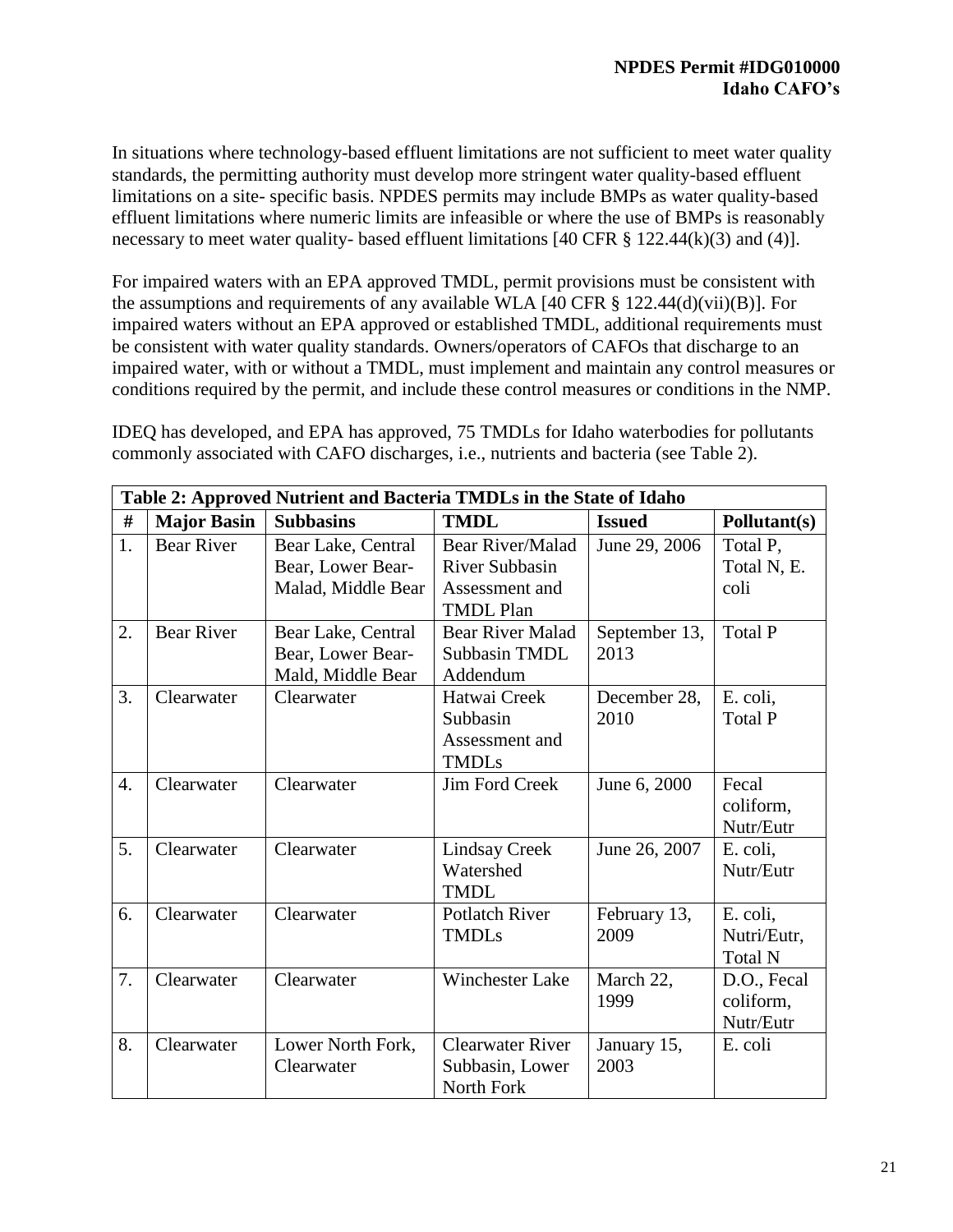| 9.  | Clearwater | Palouseho            | <b>Cow Creek</b>                           | February 13,       | Nutr/Eutr         |
|-----|------------|----------------------|--------------------------------------------|--------------------|-------------------|
|     |            |                      | Subbasin TMDL                              | 2006               |                   |
| 10. | Clearwater | Palouse              | Palouse River                              | October 1,         | E. coli,          |
|     |            |                      | (South Fork)                               | 2007               | Nutr/Eutr         |
|     |            |                      | <b>TMDL</b>                                |                    |                   |
| 11. | Clearwater | Palouse              | Palouse River                              | March 14,          | E. coli,          |
|     |            |                      | Subbasin TMDL                              | 2005               | Nutr/Eutr         |
| 12. | Clearwater | Palouse              | Paradise Creek                             | February 12,       | E. coli,          |
|     |            |                      |                                            | 1998               | Fecal             |
|     |            |                      |                                            |                    | coliform,         |
|     |            |                      |                                            |                    | NH <sub>3</sub> , |
|     |            |                      |                                            |                    | Nutr/Eutr         |
| 13. | Clearwater | South Fork           | <b>Clearwater River</b>                    | July 22, 2004      | E. coli,          |
|     |            | Clearwater           | (South Fork)                               |                    | D.O.,             |
|     |            |                      | <b>TMDL</b>                                |                    | Nutr/Eutr         |
| 14. | Clearwater | South Fork           | Clearwater River,                          | July 22, 2004      | E. coli,          |
|     |            | Clearwater           | South Fork (Nez                            |                    | D.O.,             |
|     |            |                      | Perce Reservation                          |                    | Nutr/Eutr         |
|     |            |                      | Lanes) TMDL                                |                    |                   |
| 15. | Clearwater | South Fork           | Cottonwood                                 | June 6, 2000       | NH3, D.O.,        |
|     |            | Clearwater           | Creek                                      |                    | fecal             |
|     |            |                      |                                            |                    | coliform,         |
|     |            |                      |                                            |                    | Nutr/Eutr         |
| 16. | Panhandle  | Coeur d'Alene Lake   | <b>Black Lake</b><br><b>Nutrients TMDL</b> | August 31,<br>2011 | Total P           |
| 17. | Panhandle  | Coeur d'Alene Lake   | Coeur D'Alene                              | July 14, 2000      | Fecal             |
|     |            |                      | Lake and River                             |                    | coliform          |
|     |            |                      | Subbasin                                   |                    |                   |
| 18. | Panhandle  | Coeur d'Alene Lake   | Fernan Lake                                | November 6,        | <b>Total P</b>    |
|     |            |                      | <b>TMDL</b> (Coeur                         | 2013               |                   |
|     |            |                      | D'Alene Lake and                           |                    |                   |
|     |            |                      | River 2013                                 |                    |                   |
|     |            |                      | Addendum)                                  |                    |                   |
| 19. | Panhandle  | Hangman              | <b>Upper Hangman</b>                       | August 29,         | E. coli           |
|     |            |                      | Creek                                      | 2007               |                   |
|     |            |                      | Assessment and                             |                    |                   |
|     |            |                      | <b>TMDLs</b>                               |                    |                   |
| 20. | Panhandle  | Pend Oreille Lake    | Clark Fork/Pend                            | April 2, 2001      | D.O., Total       |
|     |            |                      | Oreille Basin                              |                    | P                 |
| 21. | Panhandle  | Pend Oreille Lake    | Lake Pend Oreille                          | October 8,         | <b>Total P</b>    |
|     |            |                      |                                            | 2002               |                   |
| 22. | Panhandle  | Pend Oreille Lake    | Pack River                                 | December 31,       | Total P           |
|     |            |                      | <b>Nutrients TMDLs</b>                     | 2008               |                   |
| 23. | Panhandle  | <b>Upper Spokane</b> | <b>Fish Creek</b>                          | June 5, 2008       | E. coli           |
|     |            |                      | Temperature,                               |                    |                   |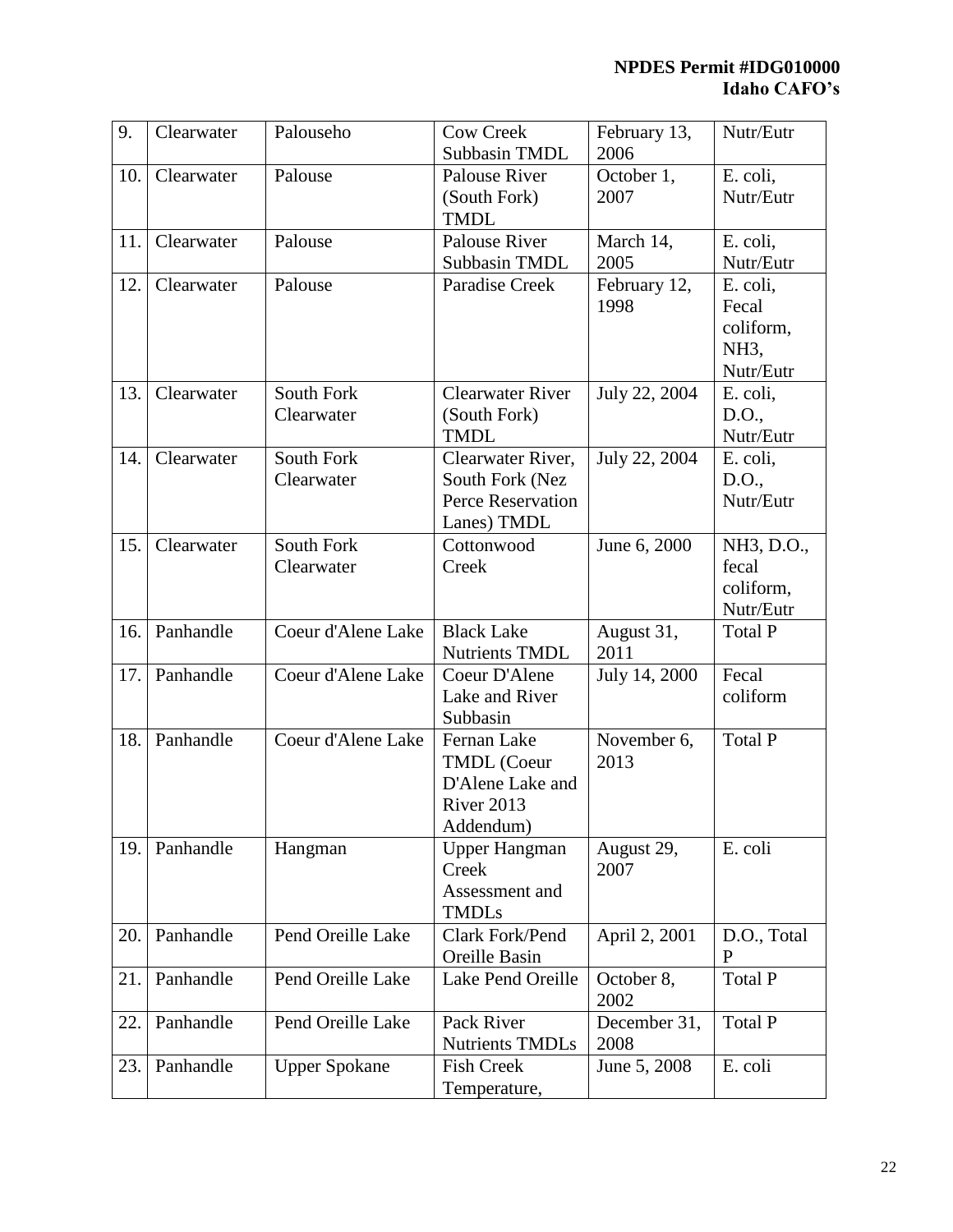|     |           |                                                       | Sediment and                                                                           |                       |                               |
|-----|-----------|-------------------------------------------------------|----------------------------------------------------------------------------------------|-----------------------|-------------------------------|
|     |           |                                                       | <b>Bacteria TMDLs</b>                                                                  |                       |                               |
| 24. | Panhandle | <b>Upper Spokane</b>                                  | Spokane, Upper                                                                         | January 31,<br>2001   | <b>Total P</b>                |
| 25. | Salmon    | Hells Canyon,<br><b>Lower Salmon</b>                  | <b>Lower Salmon</b><br><b>River and Hells</b><br>Canyon<br>Tributaries<br><b>TMDLs</b> | February 9,<br>2010   | E. coli                       |
| 26. | Salmon    | Lemhi                                                 | Lemhi                                                                                  | March 14,<br>2000     | E. coli,<br>Fecal<br>coliform |
| 27. | Salmon    | Lemhi                                                 | Lemhi Subbasin<br><b>TMDLs</b>                                                         | February 27,<br>2013  | E. coli                       |
| 28. | Salmon    | <b>Little Salmon</b>                                  | Little Salmon<br><b>River Subbasin</b>                                                 | March 29,<br>2006     | E. coli,<br>Total P           |
| 29. | Salmon    | Little Salmon                                         | <b>Little Salmon</b><br><b>River Subbasin</b><br><b>TMDL</b><br>Addendum               | April 10,<br>2013     | E. coli                       |
| 30. | Salmon    | Lower Snake-<br>Asotin                                | <b>Tammany Creek</b><br>Watershed<br><b>TMDL</b><br>Addendum                           | December 17,<br>2010  | Total P, E.<br>coli           |
| 31. | Salmon    | Middle Salmon-<br>Panther                             | Salmon River,<br>Middle/Panther<br>Creek                                               | July 2, 2001          | <b>Total P</b>                |
| 32. | Salmon    | Pahsimeroi                                            | Pahsimeroi River<br>Addendum 2013<br><b>TMDL</b>                                       | April 10,<br>2014     | E. coli                       |
| 33. | Southwest | <b>Boise-Mores</b>                                    | <b>Boise-Mores</b><br><b>Creek TMDLs</b>                                               | February 18,<br>2010  | E. coli                       |
| 34. | Southwest | <b>Brownlee Reservoir</b>                             | <b>Brownlee</b><br>Reservoir -<br>Weiser Flat                                          | September 30,<br>2003 | Total P                       |
| 35. | Southwest | <b>Brownlee</b><br>Reservoir, Middle<br>Snake-Payette | Snake River -<br><b>Hells Canyon</b><br><b>TMDL</b>                                    | March 1,<br>2004      | Total P,<br>D.O.              |
| 36. | Southwest | <b>Brownlee</b><br>Reservoir, Middle<br>Snake-Payette | <b>Snake River Hells</b><br>Canyon TMDL                                                | September 9,<br>2004  | Total P                       |
| 37. | Southwest | <b>Bruneau</b>                                        | <b>Bruneau River</b><br>Subbasin                                                       | March 13,<br>2001     | Total P, E.<br>coli, D.O.     |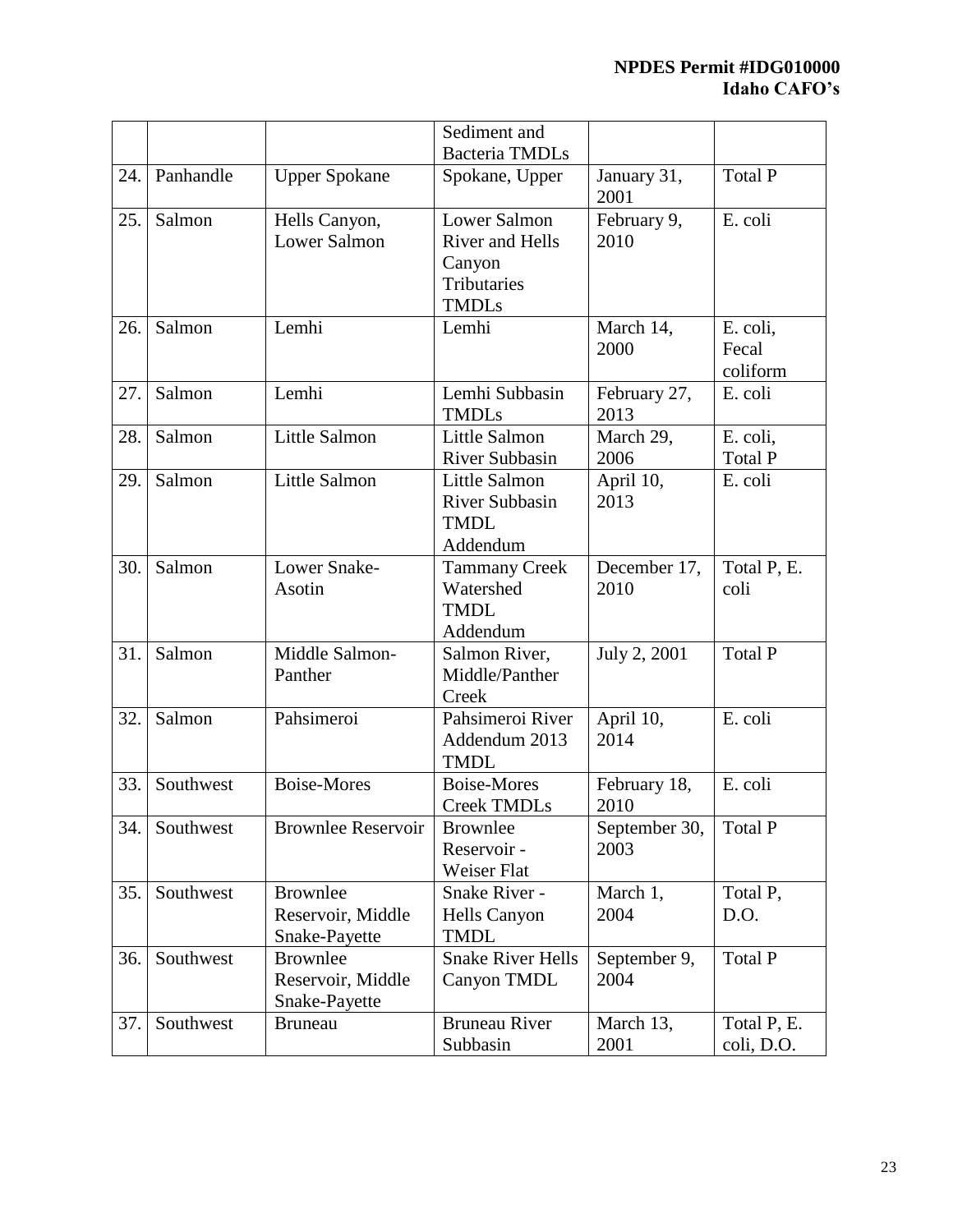| 38. | Southwest | <b>Bruneau</b>       | <b>Jacks Creek</b><br><b>TMDL</b> | November 13,<br>2007 | <b>Total P</b> |
|-----|-----------|----------------------|-----------------------------------|----------------------|----------------|
|     |           |                      | (Modification)                    |                      |                |
| 39. | Southwest | Bruneau, C.J. Strike | King Hill - CJ                    | June 21, 2006        | D.O., Total    |
|     |           | Reservoir            | <b>Strike Reservoir</b>           |                      | P              |
|     |           |                      | Subbasin                          |                      |                |
|     |           |                      | Assessment and                    |                      |                |
|     |           |                      | <b>TMDL</b>                       |                      |                |
| 40. | Southwest | <b>Lower Boise</b>   | Boise River,                      | January 25,          | Fecal          |
|     |           |                      | Lower                             | 2000                 | coliform       |
| 41. | Southwest | <b>Lower Boise</b>   | <b>Lake Lowell</b>                | December 6,          | <b>Total P</b> |
|     |           |                      | <b>TMDL</b>                       | 2010                 |                |
|     |           |                      | (Addendum to                      |                      |                |
|     |           |                      | <b>Lower Boise</b>                |                      |                |
|     |           |                      | River Subbasin)                   |                      |                |
| 42. | Southwest | <b>Lower Boise</b>   | <b>Lower Boise</b>                | June 3, 2008         | Fecal          |
|     |           |                      | <b>River Sediment</b>             |                      | coliform       |
|     |           |                      | and Bacteria                      |                      |                |
|     |           |                      | <b>TMDLs</b>                      |                      |                |
|     |           |                      | Addendum                          |                      |                |
| 43. | Southwest | <b>Lower Boise</b>   | Lower Boise                       | September 18,        | E. coli        |
|     |           |                      | <b>River TMDL</b>                 | 2015                 |                |
| 44. | Southwest | <b>Lower Boise</b>   | <b>Lower Boise</b>                | December 22,         | Total P        |
|     |           |                      | <b>River TMDL</b>                 | 2015                 |                |
|     |           |                      | <b>Total Phosphorus</b>           |                      |                |
|     |           |                      | <b>TMDL</b> (2015                 |                      |                |
|     |           |                      | Addendum)                         |                      |                |
| 45. | Southwest | Middle Snake-        | Snake River -                     | January 5,           | E. coli,       |
|     |           | Succor               | Middle/Succor                     | 2004                 | Total P,       |
|     |           |                      | Creek                             |                      | Fecal          |
|     |           |                      |                                   |                      | coliform,      |
|     |           |                      |                                   |                      | Nutr/Eutr      |
| 46. | Southwest | North Fork Payette   | Cascade                           | May 13, 1996         | Total P        |
|     |           |                      | Reservoir - Part I                |                      |                |
| 47. | Southwest | North Fork Payette   | Cascade                           | April 19,            | Total P        |
|     |           |                      | Reservoir - Part II               | 1999                 |                |
| 48. | Southwest | Payette              | <b>Bissel Creek</b>               | October 24,<br>2003  | E. coli        |
| 49. | Southwest | Payette              | <b>Lower Payette</b>              | December 11,         | E. coli        |
|     |           |                      | <b>River TMDL</b>                 | 2013                 |                |
|     |           |                      | 2013 Addendum                     |                      |                |
|     |           |                      | (Little Willow                    |                      |                |
|     |           |                      | Creek)                            |                      |                |
| 50. | Southwest | Payette              | Payette River,                    | May 31, 2000         | E. coli        |
|     |           |                      | Lower                             |                      |                |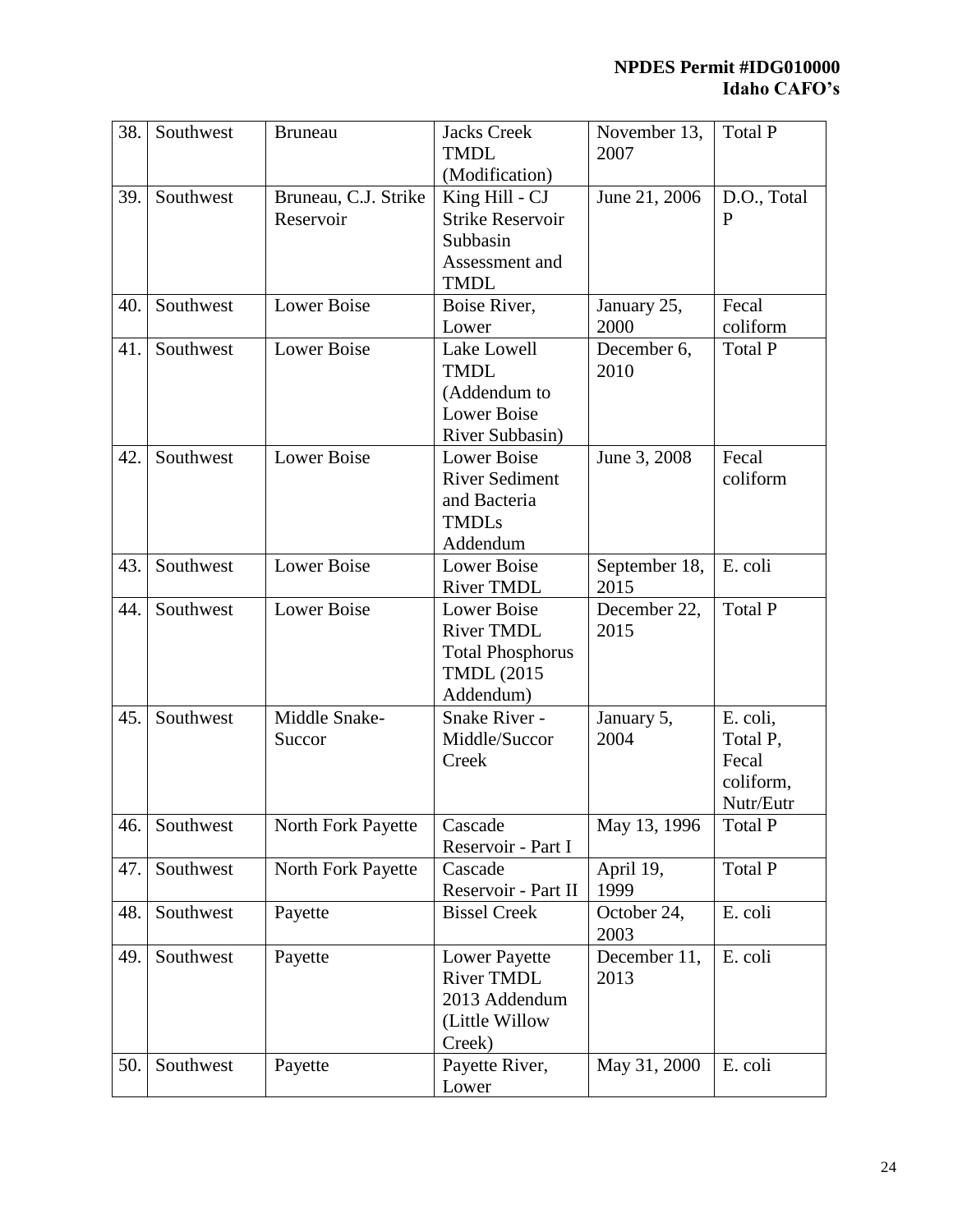| 51. | Southwest          | Weiser            | Weiser River           | January 19,   | E. coli,     |
|-----|--------------------|-------------------|------------------------|---------------|--------------|
|     |                    |                   | Watershed              | 2007          | Fecal        |
|     |                    |                   | Subbasin TMDL          |               | coliform     |
| 52. | <b>Upper Snake</b> | American Falls,   | <b>American Falls</b>  | August 6,     | Phosphorus   |
|     |                    | Blackfoot, Lake   | Subbasin TMDL          | 2012          |              |
|     |                    | Walcott, Portneuf |                        |               |              |
| 53. | <b>Upper Snake</b> | <b>Big Lost</b>   | <b>Big Lost River</b>  | December 14,  | E. coli      |
|     |                    |                   | <b>TMDL</b> (Revised   | 2011          |              |
|     |                    |                   | and Updated)           |               |              |
| 54. | <b>Upper Snake</b> | Big Wood          | <b>Big Wood River</b>  | February 9,   | E. coli      |
|     |                    |                   | <b>TMDL Revision</b>   | 2012          |              |
| 55. | <b>Upper Snake</b> | Big Wood          | Big Wood River         | May 15, 2002  | Total P, E.  |
|     |                    |                   | Watershed              |               | coli         |
| 56. | <b>Upper Snake</b> | Blackfoot         | <b>Blackfoot River</b> | April 3, 2002 | Nutr/Eutr    |
| 57. | <b>Upper Snake</b> | <b>Blackfoot</b>  | <b>Blackfoot River</b> | July 26, 2013 | E. coli      |
|     |                    |                   | Subbasin TMDL          |               |              |
|     |                    |                   | (2013)                 |               |              |
|     |                    |                   | Addendum)              |               |              |
| 58. | <b>Upper Snake</b> | Camas             | <b>Camas Creek</b>     | September 30, | Total P, E.  |
|     |                    |                   | Subbasin TMDL          | 2005          | coli         |
| 59. | <b>Upper Snake</b> | Goose             | Goose Creek            | July 25, 2004 | E. coli,     |
|     |                    |                   | <b>TMDL</b>            |               | D.O., Total  |
|     |                    |                   |                        |               | $\mathbf{P}$ |
| 60. | <b>Upper Snake</b> | Goose, Lake       | Lake Walcott           | June 27, 2000 | Total P      |
|     |                    | Walcott           |                        |               |              |
| 61. | <b>Upper Snake</b> | Lake Walcott      | Lake Walcott           | January 23,   | E. coli      |
|     |                    |                   | <b>TMDL</b> (Marsh     | 2015          |              |
|     |                    |                   | Creek) 2013            |               |              |
|     |                    |                   | Addendum               |               |              |
| 62. | <b>Upper Snake</b> | Little Wood       | Little Wood River      | September 30, | Total P, E.  |
|     |                    |                   | Subbasin TMDL          | 2005          | coli         |
| 63. | <b>Upper Snake</b> | Lower Henrys      | Upper and Lower        | August 17,    | E. coli      |
|     |                    |                   | Henry Fork             | 2010          |              |
|     |                    |                   | <b>TMDLs</b>           |               |              |
| 64. | <b>Upper Snake</b> | Lower Henrys,     | <b>Teton River</b>     | February 24,  | Total P      |
|     |                    | Teton             | Subbasin               | 2003          |              |
| 65. | <b>Upper Snake</b> | Palisades         | Palisades              | February 10,  | E. coli      |
|     |                    |                   | Subbasin TMDL          | 2014          |              |
|     |                    |                   | Addendum               |               |              |
| 66. | <b>Upper Snake</b> | Portneuf          | <b>Portneuf River</b>  | April 16,     | Total P,     |
|     |                    |                   |                        | 2001          | Total N,     |
|     |                    |                   |                        |               | Fecal        |
|     |                    |                   |                        |               | coliform     |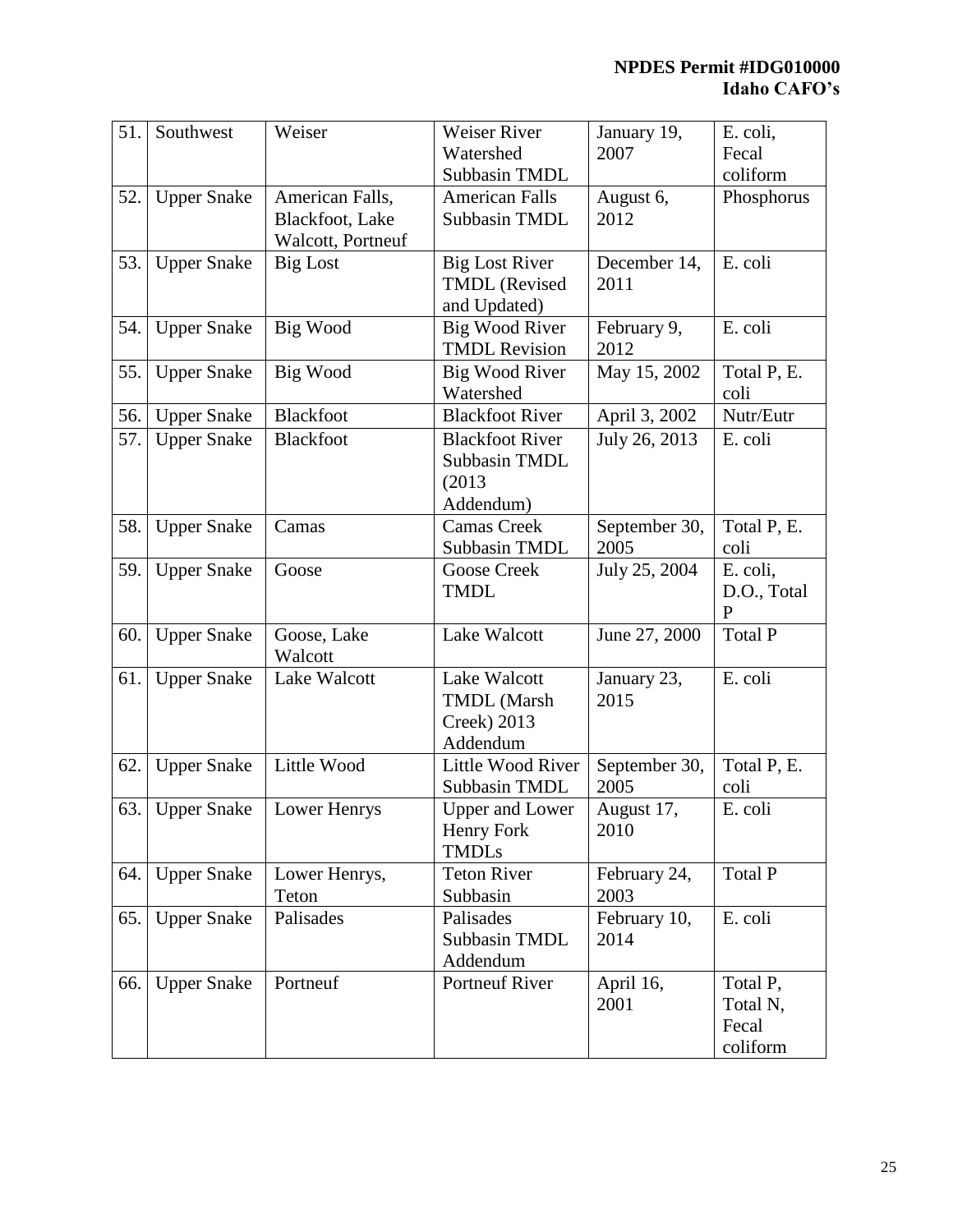| 67. | <b>Upper Snake</b> | Portneuf                | <b>Portneuf River</b>    | July 29, 2010 | E. coli,       |
|-----|--------------------|-------------------------|--------------------------|---------------|----------------|
|     |                    |                         | <b>TMDL</b>              |               | Total N,       |
|     |                    |                         |                          |               | Total P        |
| 68. | <b>Upper Snake</b> | Raft                    | <b>Raft River</b>        | July 27, 2004 | Total P, E.    |
|     |                    |                         | Watershed                |               | coli           |
|     |                    |                         | <b>TMDL</b>              |               |                |
| 69. | <b>Upper Snake</b> | <b>Salmon Falls</b>     | <b>Salmon Falls</b>      | February 27,  | Total P,       |
|     |                    |                         | Creek Subbasin           | 2008          | Total N, E.    |
|     |                    |                         | <b>TMDLs</b>             |               | coli           |
| 70. | <b>Upper Snake</b> | Salmon Falls,           | Snake-Rock,              | August 25,    | Total P,       |
|     |                    | <b>Upper Snake-Rock</b> | Upper                    | 2000          | Fecal          |
|     |                    |                         |                          |               | coliform       |
| 71. | <b>Upper Snake</b> | Teton                   | <b>Teton River</b>       | September 26, | Total P        |
|     |                    |                         | <b>TMDL</b>              | 2003          |                |
| 72. | <b>Upper Snake</b> | Upper Snake -           | <b>Billingsley Creek</b> | August 23,    | Total P        |
|     |                    | Rock                    |                          | 1993          |                |
| 73. | <b>Upper Snake</b> | <b>Upper Snake-Rock</b> | <b>Snake River</b>       | April 25,     | Total P        |
|     |                    |                         | Watershed,               | 1997          |                |
|     |                    |                         | Middle                   |               |                |
| 74. |                    |                         |                          |               |                |
|     | <b>Upper Snake</b> | <b>Upper Snake-Rock</b> | <b>Upper Snake</b>       | September 14, | <b>Total P</b> |
|     |                    |                         | <b>Rock TMDL</b>         | 2005          |                |
|     |                    |                         | (Modification)           |               |                |
| 75. | <b>Upper Snake</b> | Willow                  | <b>Willow Creek</b>      | June 30, 2004 | Total P,       |

None of Idaho's TMDLs assign specific WLAs to CAFOs. Most of these TMDLs do not directly address loads from animal agriculture. When they are noted, they are included generally as nonpoint source contributions to be addressed through implementation plans for agriculture. One TMDL, *American Falls Subbasin Total Maximum Daily Load Plan: Subbasin Assessment and Loading Analysis* (IDEQ, May 2012) identifies 5 CAFOs as point sources, but does not assign specific wasteload allocations to those discharges. From a pollution abatement stand point it is clear that the TMDL writers considered the standard elements of the CAFO permitting program adequate to control pollutant discharges from CAFOs. Therefore, in order to be consistent with the requirements and assumptions of these TMDLs, the EPA has determined that compliance with the terms and conditions of this permit meets the obligations of the relevant TMDLs and the EPA is not requiring additional controls on nutrient and bacteria sources at CAFOs that have not been assigned operation-specific WLAs.

# **III. SPECIAL CONDITIONS**

## **Nutrient Management Plan**

The CAFO operator/owner must develop, submit and implement a Nutrient Management Plan (NMP) [40 CFR  $\S$  122.42(e)(5) and 412.4(c)(1)]. The NMP shall identify and describe practices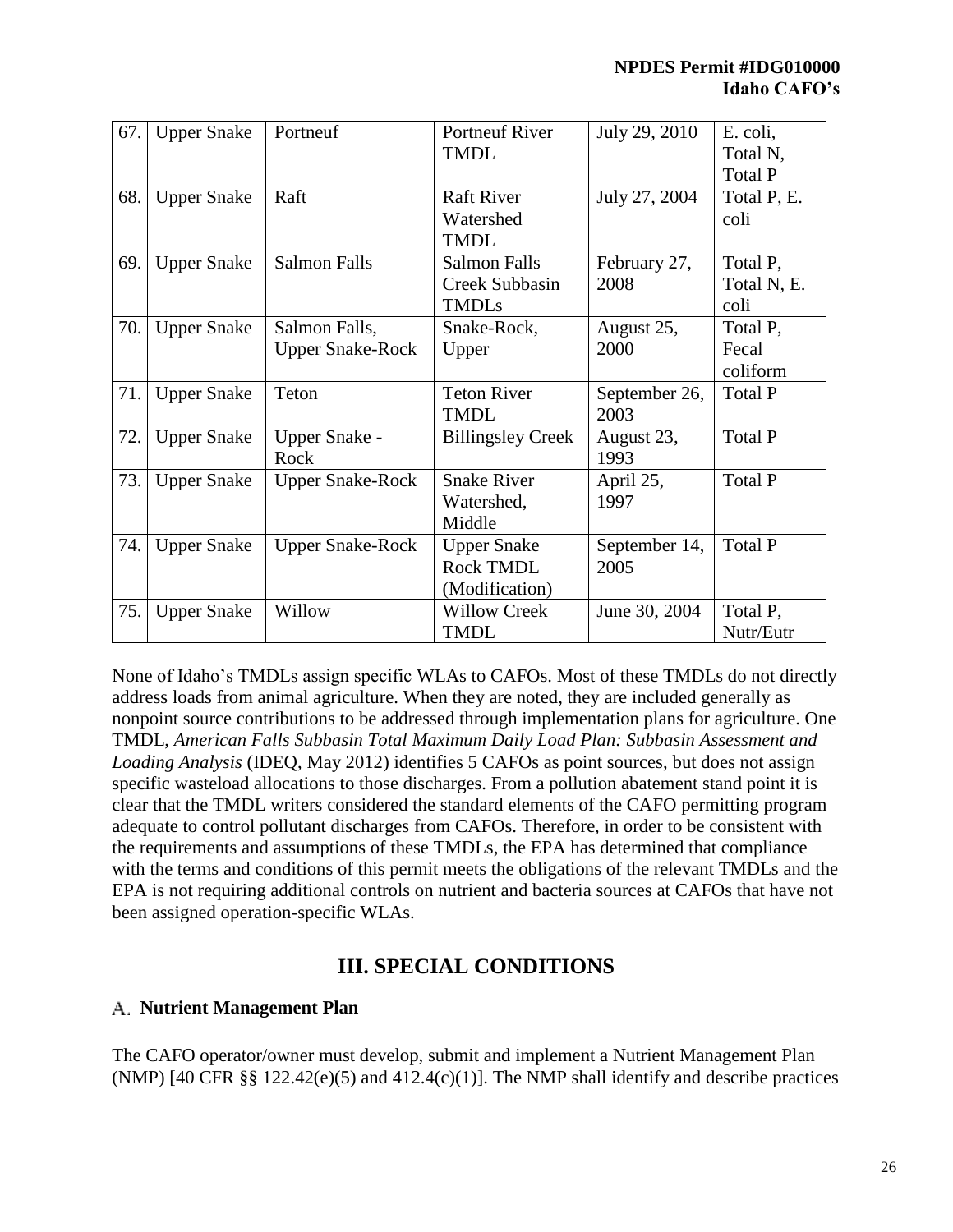that will be implemented to ensure compliance with the effluent limitations and other provisions of this permit.

1. Schedule

CAFOs seeking permit coverage under the permit must submit the completed NMP to EPA with the NOI. The permittee shall implement its NMP upon authorization under the permit [40 CFR § 122.23(h)].

2. NMP Content

 $\overline{a}$ 

The draft permit specifies that each NMP must include site-specific practices and procedures necessary to implement the applicable effluent limitations and standards. In addition, each NMP must meet nine minimum measures required under 40 CFR § 122.42(e)(1)(i-ix), and specified in the permit. These requirements include the following:

- a. Ensure adequate storage of manure, litter, and process wastewater, including procedures to ensure proper operation and maintenance of the storage facilities. Each wastewater or manure storage structure must be designed, constructed, operated and maintained in accordance with the requirements specified in Section II.A.1 of the permit.
	- i. Each wastewater or manure storage structure must be evaluated using the Idaho Animal Waste Management (IDAWM) Software, Version 4, December 2000 (Appendix C). If the evaluation determines that the existing wastewater or manure storage structures have a storage capacity less than the minimum capacity specified in Section II.A.1, the NMP must include measures that the CAFO will take to ensure that the storage capacity is increased and that interim measures are implemented to prevent negative consequences of having inadequate, or inadequately designed storage. The results of the evaluation must be included with the NMP.
	- ii. The CAFO covered by this permit must ensure the proper operation and maintenance of wastewater and manure storage structures by completing the Washington NRCS Engineering Technical Note #23, NRCS Assessment Procedure for Existing Waste Storage Ponds<sup>8</sup> (Appendix D), for each wastewater or manure storage structure. If the evaluation of the CAFO's wastewater or manure storage structures identifies deficiencies in the operation or maintenance of the structures, the CAFO must identify measures to address those deficiencies in its NMP. The NMP must include the results of the evaluation [40 CFR  $\S$  122.42(e)(1)(i)].
- b. Ensure proper management of mortalities (i.e., dead animals) to ensure that they are not disposed of in a liquid manure, storm water, or process wastewater storage or treatment system that is not specifically designed to treat animal mortalities. Mortality handling activities must comply with all applicable Federal, State and local regulatory

<sup>8</sup> USDA, Natural Resources Conservation Service, Spokane, Washington, NRCS Assessment Procedure for Existing Waste Storage Ponds, Engineering Note #23, January 2013. [https://ecology.wa.gov/DOE/files/a0/a0a6c01a-af2c-](https://ecology.wa.gov/DOE/files/a0/a0a6c01a-af2c-428b-83ba-a30f10d8e643.pdf)[428b-83ba-a30f10d8e643.pdf](https://ecology.wa.gov/DOE/files/a0/a0a6c01a-af2c-428b-83ba-a30f10d8e643.pdf)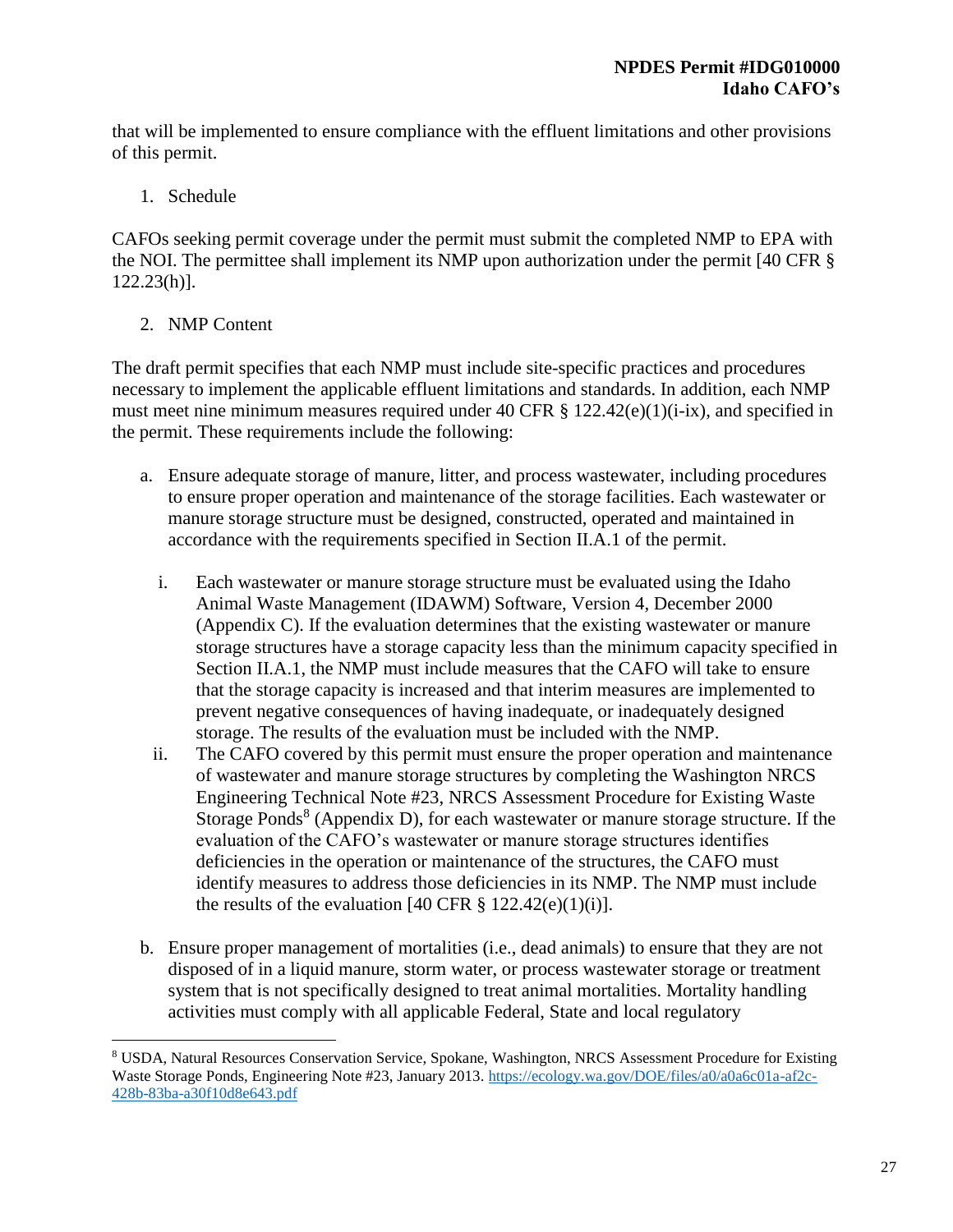requirements. Both typical and catastrophic mortality handling procedures should be detailed in the NMP, as stipulated in the permit  $[40 \text{ CFR } \frac{8}{3} \frac{122.42(e)(1)(ii)}{1}]$ .

- c. Ensure that clean water is diverted, as appropriate, from the production area. The NMP must identify the necessary structures and controls to exclude clean water from the production area, and the necessary operation and maintenance requirements for those controls. All water that comes into contact with any polluting materials must be directed to storage or treatment structures and accounted for in the sizing and management of those structures  $[40 \text{ CFR } \frac{8}{9} \frac{122.42(e)(1)(iii)}{1}]$ .
- d. Prevent the direct contact of animals confined or stabled at the facility with waters of the United States [40 CFR § 122.42 $\epsilon$ (1)(iv)].
- e. Ensure that chemicals and other contaminants handled on-site are not disposed of in any manure, litter, process wastewater, or storm water storage or treatment system unless specifically designed to treat such chemicals or contaminants. The NMP must include the appropriate storage, handling and disposal practices for these materials [40 CFR §  $122.42(e)(1)(v)$ ].
- f. Identify appropriate site-specific conservation practices to be implemented, including as appropriate buffers or equivalent practices as stipulated in Section III.A.2.f to control runoff of pollutants to waters of the United States. Each land application area must be evaluated using the Idaho NRCS Water Quality Technical Note #6, Idaho Nutrient Transport Risk Assessment<sup>9</sup> (INTRA) (Appendix E), and include the results of the evaluation in the NMP. Dairies may opt to utilize the Idaho Phosphorus Site Index<sup>10</sup> in lieu of INTRA. The NMP must identify all land application areas with a Medium or High risk assessment rating and identify the appropriate conservation practices required to reduce the risk assessment of each land application area to a Low risk assessment rating. The NMP must include a schedule of implementation for the site-specific conservation practices and provisions on the proper operation and maintenance if those site-specific conservation practices have been implemented in accordance with NRCS conservation practice standards, or other standards as identified in this permit or in the NMP with adequate information and citations for EPA to adequately review [40 CFR § 122.42(e)(1)(vi)].
- g. The permit identifies protocols for the appropriate testing of manure, litter, process wastewater and soil on an annual basis.
	- i. Manure, litter, or process wastewater must be analyzed in accordance with the University of Idaho Manure and Wastewater Sampling, CIS 1139<sup>11</sup>.

 $\overline{a}$ <sup>9</sup> USDA, Natural Resources Conservation Service, Boise, Idaho, Technical Note Water Quality No. 6, *Idaho Nutrient Transport Risk Assessment (INTRA)*, 2006. [https://www.nrcs.usda.gov/Internet/FSE\\_DOCUMENTS/nrcs144p2\\_045218.pdf](https://www.nrcs.usda.gov/Internet/FSE_DOCUMENTS/nrcs144p2_045218.pdf)

<sup>&</sup>lt;sup>10</sup> USDA, The Phosphorus Site Index: A Systematic Approach to Assess the Risk of Nonpoint Source Pollution of Idaho Waters by Agricultural Phosphorus, 2017[. https://agri.idaho.gov/main/wp](https://agri.idaho.gov/main/wp-content/uploads/2018/01/Phosphorus-Site-Index-reference-2017-revised.pdf)[content/uploads/2018/01/Phosphorus-Site-Index-reference-2017-revised.pdf](https://agri.idaho.gov/main/wp-content/uploads/2018/01/Phosphorus-Site-Index-reference-2017-revised.pdf)

<sup>11</sup> Sheffield, R.E. and R.J. Norell, *Manure and Wastewater Sampling*, CIS 1139, University of Idaho, 2007. <http://www.cals.uidaho.edu/edcomm/pdf/cis/cis1139.pdf>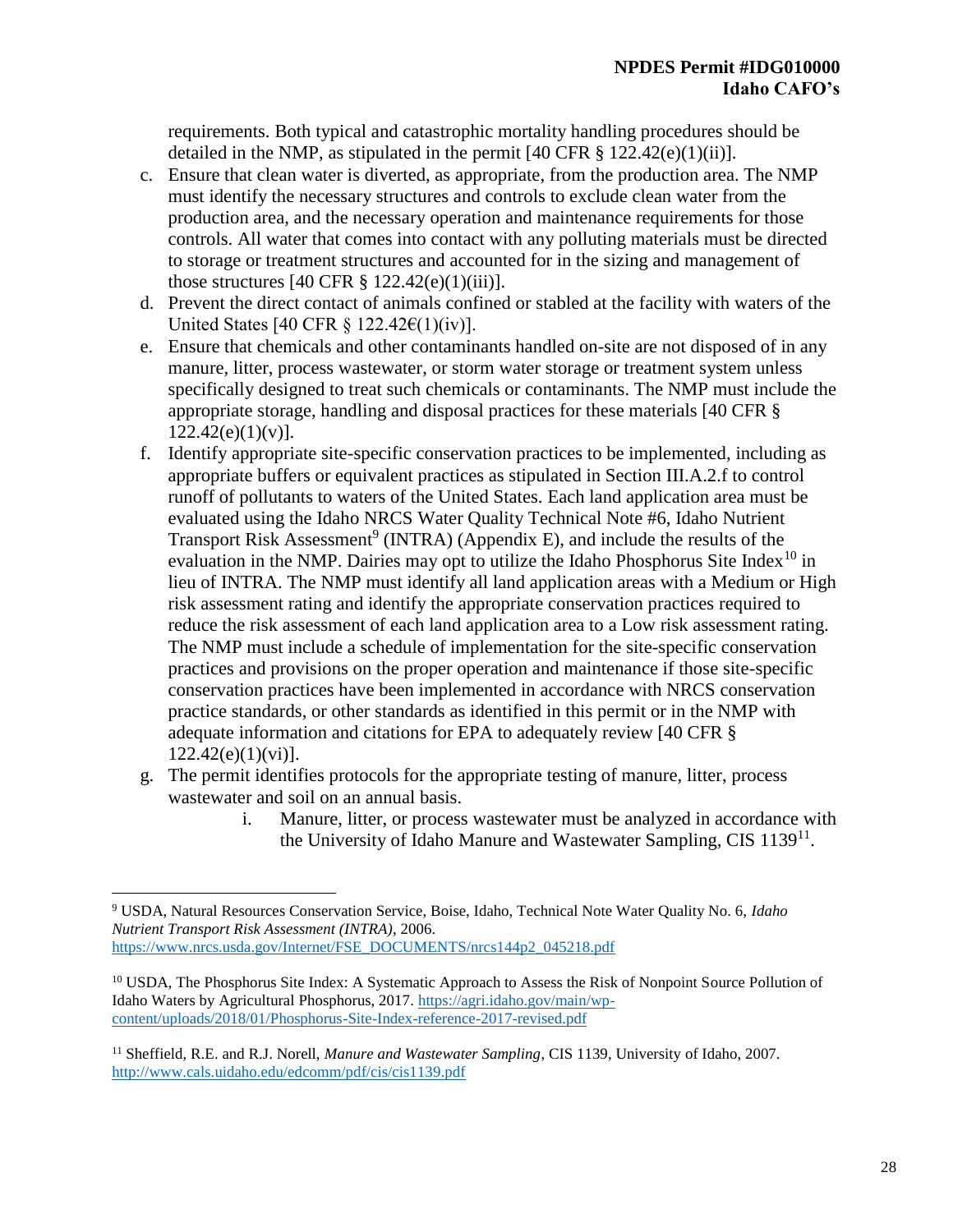- ii. Soil samples, from each field that will be used to land apply, must be analyzed in accordance with the University of Idaho Bulletin 704, Soil Sampling<sup>12</sup>. Manure, litter, or process wastewater must be analyzed for nitrogen and phosphorus content and at a minimum, soil must be analyzed for pH, soil organic matter, Nitrate-Nitrogen  $(NO<sub>3</sub>-N)$ , Ammonium-Nitrate (NH4-N), and phosphorus (P). All analyses must be used in determining application rates for manure, litter and process wastewater [40 CFR §  $122.42(e)(1)(vii)$ ].
- iii. All analyses must be conducted by a laboratory certified by the North American Proficiency Testing Program.<sup>13</sup>
- h. Establish protocols to land apply manure, litter, or process wastewater in accordance with site specific nutrient management practices that ensure appropriate agricultural utilization of the nutrients in the manure, litter, or process wastewater. Each permittee must develop land application rates for each land application area where manure, litter, or process wastewater is applied. The land application rates must be developed in accordance with the University of Idaho Fertilizer Guides or related University of Idaho Crop Production Guide. If a University of Idaho Fertilizer Guide or Crop Production Guide is unavailable, a fertilizer or crop production guide from a Pacific Northwest Land Grant University may be used instead (i.e., Oregon State University, Washington State University). If no fertilizer guides or crop production guides are available, the NMP must identify and use the best data available to determine land application rates for each land application area. The NMP must express land application rates in pounds per acre, and volume of manure, litter, or process wastewater in tons, gallons, or cubic feet  $[40 \text{ CFR } \text{\$} 122.42(e)(1)(viii)].$

The land application requirements stipulated in Sections II.B.1, II.B.2, III.A.2.g, II.A.2.h, and Appendices C, E and I represent the narrative rate approach [40 CFR § 122.42(e)(5)(ii)]. EPA has identified spreadsheets (Idaho's NRCS IDAWM, Appendix C and Idaho's NRCS Water Quality Technical Note #6, Appendix E) that incorporate many of the required elements, and should simplify the nutrient management planning process for operators.

- i. Identify and maintain site specific records to document the implementation and management of the minimum elements described in Sections III.A.2.a-h and in compliance with the permit  $[40 \text{ CFR } \frac{8}{9} \frac{122.42(e)(1)(ix)}{i}].$
- 3. Signatory

 $\overline{a}$ 

The NMP shall be signed by the owner/operator or other signatory authority in accordance with Section V.C.5 (Signatory Requirements) of the draft permit [40 CFR § 122.41(k)].

<sup>&</sup>lt;sup>12</sup> Mahler, R.L. and T.A. Tindall, Soil Sampling, Bulleting 704 (revised), University of Idaho Cooperative Extension System, (no date).<http://www.cals.uidaho.edu/edComm/pdf/EXT/EXT0704.pdf>

<sup>&</sup>lt;sup>13</sup> The North American Proficiency Testing Program (NAPT), Soil Science Society of America. <http://naptprogram.org/>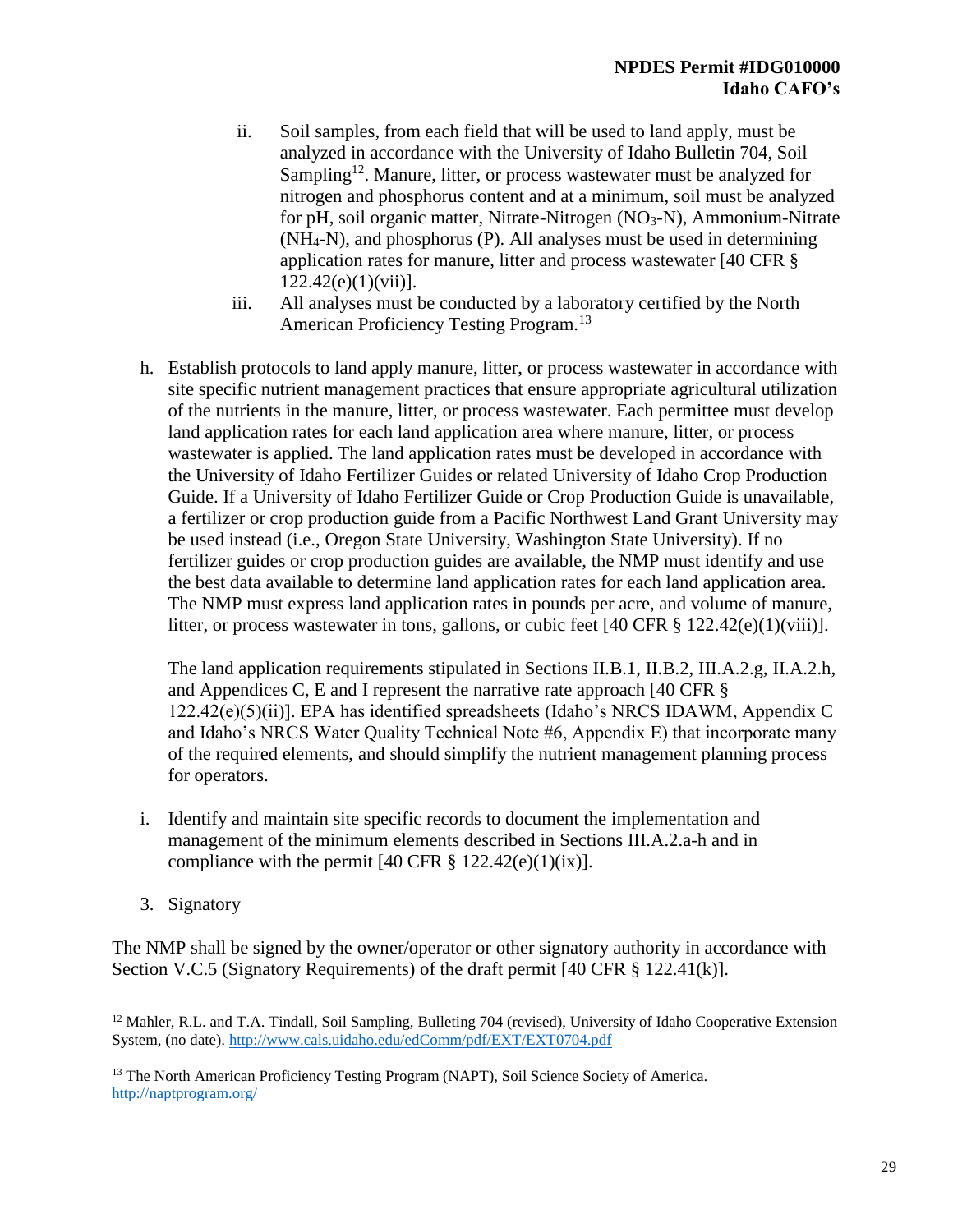## 4. NMP Availability

A current copy of the NMP shall be kept on-site at the permitted facility in accordance with Section IV.A.1 and Section IV.A.2 of the Draft permit and provided to the permitting authority upon request [40 CFR § 412.37(c)].

- 5. Changes to the NMP
- a. The draft permit recognizes that a CAFO owner or operator may need to make changes to its NMP. When a CAFO owner or operator covered by the permit makes changes to the CAFO's NMP previously submitted to EPA, the CAFO owner or operator must provide EPA with the most current version of the CAFO's NMP and identify changes from the previous version; [40 CFR § 122.42(e)(6)(i)]
- b. EPA will review the revised NMP. If EPA determines that the changes to the NMP require revision of the terms of the NMP incorporated into the permit, EPA must then determine whether such changes are substantial [40 CFR 122.42(e)(6)(ii)]. Substantial changes to the terms of a NMP incorporated as terms and conditions of a permit include, but are not limited to  $[40 \text{ CFR } \S 122.42(e)(6)(iii)]$ :
	- i. Addition of new land application areas not previously included in the CAFO's NMP, except that if the added land application area is covered by the terms of a NMP incorporated into an existing NPDES permit and the permittee complies with such terms when applying manure, litter, and process wastewater to the added land  $[40 \text{ CFR } \frac{8}{9} \frac{122.42(e)(6)(iii)(A)}{i}$ ;
	- ii. Changes to the maximum amounts of nitrogen and phosphorus derived from all sources for each crop  $[40 \text{ CFR } \S~122.42(e)(6)(iii)(B)];$
	- iii. Addition of any crop or other uses not included in the terms of the CAFO's NMP and corresponding field-specific rates of application; and [40 CFR §  $122.42(e)(6)(iii)(C)$ ]
	- iv. Changes to site specific components of the CAFO's NMP, where such changes are likely to increase the risk of nitrogen and phosphorus transport to waters of the U.S [40 CFR §122.42(e)(6)(iii)(D)].
- c. If the changes to the terms of the NMP are not substantial, EPA will include the revised NMP in the permit record, revise the terms of the permit based on the site specific NMP, and notify the permittee and the public of any changes to the terms of the permit based on revisions to the NMP [40 CFR  $\S$  122.42(e)(6)(ii)(A)].
- d. If EPA determines that the changes to the terms of the NMP are substantial, EPA will notify the public, make the proposed changes and make the information submitted by the CAFO owner or operator available for public review and comment, and respond to all significant comments received during the comment period. The process for public comments, hearing requests and the hearing process if a hearing is held will follow the procedures set forth in 40 CFR 124.11 through 124.13. EPA may require the permittee to further revise the NMP, if necessary. Once EPA incorporates the revised terms of the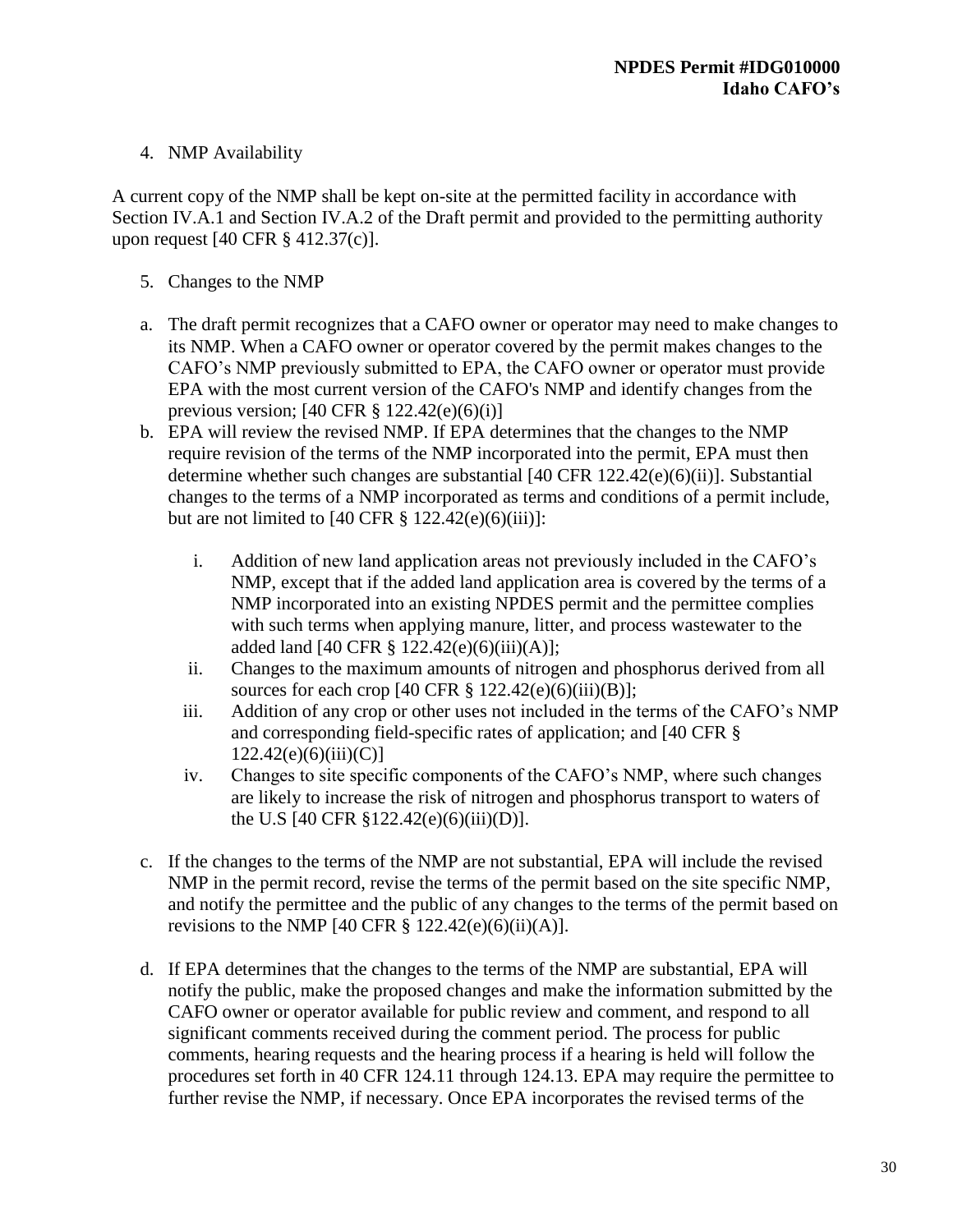NMP into the permit, EPA will notify the permittee of the revised terms and conditions of the permit  $[40 \text{ CFR } \S 122.42(e)(6)(ii)(B)].$ 

#### B. **Lagoon Liner Requirements**

The draft permit requires CAFOs constructing new wastewater or manure storage structures or modifying existing wastewater or manure storage structures must have a liner that is constructed and maintained in accordance with Idaho NRCS standards. Any damage to the wastewater or manure storage structure liner must be evaluated by a Professional Engineer and corrected within thirty (30) days. This includes corrections made pursuant to an evaluation that discovers deficiencies in the integrity of the liner. All documentation of wastewater or manure storage structure liner maintenance must be kept onsite with the NMP. This provision was in the 2012 General Permit and is carried forward in the draft permit.

#### C. **Facility Closure**

The draft permit contains conditions that CAFOs must follow specific conditions for the closure of lagoons and other earthen or synthetically lined basins and other wastewater or manure storage structures.

Under the draft permit, no such facilities may be abandoned and each must be properly closed as promptly as practicable upon ceasing operation. In addition, any lagoon or other earthen or synthetic lined basin that is not in use for a period of twelve consecutive months must be properly closed unless the facility is financially viable, intends to resume use of the structure at a later date, and either: (1) maintains the structure as though it were actively in use, to prevent compromise of structural integrity; or (2) removes manure and wastewater to a depth of one foot or less and refills the structure with clean water to preserve the integrity of the synthetic or earthen liner. In either case, the permittee must notify EPA of the action taken, and must conduct routine inspections, maintenance, and record keeping as though the structure were in use. Prior to restoration of use of the structure, the permittee shall notify EPA and provide the opportunity for inspection.

All closure of lagoons and other earthen or synthetic lined basins must be consistent with Idaho Natural Resource Conservation Service Practice Standard Code 360 (Closure of Waste Impoundments). Consistent with this standard the permittee must remove all waste materials to the maximum extent practicable and dispose of them in accordance with the permittee's nutrient management plan, unless otherwise authorized by EPA.

Closure of all other manure, litter, or process wastewater storage and handling structures must occur as promptly as practicable after the permittee has ceased to operate, or, if the permittee has not ceased to operate, within 12 months after the date on which the use of the structure ceased. To close a manure, litter, or process wastewater storage and handling structure, the permittee must remove all manure, litter, or process wastewater and dispose of it in accordance with the permittee's nutrient management plan, or document its transfer from the permitted facility in accordance with off-site transfer requirements specified in Section III.D of the draft permit, unless otherwise authorized by EPA [40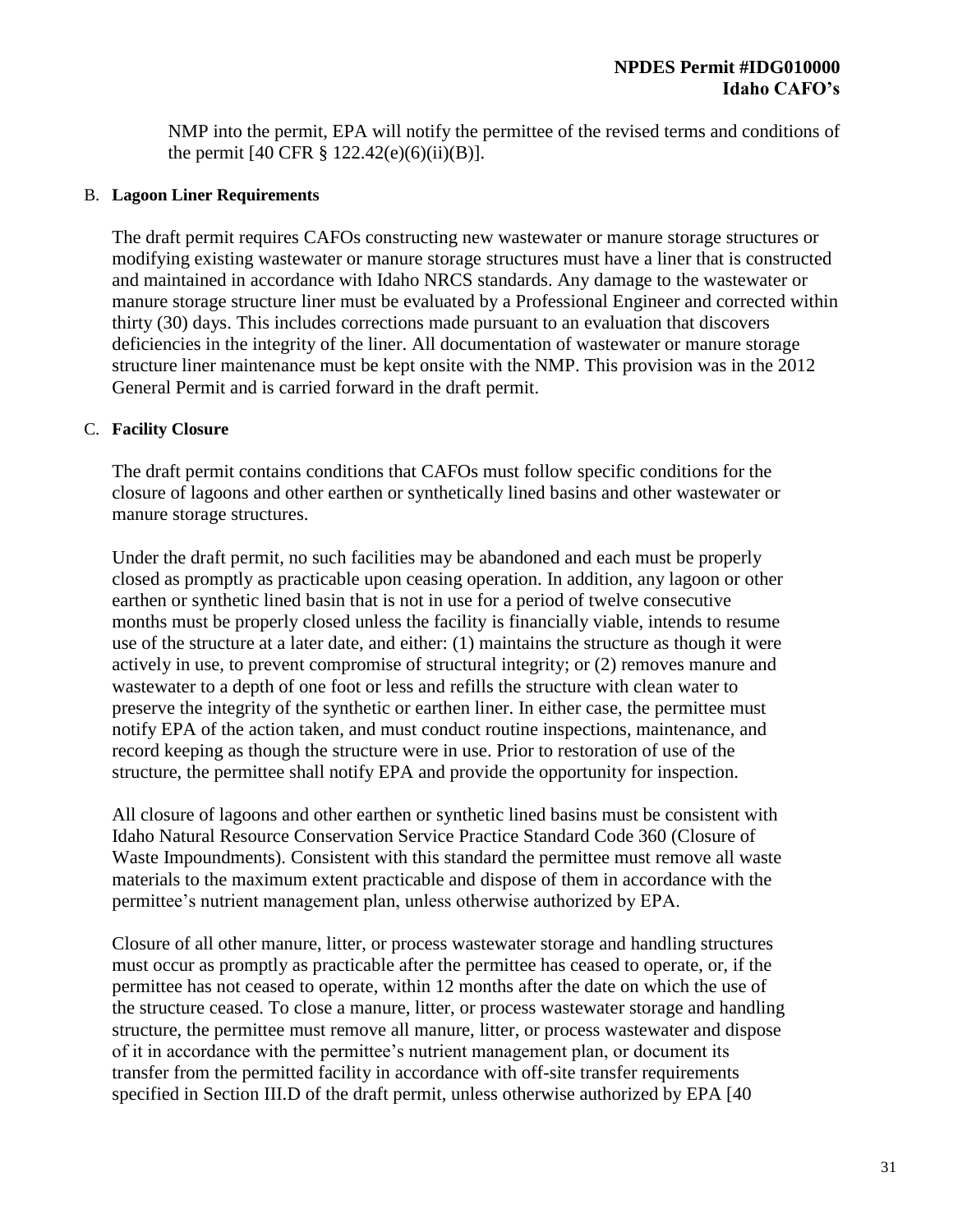# CFR § 122.23(h)].

### D. **Requirements for the Transfer of Manure, Litter, and Process Wastewater**

Under the draft permit, where CAFO-generated manure, litter, or process wastewater is sold or given away the permittee must comply with specific requirements that document the transaction and promote proper management. These include the following conditions:

- a. Maintain records showing the date and amount of manure, litter, and/or process wastewater that leaves the permitted operation;
- b. Record of the name and address of the recipient;
- c. Provide the recipient(s) with representative information on the nutrient content of the manure, litter, and/or process wastewater analyzed in accordance with Section III.A.2.g.i of the Draft permit; and
- d. Retain the records on-site, for a period of five years, and submit the records to EPA upon request [40 CFR § 122.42(e)(3)].

# **IV. RECORDS, REPORTING, MONITORING AND NOTIFICATION**

#### A. **Records Management**

The draft permit requires the permittee to maintain records to demonstrate compliance and implementation of Sections II.A, II.B, and III.A of the draft permit. [40 CFR § 122.42(e)(2) and (3); 40 CFR § 412.37(b) and (c)]

#### B. **Annual Reporting Requirements**

Under the draft permit, the permittee must submit an annual report by March 1st of each year. Two milestones will occur during this permit term that will affect annual reporting:

- 1. IDEQ will assume authority for general permits, including this July 1, 2020. At that point in time, all documentation required by the permit must be provided to IDEQ rather than to EPA.
- 2. In addition, consistent with the electronic reporting requirements that go into effect on December 21, 2020 (40 CFR § 127), any reports submitted after that time must be submitted electronically. On October 22, 2015, EPA finalized a rulemaking that modernizes Clean Water Act reporting for municipalities, industries, and other facilities by converting to an electronic data reporting system. The final rule requires regulated entities and state and federal regulators to use existing, available information technology to report data required by the NPDES permit program electronically instead of filing written paper reports. The permittee must sign and certify all electronic submissions in accordance with the requirements of Section V.C.5 of this permit (Signatory Requirements).

For both of these reasons, i.e., transition of permit authority to IDEQ and implementation of e-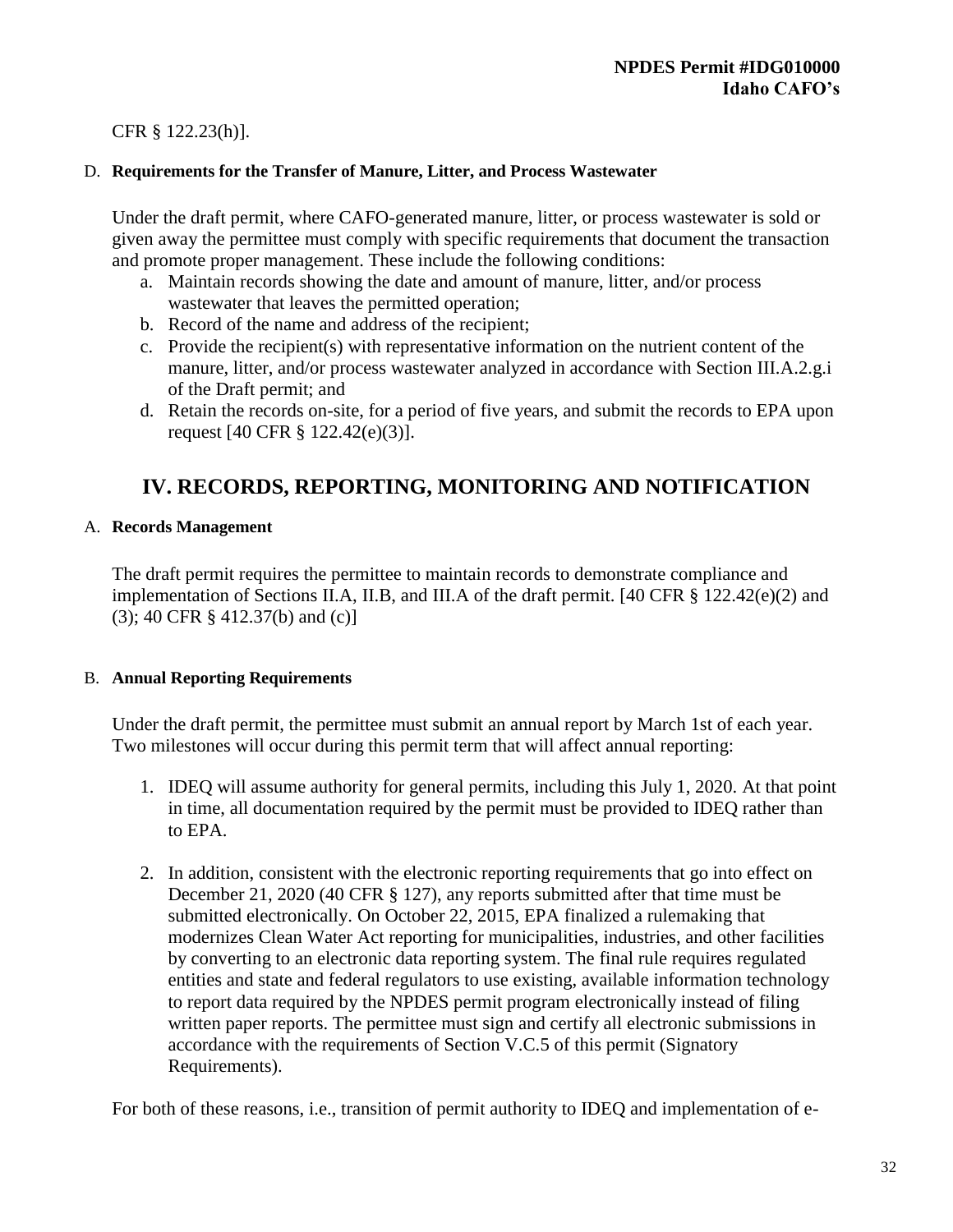reporting, beginning with the annual report due by March 1, 2021, annual reports must be submitted to IDEQ electronically. Both before and after these transitions annual reports must also be submitted to ISDA.

The permittee may seek an electronic reporting waiver by submitting a request. Prior to July 1, 2020 this request should be submitted to EPA. Beginning July 1, 2020 this request should be submitted to IDEQ. This waiver request should contain the following details: facility name; NPDES permit number; facility address; name, address and contact information for the owner, operator, or duly authorized facility representative; and a brief written statement regarding the basis for claiming such a temporary waiver.

The request for the electronic reporting waiver will be either approved or denied within 120 days. The duration of the temporary waiver may not exceed 5 years. The permittee must reapply for a new temporary waiver. Approved electronic reporting waivers are not transferable. Only permittees with an approved reporting waiver request may submit annual reports on paper for the period that the approved reporting waiver request is effective.

The annual report must include [per 40 CFR § 122.42(e)(4) and 40 CFR § 412] all of the information detailed in the Annual Report Template provided in Appendix H of the permit. For ease of compilation, the permittee may use the fillable pdf template provided, or may opt to provide all of the required information in another document.

#### C. **Notification of Unauthorized Discharges Resulting from Manure, Litter, and Process Wastewater Storage, Handling, On-site Transport and Application**

The draft permit provides that in the event of an unauthorized discharge of pollutants to a water of the United States, the permittee is required to make immediate oral notification within 24 hours to the EPA Region 10, Surface Water Enforcement Section, Water Enforcement and Field Branch, Seattle, WA at 206-553-1846 and notify EPA, ISDA, and the appropriate IDEQ regional office in writing within five (5) working days of the discharge from the facility. In addition, the permittee must keep a copy of the submitted notification together with the other records required by the draft permit. The discharge notification must include: 1) A description of the discharge and its cause, including a description of the flow path to the receiving water body and an estimate of the flow and volume discharged; and 2) The period of non-compliance, including exact dates and times, the anticipated time it is expected to continue, and steps taken or planned to reduce, eliminate and prevent recurrence of the discharge. This reporting requirement is a standard permit condition under 40 CFR § 122.41(l)(6). Note that runoff that meets the definition of agricultural stormwater does not constitute a point source discharge.

#### D. **Monitoring Requirements for All Discharges from Wastewater or Manure Storage Structures**

The draft permit provides that in the event of any overflow or other discharge of pollutants from a manure and/or wastewater storage or retention structure, whether or not authorized by the draft permit, the discharge must be sampled and analyzed, and an estimate of the volume of the release and the date and time must be recorded.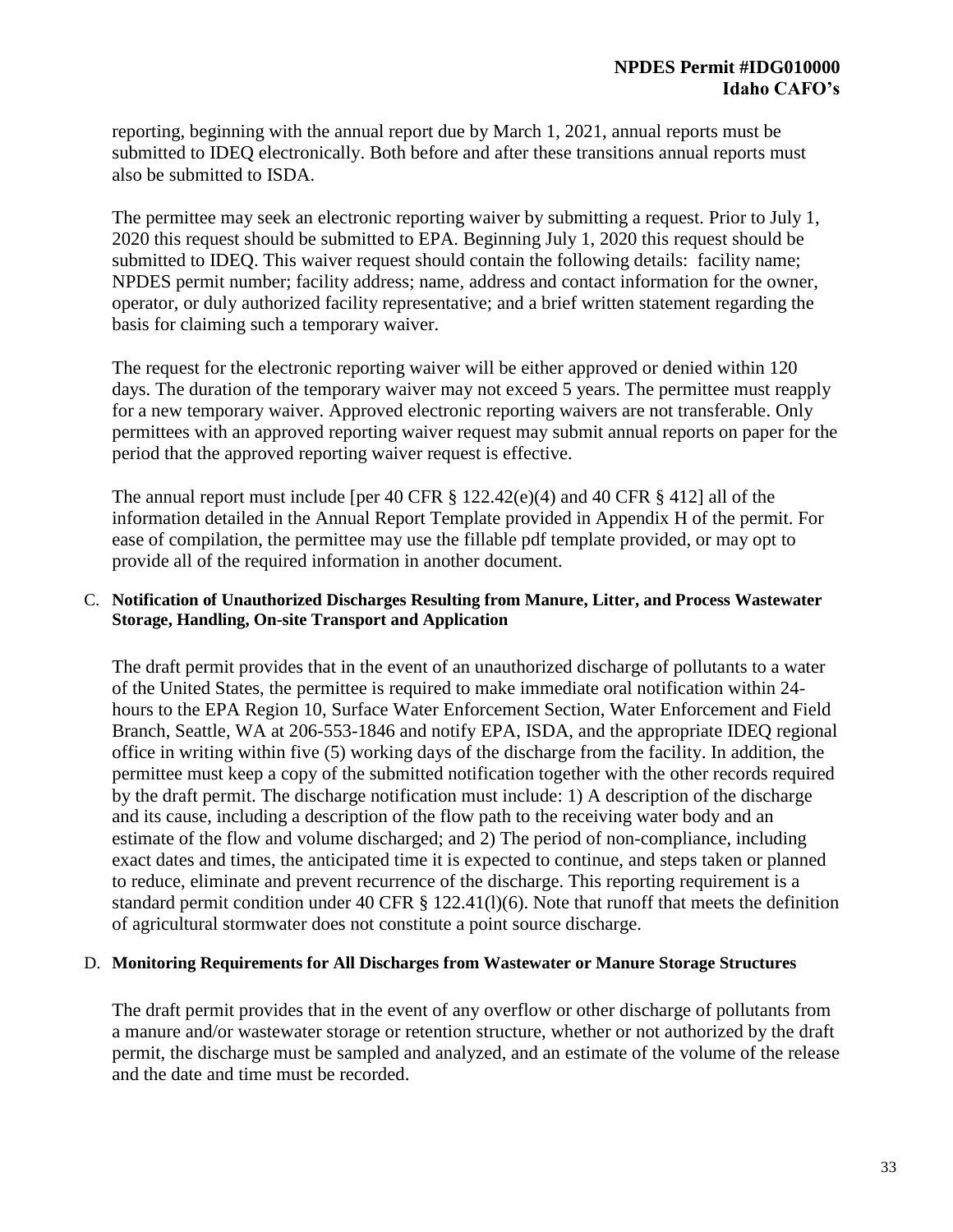Samples must, at a minimum, be analyzed for the following parameters: total nitrogen, nitrate nitrogen, ammonia nitrogen, total phosphorus, E. coli, five-day biochemical oxygen demand (BOD5), total suspended solids, pH, and temperature. The discharge must be analyzed in accordance with approved EPA methods for water analysis listed in 40 CFR §136.

If conditions are not safe for sampling, the permittee must provide documentation of why samples could not be collected and analyzed. For example, the permittee may be unable to collect samples during dangerous weather conditions (such as local flooding, high winds, hurricane, tornadoes, electrical storms, etc.). However, once the dangerous condition has passed, the permittee shall collect a sample from the retention structure (pond or lagoon) from which the discharge occurred [40 CFR § 122.41(j)].

#### E. **Spills/Releases in Excess of Reportable Quantities**

The draft permit provides that the permittee notifies the National Response Center and IDEQ in the event of a release of a hazardous substance or oil in an amount equal or in excess of a reportable quantity established under either 40 CFR § 110, 40 CFR § 117 or 40 CFR § 302, occurs during a 24-hour period.

# **V. STANDARD PERMIT CONDITIONS**

The draft permit for CAFOs incorporates the standard conditions applicable to all permits issued under the NPDES program. The standard regulatory language covers requirements such as monitoring, recording, reporting requirements, compliance requirements, and other general requirements.

# **VI. DEFINITIONS**

The definition of "fecal coliform" was removed because it is not used in this permit. Otherwise, there are no changes to the definitions section, compared to the 2012 permit.

# **VII. OTHER REQUIREMENTS**

## **State Certification**

Section 401 of the Act, 33 U.S.C. 1341, requires EPA to seek a certification from the State that the conditions of the permit are stringent enough to comply with State water quality standards. The State must either certify that the draft permit complies with State water quality standards, as applicable, or waive certification before the final permit is issued. At the EPA's request, IDEQ provided the EPA with their draft CWA § 401 certifications on September 6, 2019, see Appendix A. After the public comments have been evaluated and addressed, the preliminary final permit will be sent to the State to begin the final certification process. If the state authorizes different or additional conditions as part of the certification, the permit may be changed to reflect these conditions.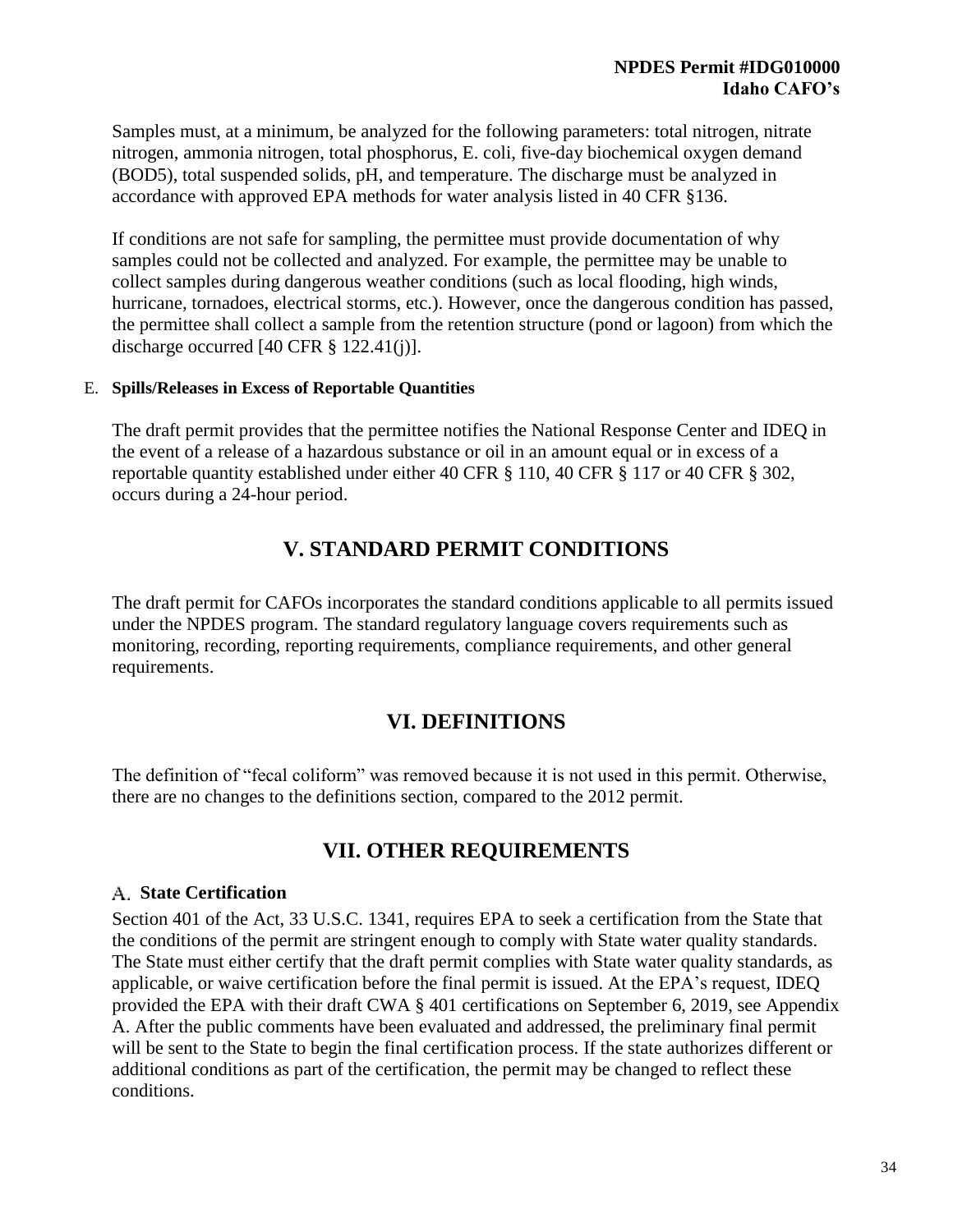# **Environmental Justice**

Executive Order 12898 titled, Federal Actions to Address Environmental Justice in Minority Populations and Low-Income Populations, directs each federal agency to "make achieving environmental justice part of its mission by identifying and addressing, as appropriate, disproportionately high and adverse human health or environmental effects of its programs, policies, and activities." The EPA strives to enhance the ability of overburdened communities to participate fully and meaningfully in the permitting process for EPA-issued permits, including NPDES permits. "Overburdened" communities can include minority, low-income, tribal, and indigenous populations or communities that potentially experience disproportionate environmental harms and risks. Additional information regarding the environmental justice process is located at: [https://www.epa.gov/environmentaljustice.](https://www.epa.gov/environmentaljustice) The General Permit implements existing water pollution prevention and control requirements, including best management practices, to ensure compliance with CWA requirements.

## **Tribal Coordination and Consultation**

Consistent with the EPA Policy on Consultation and Coordination with Indian Tribes, the EPA reached out to tribes that could be interested in the draft General Permit and invited them to initiate government-to-government consultation. The EPA will continue to work with tribes during the permit issuance process. The EPA specifically solicits additional comment on this proposed action from tribal officials.

# **Endangered Species Act**

Pursuant to Section 7 of the Endangered Species Act (ESA), the EPA is required to consult with the National Marine Fisheries Services and the U.S. Fish and Wildlife Service (collectively, the Services). The EPA has prepared a Biological Evaluation (BE) in which the EPA concludes that the draft permit is not likely to adversely affect any ESA listed species and/or designated critical habitat. The Services concurred with EPA's determination of not likely to adversely affect. The BE and Services' concurrence letters are included as part of the Administrative Record for the draft permit.

# **Essential Fish Habitat**

Essential Fish Habitat (EFH) is the waters and substrate (sediments, etc.) necessary for fish to spawn, breed, feed, or grow to maturity. The Magnuson-Stevens Fishery Conservation and Management Act (January 21, 1999) requires the EPA to consult with NOAA Fisheries when a proposed discharge has the potential to adversely affect EFH (i.e., reduce quality and/or quantity of EFH). The EFH regulations define an adverse effect as any impact which reduces quality and/or quantity of EFH and may include direct (e.g. contamination or physical disruption), indirect (e.g. loss of prey, reduction in species' fecundity), site specific, or habitat-wide impacts, including individual, cumulative, or synergistic consequences of actions. The EPA's EFH assessment is documented in the BE and concluded the permit would not adversely affect EFH. The NMFS was consulted and concurred with EPA's finding of no adverse effect.